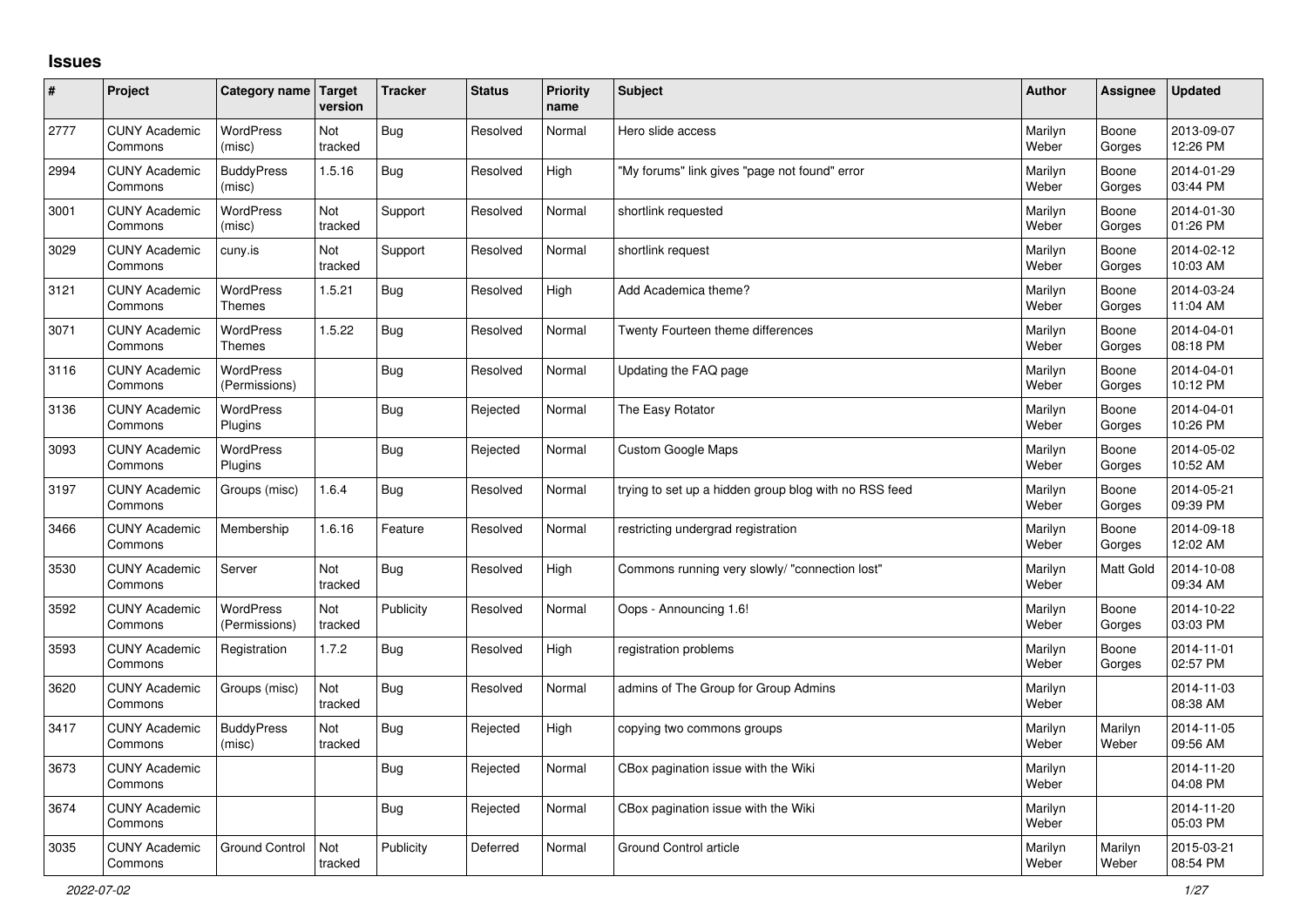| $\vert$ # | Project                         | Category name                | <b>Target</b><br>version | <b>Tracker</b> | <b>Status</b> | <b>Priority</b><br>name | <b>Subject</b>                                             | <b>Author</b>    | <b>Assignee</b>       | <b>Updated</b>         |
|-----------|---------------------------------|------------------------------|--------------------------|----------------|---------------|-------------------------|------------------------------------------------------------|------------------|-----------------------|------------------------|
| 3036      | <b>CUNY Academic</b><br>Commons | <b>Ground Control</b>        | Not<br>tracked           | Publicity      | Deferred      | Normal                  | <b>Ground Control</b>                                      | Marilyn<br>Weber | Dominic<br>Giglio     | 2015-03-21<br>09:10 PM |
| 3533      | <b>CUNY Academic</b><br>Commons | Group<br>Invitations         | 1.7.8                    | <b>Bug</b>     | Resolved      | Low                     | Trying to invite member to a new group                     | Marilyn<br>Weber | Boone<br>Gorges       | 2015-04-01<br>09:13 PM |
| 4013      | <b>CUNY Academic</b><br>Commons |                              |                          | <b>Bug</b>     | Duplicate     | Normal                  | Math question?                                             | Marilyn<br>Weber |                       | 2015-04-22<br>04:05 PM |
| 4012      | <b>CUNY Academic</b><br>Commons |                              | 1.7.20                   | <b>Bug</b>     | Resolved      | Normal                  | Two users reporting same Forbidden 403 error message.      | Marilyn<br>Weber |                       | 2015-05-01<br>08:13 PM |
| 4102      | <b>CUNY Academic</b><br>Commons | User<br>Experience           | 1.8.1                    | Design/UX      | Resolved      | Normal                  | Username rules                                             | Marilyn<br>Weber | Samantha<br>Raddatz   | 2015-06-01<br>01:23 PM |
| 4496      | <b>CUNY Academic</b><br>Commons | cuny.is                      | 1.8.9                    | Bug            | Resolved      | Normal                  | Quick links broken?                                        | Marilyn<br>Weber | Boone<br>Gorges       | 2015-08-28<br>10:39 AM |
| 4542      | <b>CUNY Academic</b><br>Commons | <b>WordPress</b><br>Plugins  | 1.8.10                   | Bug            | Resolved      | Normal                  | Emailing group users problem                               | Marilyn<br>Weber | Boone<br>Gorges       | 2015-09-11<br>11:16 AM |
| 4649      | <b>CUNY Academic</b><br>Commons | Registration                 | Not<br>tracked           | Bug            | Resolved      | Urgent                  | Submit button has disappeared                              | Marilyn<br>Weber | Boone<br>Gorges       | 2015-09-22<br>11:47 AM |
| 4734      | <b>CUNY Academic</b><br>Commons | <b>BuddyPress</b><br>Docs    | 1.8.13                   | Bug            | Resolved      | High                    | Problems with "Create New Doc"                             | Marilyn<br>Weber | Boone<br>Gorges       | 2015-10-09<br>07:53 AM |
| 4340      | <b>CUNY Academic</b><br>Commons | WordPress -<br>Media         | 1.8.14                   | Feature        | Resolved      | Normal                  | embedding a video                                          | Marilyn<br>Weber | Daniel<br>Jones       | 2015-10-20<br>12:01 AM |
| 4880      | <b>CUNY Academic</b><br>Commons | Password<br>Reset            | Not<br>tracked           | Support        | Resolved      | High                    | CUNY Central person having password trouble                | Marilyn<br>Weber |                       | 2015-11-10<br>12:40 PM |
| 4834      | <b>CUNY Academic</b><br>Commons | <b>Blogs</b><br>(BuddyPress) |                          | Bug            | Resolved      | Normal                  | Admin invite problem                                       | Marilyn<br>Weber | Boone<br>Gorges       | 2015-11-13<br>12:25 PM |
| 4918      | <b>CUNY Academic</b><br>Commons | ZenDesk                      | Not<br>tracked           | <b>Bug</b>     | Resolved      | High                    | Re-directing Help Requests                                 | Marilyn<br>Weber | Raymond<br>Hoh        | 2015-11-23<br>11:15 AM |
| 4962      | <b>CUNY Academic</b><br>Commons | Events                       | 1.8.18                   | <b>Bug</b>     | Resolved      | High                    | Problems with text entry field in the Events Calendar      | Marilyn<br>Weber | Raymond<br><b>Hoh</b> | 2015-12-01<br>06:57 PM |
| 4657      | <b>CUNY Academic</b><br>Commons | Group Forums                 | 1.8.18                   | <b>Bug</b>     | Resolved      | High                    | Submit button disappears in new post mode in forum         | Marilyn<br>Weber | Raymond<br>Hoh        | 2015-12-01<br>11:15 PM |
| 4881      | <b>CUNY Academic</b><br>Commons | ZenDesk                      | Not<br>tracked           | <b>Bug</b>     | Resolved      | Normal                  | ZenDesk emails not being sent                              | Marilyn<br>Weber |                       | 2015-12-07<br>01:34 AM |
| 5019      | <b>CUNY Academic</b><br>Commons | Registration                 | Not<br>tracked           | Support        | Resolved      | Normal                  | Forgotten password for user with new email address         | Marilyn<br>Weber | Marilyn<br>Weber      | 2015-12-11<br>04:18 PM |
| 5036      | <b>CUNY Academic</b><br>Commons | WordPress<br>Plugins         | 1.9.1.1                  | Feature        | Resolved      | Normal                  | <b>Embeds request</b>                                      | Marilyn<br>Weber | Boone<br>Gorges       | 2015-12-18<br>10:12 PM |
| 5037      | <b>CUNY Academic</b><br>Commons | Registration                 | Not<br>tracked           | Support        | Resolved      | Normal                  | Another Forgotten password for user with new email address | Marilyn<br>Weber | Boone<br>Gorges       | 2015-12-22<br>05:24 PM |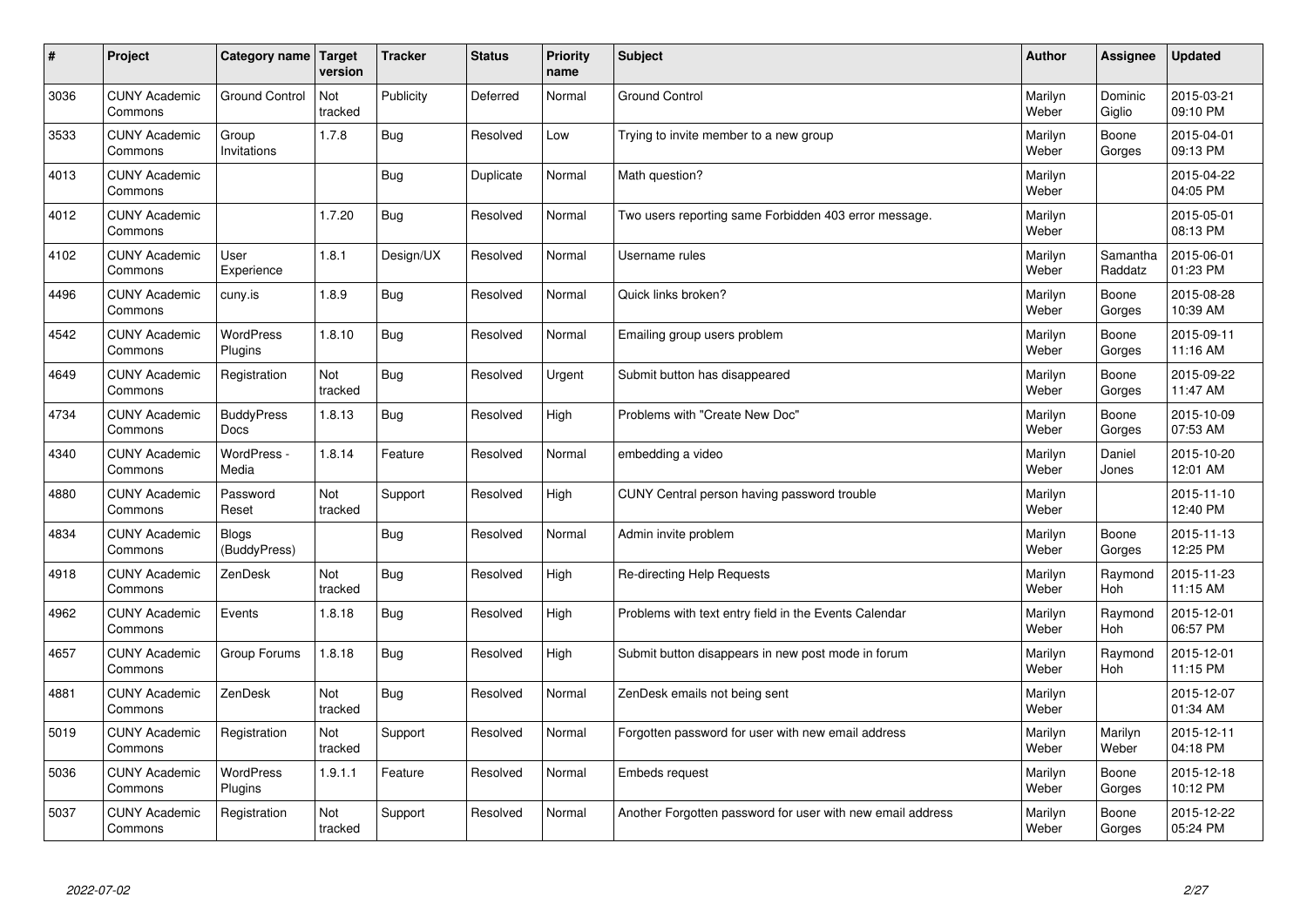| $\vert$ # | <b>Project</b>                  | Category name                     | <b>Target</b><br>version | <b>Tracker</b> | <b>Status</b> | <b>Priority</b><br>name | <b>Subject</b>                                                                                                                                  | <b>Author</b>    | Assignee            | <b>Updated</b>         |
|-----------|---------------------------------|-----------------------------------|--------------------------|----------------|---------------|-------------------------|-------------------------------------------------------------------------------------------------------------------------------------------------|------------------|---------------------|------------------------|
| 5072      | <b>CUNY Academic</b><br>Commons |                                   |                          | Feature        | Duplicate     | Normal                  | redirect shortcode handler                                                                                                                      | Marilyn<br>Weber | Boone<br>Gorges     | 2016-01-07<br>12:34 PM |
| 4997      | <b>CUNY Academic</b><br>Commons | <b>WordPress</b><br>Plugins       | 1.9.4                    | Feature        | Resolved      | Normal                  | ability to embed maps from StoryMapJS?                                                                                                          | Marilyn<br>Weber | Boone<br>Gorges     | 2016-01-07<br>12:34 PM |
| 4831      | <b>CUNY Academic</b><br>Commons | <b>Public Portfolio</b>           | 1.9.4                    | <b>Bug</b>     | Resolved      | Normal                  | User cannot update profile                                                                                                                      | Marilyn<br>Weber | Boone<br>Gorges     | 2016-01-11<br>10:46 PM |
| 5083      | <b>CUNY Academic</b><br>Commons | <b>WordPress</b><br>Plugins       | 1.9.5                    | Support        | Rejected      | Normal                  | creating a shortcode for the iframe code of the google form                                                                                     | Marilyn<br>Weber | Marilyn<br>Weber    | 2016-01-12<br>04:25 PM |
| 5059      | <b>CUNY Academic</b><br>Commons |                                   | Not<br>tracked           | <b>Bug</b>     | Resolved      | Normal                  | Instagram embed?                                                                                                                                | Marilyn<br>Weber |                     | 2016-01-26<br>12:05 AM |
| 4577      | <b>CUNY Academic</b><br>Commons | Registration                      | Not<br>tracked           | <b>Bug</b>     | Resolved      | Normal                  | New users are not getting their email verification                                                                                              | Marilyn<br>Weber | Boone<br>Gorges     | 2016-01-26<br>03:30 PM |
| 3041      | <b>CUNY Academic</b><br>Commons | <b>Ground Control</b>             | Not<br>tracked           | Publicity      | Resolved      | Normal                  | <b>Ground Control</b>                                                                                                                           | Marilyn<br>Weber | Chris Stein         | 2016-01-26<br>04:52 PM |
| 3038      | <b>CUNY Academic</b><br>Commons | <b>Ground Control</b>             | Not<br>tracked           | Publicity      | Resolved      | Normal                  | <b>Ground Control</b>                                                                                                                           | Marilyn<br>Weber | Matt Gold           | 2016-01-26<br>05:10 PM |
| 3040      | <b>CUNY Academic</b><br>Commons | <b>Ground Control</b>             | Not<br>tracked           | Publicity      | Resolved      | Normal                  | <b>Ground Control</b>                                                                                                                           | Marilyn<br>Weber | Micki<br>Kaufman    | 2016-01-26<br>05:16 PM |
| 3039      | <b>CUNY Academic</b><br>Commons | <b>Ground Control</b>             | Not<br>tracked           | Publicity      | Resolved      | Normal                  | <b>Ground Control</b>                                                                                                                           | Marilyn<br>Weber | Sarah<br>Morgano    | 2016-01-26<br>05:19 PM |
| 3037      | <b>CUNY Academic</b><br>Commons | <b>Ground Control</b>             | Not<br>tracked           | Publicity      | Resolved      | Normal                  | <b>Ground Control</b>                                                                                                                           | Marilyn<br>Weber | scott voth          | 2016-01-26<br>05:23 PM |
| 5177      | <b>CUNY Academic</b><br>Commons | Toolbar                           | 1.9.6                    | <b>Bug</b>     | Resolved      | Normal                  | No "My Papers" tab                                                                                                                              | Marilyn<br>Weber | Raymond<br>Hoh      | 2016-01-29<br>08:37 AM |
| 5176      | <b>CUNY Academic</b><br>Commons | <b>Public Portfolio</b>           | 1.9.6                    | <b>Bug</b>     | Resolved      | Normal                  | Widgets in Profile not saving                                                                                                                   | Marilyn<br>Weber | Boone<br>Gorges     | 2016-02-01<br>11:07 AM |
| 5051      | <b>CUNY Academic</b><br>Commons | Social Paper                      |                          | Feature        | Rejected      | Low                     | Visual cues for comments (SP suggestion #2)                                                                                                     | Marilyn<br>Weber | Samantha<br>Raddatz | 2016-02-10<br>10:01 AM |
| 5052      | <b>CUNY Academic</b><br>Commons | Social Paper                      | Future<br>release        | Feature        | <b>New</b>    | Low                     | Sentence by sentence or line by line comments (SP suggestion #3)                                                                                | Marilyn<br>Weber | Boone<br>Gorges     | 2016-02-11<br>10:24 PM |
| 5058      | <b>CUNY Academic</b><br>Commons | Social Paper                      | Future<br>release        | Feature        | <b>New</b>    | Low                     | Can there be a clearer signal that even when comments have already<br>been made you add comments by clicking on the side? (SP suggestion<br>#5) | Marilyn<br>Weber | Samantha<br>Raddatz | 2016-02-11<br>10:24 PM |
| 5205      | <b>CUNY Academic</b><br>Commons | Social Paper                      | Future<br>release        | Feature        | <b>New</b>    | Normal                  | Social Paper folders                                                                                                                            | Marilyn<br>Weber |                     | 2016-02-11<br>10:24 PM |
| 5184      | <b>CUNY Academic</b><br>Commons | Social Paper                      |                          | Bug            | Rejected      | Normal                  | Problem linking SP to a group                                                                                                                   | Marilyn<br>Weber | Boone<br>Gorges     | 2016-02-21<br>12:27 PM |
| 4965      | <b>CUNY Academic</b><br>Commons | <b>WordPress</b><br><b>Themes</b> | Not<br>tracked           | Feature        | Resolved      | Normal                  | Theme requested                                                                                                                                 | Marilyn<br>Weber | Boone<br>Gorges     | 2016-02-24<br>09:46 PM |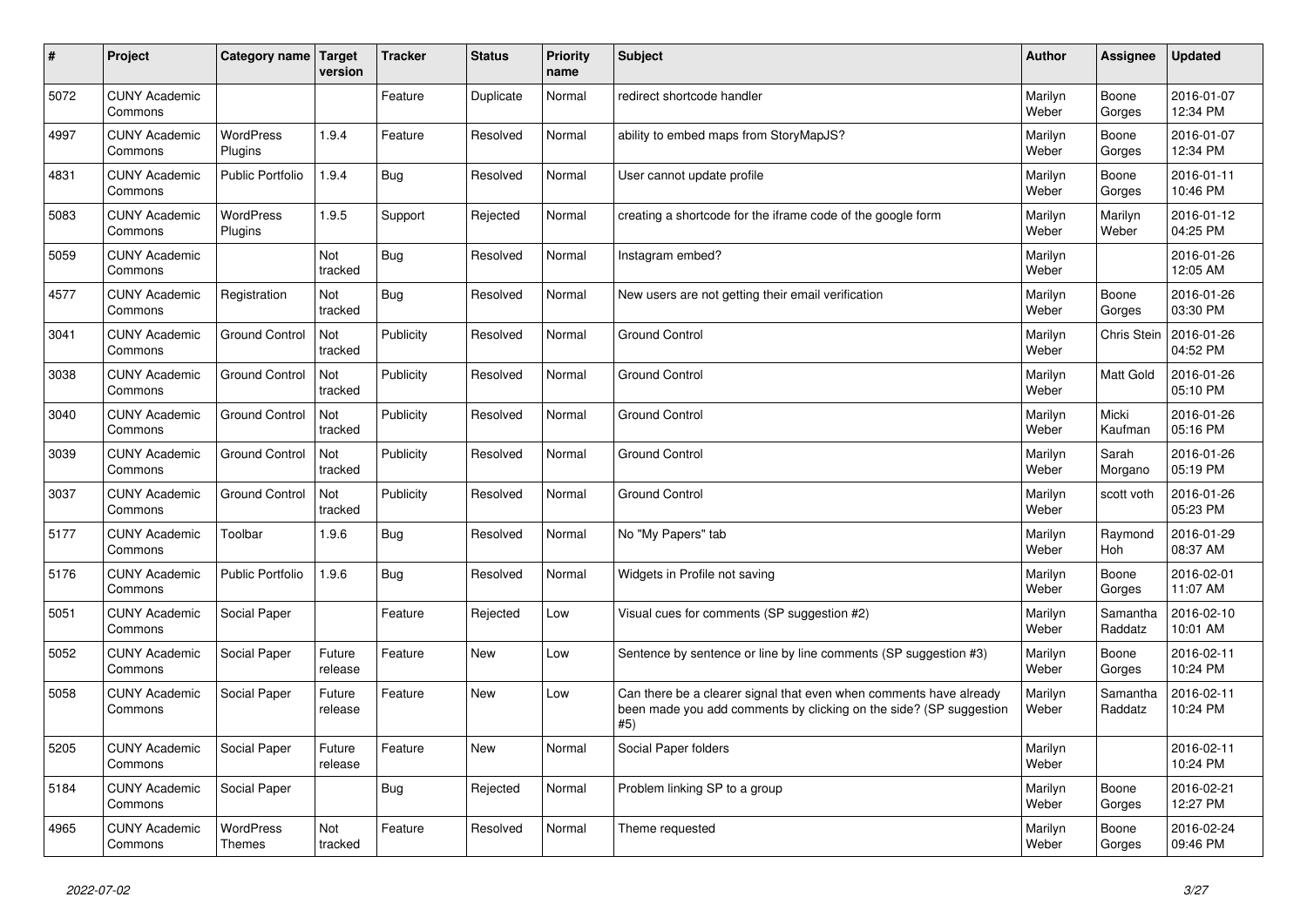| $\vert$ # | Project                         | Category name                     | <b>Target</b><br>version | <b>Tracker</b> | <b>Status</b> | <b>Priority</b><br>name | <b>Subject</b>                                                  | <b>Author</b>    | Assignee            | <b>Updated</b>         |
|-----------|---------------------------------|-----------------------------------|--------------------------|----------------|---------------|-------------------------|-----------------------------------------------------------------|------------------|---------------------|------------------------|
| 5282      | <b>CUNY Academic</b><br>Commons | Social Paper                      | Future<br>release        | <b>Bug</b>     | <b>New</b>    | Normal                  | Replying via email directs to paper but not individual comment. | Marilyn<br>Weber | Raymond<br>Hoh      | 2016-03-02<br>01:48 PM |
| 3138      | <b>CUNY Academic</b><br>Commons | Documentation                     | Not<br>tracked           | <b>Bug</b>     | Resolved      | Normal                  | Codex documentation                                             | Marilyn<br>Weber | scott voth          | 2016-03-04<br>08:49 AM |
| 5302      | <b>CUNY Academic</b><br>Commons | <b>WordPress</b><br>Plugins       | 1.9.10                   | Feature        | Resolved      | Normal                  | request for WP Gallery Custom Links plug-in                     | Marilyn<br>Weber | Boone<br>Gorges     | 2016-03-11<br>09:20 PM |
| 5346      | <b>CUNY Academic</b><br>Commons | Toolbar                           | 1.9.11                   | <b>Bug</b>     | Resolved      | Normal                  | possible dynamic HTML code bug?                                 | Marilyn<br>Weber | Boone<br>Gorges     | 2016-03-22<br>10:53 AM |
| 5396      | <b>CUNY Academic</b><br>Commons |                                   |                          | Outreach       | Resolved      | Urgent                  | Add CUNY Central to the survey choices?                         | Marilyn<br>Weber | Samantha<br>Raddatz | 2016-03-31<br>01:38 PM |
| 5435      | <b>CUNY Academic</b><br>Commons |                                   | Not<br>tracked           | <b>Bug</b>     | Resolved      | Urgent                  | Can't see the dashboard                                         | Marilyn<br>Weber |                     | 2016-04-12<br>11:33 AM |
| 5397      | <b>CUNY Academic</b><br>Commons | Social Paper                      | Future<br>release        | Feature        | <b>New</b>    | Normal                  | frustrating to have to enable/disable in SP                     | Marilyn<br>Weber | Samantha<br>Raddatz | 2016-04-20<br>03:39 PM |
| 5053      | <b>CUNY Academic</b><br>Commons | Social Paper                      | Future<br>release        | Feature        | <b>New</b>    | Low                     | Scrollable menu to add readers (SP suggestion #4)               | Marilyn<br>Weber | Samantha<br>Raddatz | 2016-04-21<br>05:21 PM |
| 5436      | <b>CUNY Academic</b><br>Commons |                                   | Not<br>tracked           | Bug            | Resolved      | Normal                  | Trying to change email settings for                             | Marilyn<br>Weber | Boone<br>Gorges     | 2016-04-21<br>10:12 PM |
| 5522      | <b>CUNY Academic</b><br>Commons | <b>WordPress</b><br>Plugins       | 1.9.15                   | Feature        | Resolved      | Normal                  | plugin request                                                  | Marilyn<br>Weber | Boone<br>Gorges     | 2016-05-09<br>10:36 AM |
| 5345      | <b>CUNY Academic</b><br>Commons | Social Paper                      | 1.9.17                   | Feature        | Rejected      | Normal                  | Plus symbol problem in SP                                       | Marilyn<br>Weber | Christian<br>Wach   | 2016-05-27<br>04:26 AM |
| 5621      | <b>CUNY Academic</b><br>Commons | WordPress<br>Plugins              | 1.9.17                   | Feature        | Resolved      | Normal                  | Taxonomy plugin request                                         | Marilyn<br>Weber | Boone<br>Gorges     | 2016-06-01<br>11:28 PM |
| 5630      | <b>CUNY Academic</b><br>Commons | <b>WordPress</b><br><b>Themes</b> | 1.9.17                   | Feature        | Resolved      | Normal                  | Bavota magazine Pro theme                                       | Marilyn<br>Weber | Boone<br>Gorges     | 2016-06-02<br>12:09 AM |
| 5657      | <b>CUNY Academic</b><br>Commons | WordPress<br>Plugins              | 1.9.18                   | Feature        | Resolved      | Normal                  | Plugin Request - Instagram Feed WD                              | Marilyn<br>Weber | Boone<br>Gorges     | 2016-06-08<br>12:36 PM |
| 5667      | <b>CUNY Academic</b><br>Commons | <b>Public Portfolio</b>           | 1.9.18                   | Bug            | Resolved      | Normal                  | publication section on my public portfolio won't update         | Marilyn<br>Weber | Boone<br>Gorges     | 2016-06-12<br>10:19 AM |
| 5834      | <b>CUNY Academic</b><br>Commons |                                   |                          | Bug            | Resolved      | Normal                  | My access to cdev                                               | Marilyn<br>Weber | Boone<br>Gorges     | 2016-07-25<br>03:12 PM |
| 5799      | <b>CUNY Academic</b><br>Commons | <b>Blogs</b><br>(BuddyPress)      | Not<br>tracked           | Feature        | Resolved      | Normal                  | removing one's own access to sites?                             | Marilyn<br>Weber | Boone<br>Gorges     | 2016-07-26<br>01:55 PM |
| 5844      | <b>CUNY Academic</b><br>Commons |                                   | Not<br>tracked           | Support        | Resolved      | Normal                  | edit Host Files on Windows 10 problems                          | Marilyn<br>Weber |                     | 2016-07-27<br>09:08 AM |
| 5872      | <b>CUNY Academic</b><br>Commons | Server                            | Not<br>tracked           | <b>Bug</b>     | Resolved      | Immediate               | Whole Commons is down                                           | Marilyn<br>Weber | Boone<br>Gorges     | 2016-08-12<br>12:04 AM |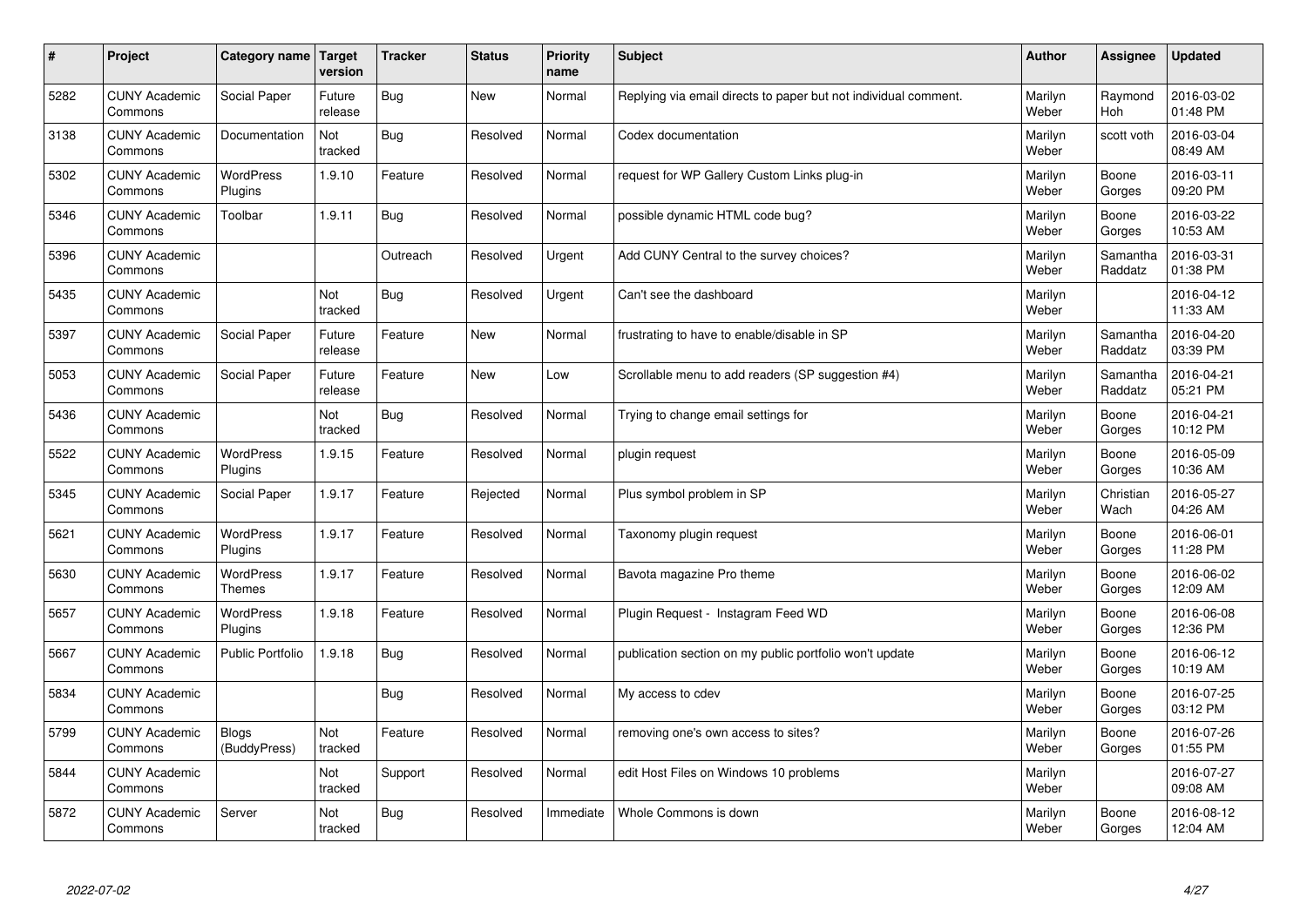| $\sharp$ | Project                         | Category name   Target     | version           | <b>Tracker</b> | <b>Status</b> | <b>Priority</b><br>name | <b>Subject</b>                                      | <b>Author</b>    | Assignee              | <b>Updated</b>         |
|----------|---------------------------------|----------------------------|-------------------|----------------|---------------|-------------------------|-----------------------------------------------------|------------------|-----------------------|------------------------|
| 5753     | <b>CUNY Academic</b><br>Commons | <b>WordPress</b><br>(misc) | Not<br>tracked    | Support        | Resolved      | Normal                  | merging blogs and groups                            | Marilyn<br>Weber | Boone<br>Gorges       | 2016-08-29<br>03:09 PM |
| 5969     | <b>CUNY Academic</b><br>Commons | Registration               | 1.9.27            | Bug            | Resolved      | Normal                  | Queens students unable to join                      | Marilyn<br>Weber | Boone<br>Gorges       | 2016-09-04<br>09:41 PM |
| 5985     | <b>CUNY Academic</b><br>Commons | Support                    | Not<br>tracked    | Support        | Resolved      | Normal                  | change user's email address (she cannot access old) | Marilyn<br>Weber | Boone<br>Gorges       | 2016-09-07<br>01:43 PM |
| 5988     | <b>CUNY Academic</b><br>Commons | Support                    |                   | Support        | Rejected      | Normal                  | Forbidden error when trying to join                 | Marilyn<br>Weber | Boone<br>Gorges       | 2016-09-08<br>01:42 PM |
| 6039     | <b>CUNY Academic</b><br>Commons | Membership                 | 1.9.28            | Bug            | Resolved      | High                    | User cannot change her email                        | Marilyn<br>Weber |                       | 2016-09-19<br>03:03 PM |
| 6091     | <b>CUNY Academic</b><br>Commons | Group<br>Invitations       | Not<br>tracked    | Bug            | Resolved      | Normal                  | User cannot re-join a group                         | Marilyn<br>Weber | Boone<br>Gorges       | 2016-09-28<br>01:47 PM |
| 6107     | <b>CUNY Academic</b><br>Commons |                            |                   | Bug            | Resolved      | High                    | site redirect?                                      | Marilyn<br>Weber | Boone<br>Gorges       | 2016-09-29<br>03:45 PM |
| 6118     | <b>CUNY Academic</b><br>Commons | cuny.is                    |                   | Feature        | Resolved      | Normal                  | Cuny.Is request from Javier Otero Peña              | Marilyn<br>Weber | Sarah<br>Morgano      | 2016-10-04<br>07:02 PM |
| 6025     | <b>CUNY Academic</b><br>Commons | Search                     | Not<br>tracked    | Bug            | Resolved      | Normal                  | Search function not working                         | Marilyn<br>Weber | Boone<br>Gorges       | 2016-10-12<br>09:41 AM |
| 6313     | <b>CUNY Academic</b><br>Commons | Groups (misc)              |                   | Bug            | Duplicate     | Normal                  | group member no longer in group, can't rejoin.      | Marilyn<br>Weber |                       | 2016-10-14<br>09:27 PM |
| 6338     | <b>CUNY Academic</b><br>Commons |                            |                   | <b>Bug</b>     | Rejected      | Normal                  | Multiple email notifications for each blog post     | Marilyn<br>Weber | Boone<br>Gorges       | 2016-10-18<br>08:45 PM |
| 6410     | <b>CUNY Academic</b><br>Commons |                            |                   | <b>Bug</b>     | Duplicate     | Immediate               | Cannot log in - gives privacy error                 | Marilyn<br>Weber | Boone<br>Gorges       | 2016-10-24<br>10:01 AM |
| 5199     | <b>CUNY Academic</b><br>Commons | Social Paper               | Future<br>release | Feature        | <b>New</b>    | Normal                  | add tables to the SP editor                         | Marilyn<br>Weber |                       | 2016-10-24<br>11:27 AM |
| 6575     | <b>CUNY Academic</b><br>Commons | Groups (misc)              |                   | Bug            | Rejected      | Normal                  | No papers link for the group "social paper"         | Marilyn<br>Weber |                       | 2016-11-02<br>10:39 PM |
| 6602     | <b>CUNY Academic</b><br>Commons | ZenDesk                    | 1.10              | <b>Bug</b>     | Resolved      | High                    | Add Friend button not working                       | Marilyn<br>Weber | Raymond<br>Hoh        | 2016-11-04<br>12:14 PM |
| 6599     | <b>CUNY Academic</b><br>Commons | ZenDesk                    | 1.10              | Bug            | Duplicate     | Urgent                  | Accept Friend button not working                    | Marilyn<br>Weber | Raymond<br><b>Hoh</b> | 2016-11-04<br>06:35 PM |
| 6626     | <b>CUNY Academic</b><br>Commons | Group Files                | 1.10.1            | Bug            | Resolved      | Normal                  | Files from non-member showing up in private group   | Marilyn<br>Weber | Boone<br>Gorges       | 2016-11-07<br>03:54 PM |
| 6656     | <b>CUNY Academic</b><br>Commons | Support                    | Not<br>tracked    | Support        | Resolved      | Normal                  | Remove user profile                                 | Marilyn<br>Weber | <b>Matt Gold</b>      | 2016-11-10<br>02:18 PM |
| 6800     | <b>CUNY Academic</b><br>Commons |                            |                   | Bug            | Rejected      | Immediate               | Is something going on?                              | Marilyn<br>Weber |                       | 2016-11-18<br>04:40 PM |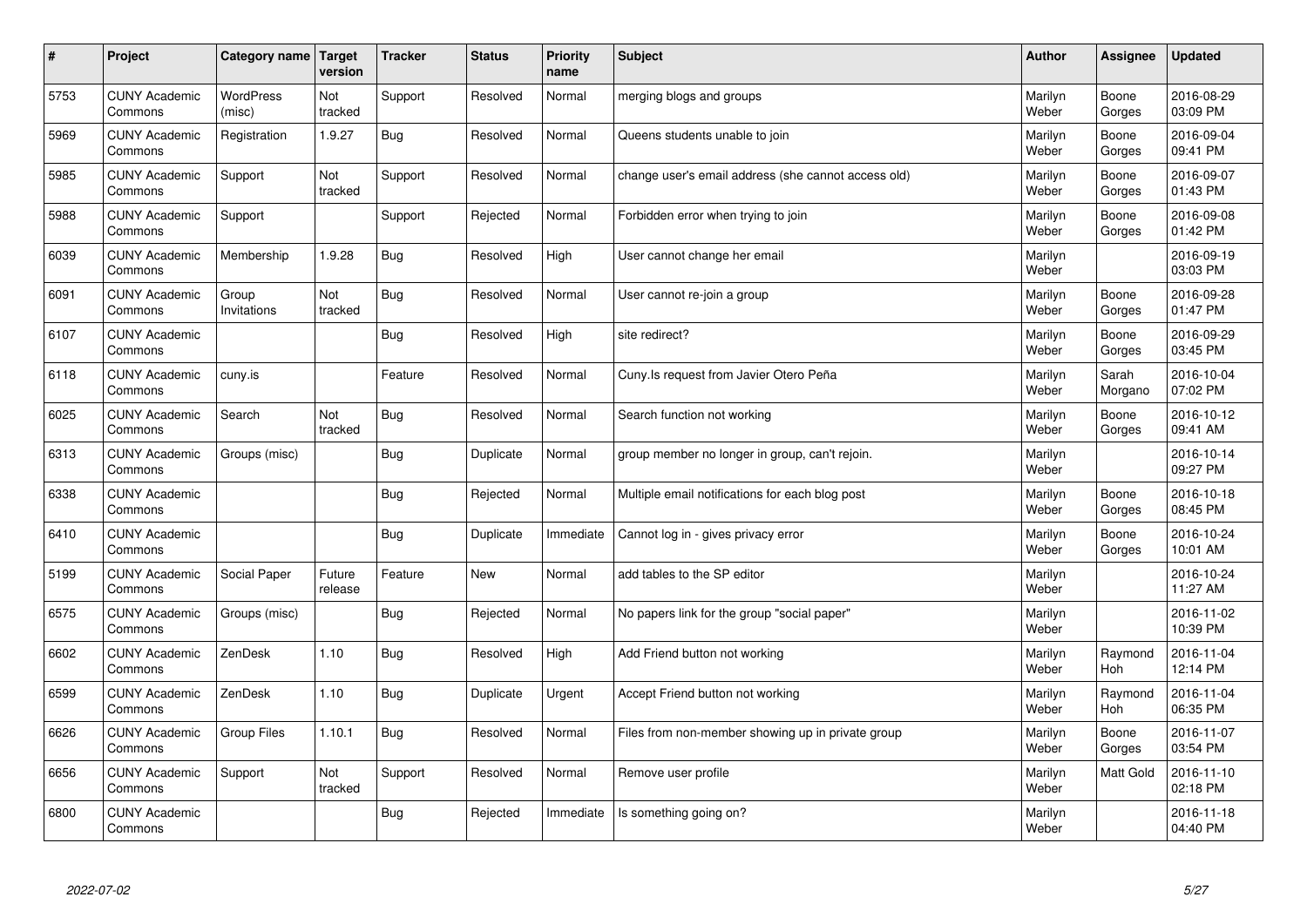| $\sharp$ | Project                         | Category name                     | Target<br>version | <b>Tracker</b> | <b>Status</b> | <b>Priority</b><br>name | <b>Subject</b>                                  | <b>Author</b>    | Assignee              | <b>Updated</b>         |
|----------|---------------------------------|-----------------------------------|-------------------|----------------|---------------|-------------------------|-------------------------------------------------|------------------|-----------------------|------------------------|
| 5448     | <b>CUNY Academic</b><br>Commons | Email<br><b>Notifications</b>     | 1.10.2            | Bug            | Rejected      | Normal                  | garbled CAC activity digests                    | Marilyn<br>Weber | Raymond<br><b>Hoh</b> | 2016-11-20<br>02:38 AM |
| 6815     | <b>CUNY Academic</b><br>Commons | Password<br>Reset                 | Not<br>tracked    | Support        | Resolved      | Normal                  | password reset requested                        | Marilyn<br>Weber | <b>Matt Gold</b>      | 2016-11-22<br>10:30 AM |
| 6818     | <b>CUNY Academic</b><br>Commons | Email<br>Notifications            | 1.10.3            | Support        | Resolved      | Normal                  | No more email notifications?                    | Marilyn<br>Weber |                       | 2016-11-22<br>02:51 PM |
| 6851     | <b>CUNY Academic</b><br>Commons | Redmine                           | Not<br>tracked    | Support        | Resolved      | Normal                  | How do I help users join Redmine?               | Marilyn<br>Weber | Matt Gold             | 2016-11-28<br>10:16 AM |
| 6175     | <b>CUNY Academic</b><br>Commons | Account<br>settings               |                   | Support        | Resolved      | Normal                  | Email address (user cannot access old)          | Marilyn<br>Weber | Matt Gold             | 2016-11-29<br>06:31 PM |
| 6893     | <b>CUNY Academic</b><br>Commons | Group Forums                      |                   | Bug            | Resolved      | Normal                  | Forum for CUNY Academic Commons Team is gone    | Marilyn<br>Weber | Boone<br>Gorges       | 2016-12-01<br>08:08 AM |
| 6101     | <b>CUNY Academic</b><br>Commons | <b>Public Portfolio</b>           |                   | Bug            | Resolved      | High                    | Profile update problems                         | Marilyn<br>Weber | Boone<br>Gorges       | 2016-12-01<br>03:50 PM |
| 6899     | <b>CUNY Academic</b><br>Commons | Account<br>settings               | Not<br>tracked    | Support        | Resolved      | Normal                  | New user has misspelled her own name            | Marilyn<br>Weber | Boone<br>Gorges       | 2016-12-01<br>05:10 PM |
| 6812     | <b>CUNY Academic</b><br>Commons |                                   | Not<br>tracked    | Support        | Resolved      | Normal                  | User cannot change email                        | Marilyn<br>Weber | <b>Matt Gold</b>      | 2016-12-01<br>06:24 PM |
| 5629     | <b>CUNY Academic</b><br>Commons | <b>Public Portfolio</b>           | 1.10.4            | Support        | Resolved      | Normal                  | Title field in profile can't be edited          | Marilyn<br>Weber |                       | 2016-12-13<br>11:19 AM |
| 7100     | <b>CUNY Academic</b><br>Commons | WordPress<br>Plugins              | 1.10.5            | Bug            | Resolved      | High                    | Cincopa plugin problem                          | Marilyn<br>Weber | Boone<br>Gorges       | 2016-12-19<br>10:32 AM |
| 7310     | <b>CUNY Academic</b><br>Commons |                                   | 1.10.7            | Bug            | Resolved      | Normal                  | Friendship request mystery.                     | Marilyn<br>Weber | Boone<br>Gorges       | 2017-01-05<br>03:12 PM |
| 7337     | <b>CUNY Academic</b><br>Commons | Membership                        | Not<br>tracked    | Bug            | Resolved      | Normal                  | User with new email                             | Marilyn<br>Weber |                       | 2017-01-06<br>11:05 AM |
| 7223     | <b>CUNY Academic</b><br>Commons | Membership                        | Not<br>tracked    | Bug            | Resolved      | Normal                  | User with two profiles would like to merge them | Marilyn<br>Weber | Boone<br>Gorges       | 2017-01-10<br>02:07 PM |
| 7349     | <b>CUNY Academic</b><br>Commons | Membership                        | Not<br>tracked    | <b>Bug</b>     | Resolved      | Normal                  | <b>LACUNY Institute website</b>                 | Marilyn<br>Weber | Boone<br>Gorges       | 2017-01-11<br>04:26 PM |
| 7460     | <b>CUNY Academic</b><br>Commons | <b>WordPress</b><br><b>Themes</b> | 1.10.8            | Support        | Resolved      | Normal                  | install Independent Publisher theme?            | Marilyn<br>Weber | Boone<br>Gorges       | 2017-01-21<br>09:34 PM |
| 7486     | <b>CUNY Academic</b><br>Commons | Membership                        | Not<br>tracked    | Support        | Resolved      | Normal                  | changed email address                           | Marilyn<br>Weber |                       | 2017-01-24<br>10:00 PM |
| 7678     | <b>CUNY Academic</b><br>Commons | Groups (misc)                     | Not<br>tracked    | Support        | Resolved      | Normal                  | add admin to student group                      | Marilyn<br>Weber | Boone<br>Gorges       | 2017-02-15<br>11:58 AM |
| 7685     | <b>CUNY Academic</b><br>Commons | Password<br>Reset                 | Not<br>tracked    | Support        | Resolved      | Normal                  | temporary password                              | Marilyn<br>Weber | Boone<br>Gorges       | 2017-02-15<br>07:36 PM |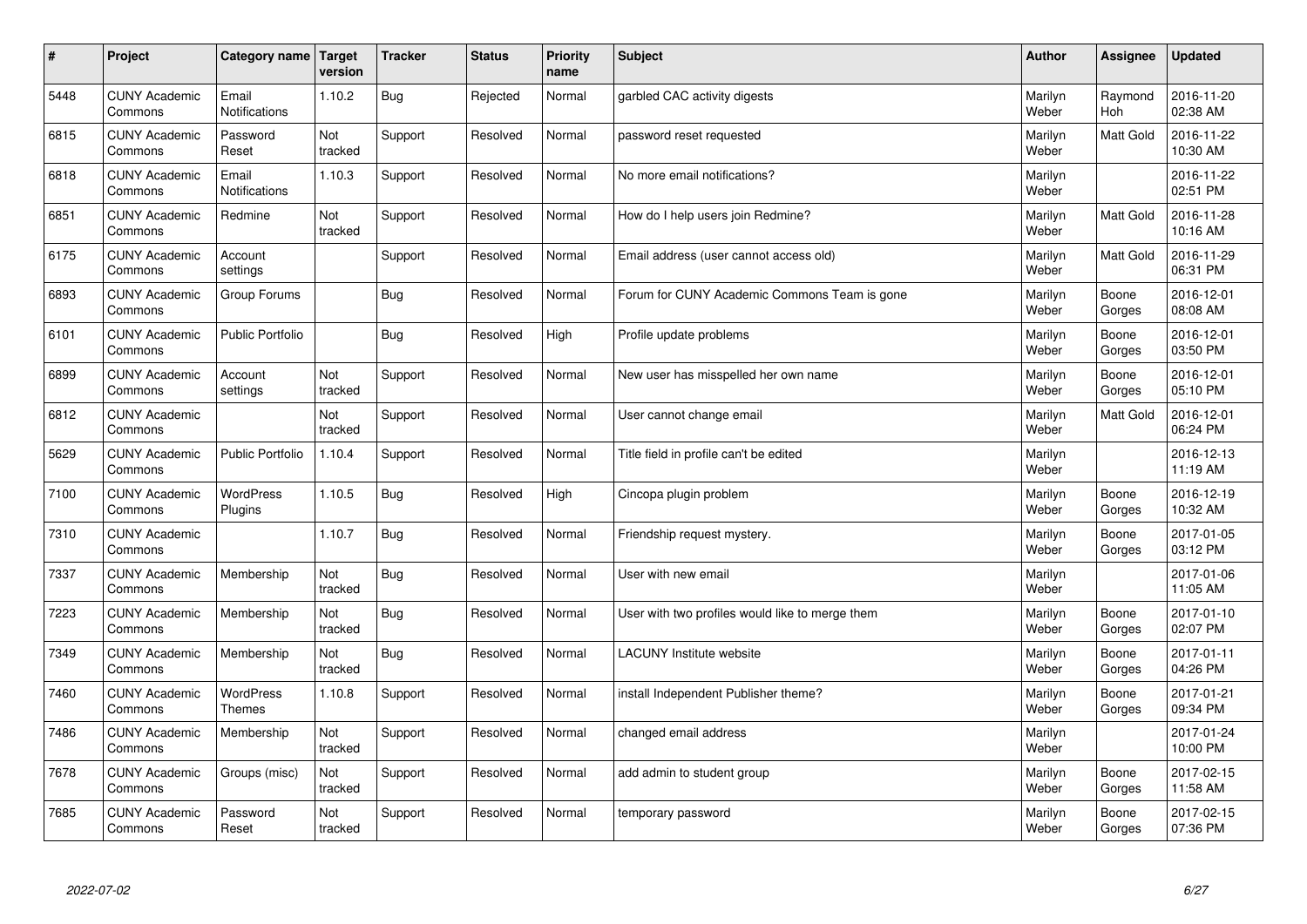| $\vert$ # | Project                         | Category name   Target      | version        | <b>Tracker</b> | <b>Status</b> | <b>Priority</b><br>name | <b>Subject</b>                                              | <b>Author</b>    | Assignee              | <b>Updated</b>         |
|-----------|---------------------------------|-----------------------------|----------------|----------------|---------------|-------------------------|-------------------------------------------------------------|------------------|-----------------------|------------------------|
| 7607      | <b>CUNY Academic</b><br>Commons | <b>WordPress</b><br>(misc)  | Not<br>tracked | Feature        | Resolved      | Normal                  | mp4 files                                                   | Marilyn<br>Weber |                       | 2017-02-15<br>07:37 PM |
| 7608      | <b>CUNY Academic</b><br>Commons | Registration                | Not<br>tracked | Feature        | Resolved      | Normal                  | create an account                                           | Marilyn<br>Weber |                       | 2017-02-15<br>10:45 PM |
| 7684      | <b>CUNY Academic</b><br>Commons | Reply By Email              | 1.10.12        | <b>Bug</b>     | Resolved      | High                    | trying to post too often error                              | Marilyn<br>Weber | Raymond<br><b>Hoh</b> | 2017-02-28<br>12:43 PM |
| 7745      | <b>CUNY Academic</b><br>Commons | <b>WordPress</b><br>Plugins | 1.10.13        | Support        | Resolved      | Normal                  | Featured Video Plus plugin requested                        | Marilyn<br>Weber |                       | 2017-03-03<br>01:51 PM |
| 7775      | <b>CUNY Academic</b><br>Commons | Membership                  | Not<br>tracked | Support        | Resolved      | Normal                  | Email change                                                | Marilyn<br>Weber |                       | 2017-03-08<br>10:09 PM |
| 7771      | <b>CUNY Academic</b><br>Commons | Membership                  | Not<br>tracked | Support        | Resolved      | Normal                  | User would like to be uncoupled from sites                  | Marilyn<br>Weber | Boone<br>Gorges       | 2017-03-09<br>12:38 PM |
| 7785      | <b>CUNY Academic</b><br>Commons |                             | Not<br>tracked | Support        | Resolved      | Normal                  | ftp access or files?                                        | Marilyn<br>Weber | Boone<br>Gorges       | 2017-03-13<br>02:34 PM |
| 7803      | <b>CUNY Academic</b><br>Commons |                             |                | <b>Bug</b>     | Resolved      | Normal                  | user email change                                           | Marilyn<br>Weber |                       | 2017-03-16<br>11:58 AM |
| 7767      | <b>CUNY Academic</b><br>Commons |                             | Not<br>tracked | <b>Bug</b>     | Resolved      | Normal                  | Site loading problems                                       | Marilyn<br>Weber |                       | 2017-03-21<br>09:57 PM |
| 7922      | <b>CUNY Academic</b><br>Commons | Membership                  | Not<br>tracked | Support        | Resolved      | Normal                  | add me as an admin to the MALs alumni site?                 | Marilyn<br>Weber |                       | 2017-04-06<br>05:19 PM |
| 7668      | <b>CUNY Academic</b><br>Commons | <b>WordPress</b><br>Plugins |                | Support        | Rejected      | Normal                  | Iframes question                                            | Marilyn<br>Weber |                       | 2017-04-11<br>09:29 PM |
| 7972      | <b>CUNY Academic</b><br>Commons |                             | Not<br>tracked | Support        | Resolved      | Normal                  | expand the memory limit for videos?                         | Marilyn<br>Weber |                       | 2017-04-20<br>10:07 AM |
| 7994      | <b>CUNY Academic</b><br>Commons | <b>WordPress</b><br>(misc)  | 1.10.17        | <b>Bug</b>     | Resolved      | Urgent                  | Comments not appearing                                      | Marilyn<br>Weber |                       | 2017-04-20<br>11:16 AM |
| 7995      | <b>CUNY Academic</b><br>Commons | Domain<br>Mapping           | Not<br>tracked | <b>Bug</b>     | Resolved      | Urgent                  | http://on.socialpaper.gc.cuny.edu down?                     | Marilyn<br>Weber |                       | 2017-04-21<br>11:07 AM |
| 7376      | <b>CUNY Academic</b><br>Commons | Email<br>Notifications      |                | <b>Bug</b>     | Rejected      | Normal                  | automatic forwarding of blog posts not working              | Marilyn<br>Weber | Boone<br>Gorges       | 2017-05-01<br>10:36 PM |
| 8071      | <b>CUNY Academic</b><br>Commons | <b>WordPress</b><br>Plugins | Not<br>tracked | Support        | Rejected      | Normal                  | Anthologize                                                 | Marilyn<br>Weber |                       | 2017-05-10<br>10:15 AM |
| 8120      | <b>CUNY Academic</b><br>Commons | Membership                  | Not<br>tracked | Support        | Resolved      | Normal                  | add me as an admin to https://nyslavery.commons.gc.cuny.edu | Marilyn<br>Weber |                       | 2017-05-10<br>02:19 PM |
| 8131      | <b>CUNY Academic</b><br>Commons | WordPress<br>Plugins        | 1.11           | Bug            | Resolved      | Normal                  | Newsletters plug-in                                         | Marilyn<br>Weber | Boone<br>Gorges       | 2017-05-11<br>09:42 PM |
| 8195      | <b>CUNY Academic</b><br>Commons |                             |                | Support        | Rejected      | Normal                  | possible to make the Profile pic semi-hidden?               | Marilyn<br>Weber |                       | 2017-05-24<br>11:00 PM |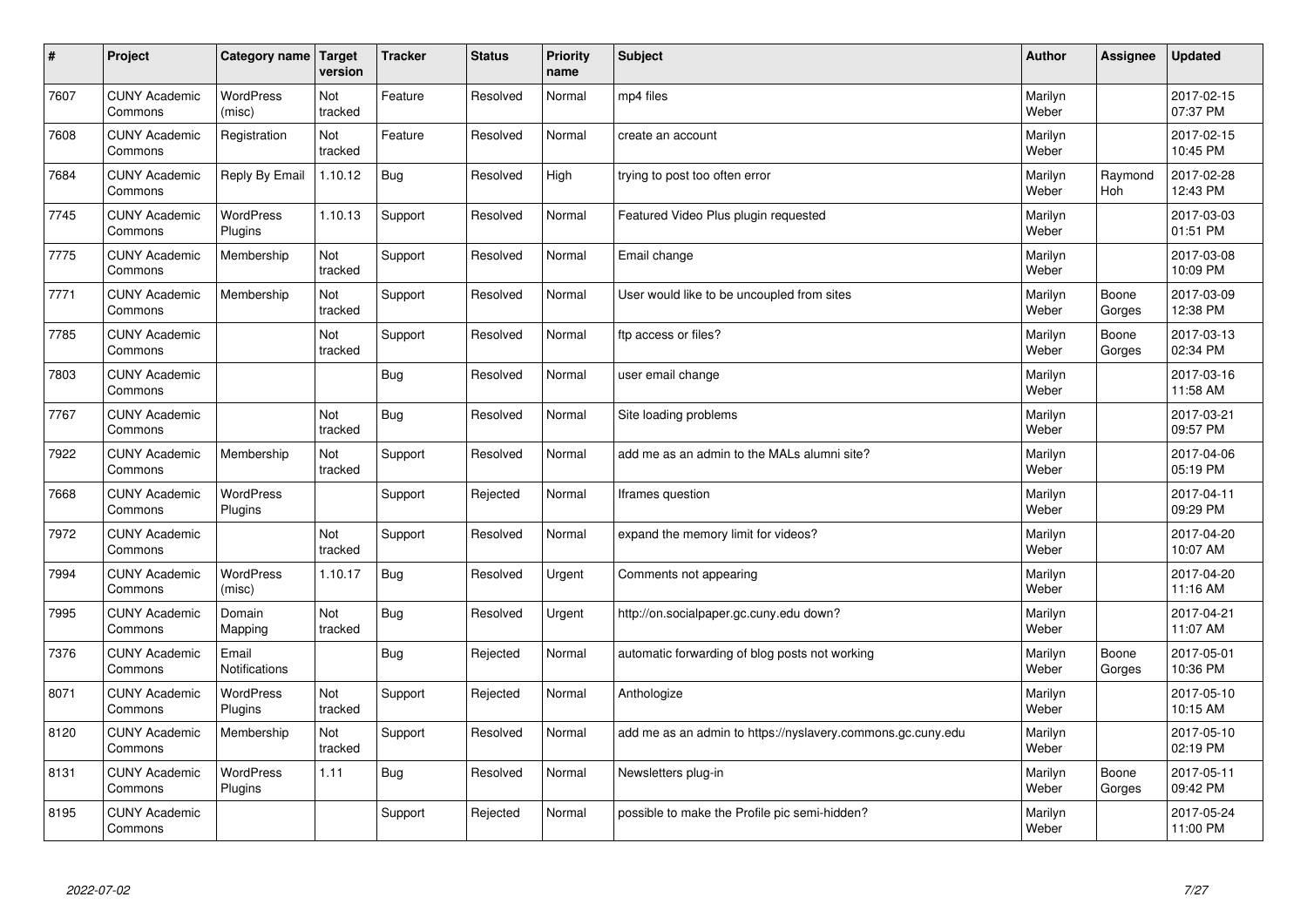| $\#$ | Project                         | Category name   Target            | version        | <b>Tracker</b> | <b>Status</b> | <b>Priority</b><br>name | <b>Subject</b>                                                                          | <b>Author</b>    | <b>Assignee</b> | <b>Updated</b>         |
|------|---------------------------------|-----------------------------------|----------------|----------------|---------------|-------------------------|-----------------------------------------------------------------------------------------|------------------|-----------------|------------------------|
| 8200 | <b>CUNY Academic</b><br>Commons | Groups (misc)                     | Not<br>tracked | Bug            | Resolved      | Normal                  | Announcements has disappeared                                                           | Marilyn<br>Weber | Boone<br>Gorges | 2017-05-26<br>04:04 PM |
| 8222 | <b>CUNY Academic</b><br>Commons | Membership                        | Not<br>tracked | Support        | Resolved      | Normal                  | Admin for iletc.commons.gc.cuny.edu                                                     | Marilyn<br>Weber | Boone<br>Gorges | 2017-06-08<br>10:06 AM |
| 8289 | <b>CUNY Academic</b><br>Commons |                                   | Not<br>tracked | Support        | Resolved      | Normal                  | removing my access to sites                                                             | Marilyn<br>Weber | Luke<br>Waltzer | 2017-06-19<br>12:40 PM |
| 8379 | <b>CUNY Academic</b><br>Commons |                                   | Not<br>tracked | Support        | Resolved      | Normal                  | request for site build help                                                             | Marilyn<br>Weber |                 | 2017-07-01<br>10:48 AM |
| 8401 | <b>CUNY Academic</b><br>Commons | Membership                        | Not<br>tracked | Support        | Resolved      | Normal                  | add me as an admin                                                                      | Marilyn<br>Weber | Boone<br>Gorges | 2017-07-11<br>11:40 AM |
| 8125 | <b>CUNY Academic</b><br>Commons | <b>WordPress</b><br><b>Themes</b> | 1.10.19        | Bug            | Resolved      | High                    | careerplan admin page failing to load with "currently unable to handle<br>this request" | Marilyn<br>Weber |                 | 2017-07-13<br>12:54 PM |
| 8429 | <b>CUNY Academic</b><br>Commons | Membership                        | Not<br>tracked | Support        | Resolved      | Normal                  | Please make me an admin of https://arc.commons.gc.cuny.edu                              | Marilyn<br>Weber | Boone<br>Gorges | 2017-07-24<br>03:33 PM |
| 8531 | <b>CUNY Academic</b><br>Commons | Membership                        | Not<br>tracked | Support        | Resolved      | Normal                  | admin of https://admissions.commons.gc.cuny.edu                                         | Marilyn<br>Weber |                 | 2017-08-15<br>04:20 PM |
| 8529 | <b>CUNY Academic</b><br>Commons |                                   | Not<br>tracked | Support        | Resolved      | Normal                  | Iframe regiest?                                                                         | Marilyn<br>Weber |                 | 2017-08-16<br>04:40 PM |
| 6857 | <b>CUNY Academic</b><br>Commons | <b>Blogs</b><br>(BuddyPress)      | Not<br>tracked | Support        | Resolved      | Normal                  | Committee on Religion website                                                           | Marilyn<br>Weber | Boone<br>Gorges | 2017-08-17<br>10:24 AM |
| 8552 | <b>CUNY Academic</b><br>Commons | <b>WordPress</b><br>Plugins       | 1.11.10        | Bug            | Resolved      | Normal                  | Events Calendar problem                                                                 | Marilyn<br>Weber |                 | 2017-08-18<br>04:36 PM |
| 8553 | <b>CUNY Academic</b><br>Commons |                                   | Not<br>tracked | Support        | Resolved      | Normal                  | storage limits?                                                                         | Marilyn<br>Weber |                 | 2017-08-18<br>04:36 PM |
| 8577 | <b>CUNY Academic</b><br>Commons | Membership                        | Not<br>tracked | Support        | Resolved      | Normal                  | another user email change                                                               | Marilyn<br>Weber |                 | 2017-08-25<br>10:23 AM |
| 8620 | <b>CUNY Academic</b><br>Commons | ZenDesk                           | 1.11.11        | Bug            | Resolved      | High                    | 'Send us a message" not working                                                         | Marilyn<br>Weber | Raymond<br>Hoh  | 2017-08-29<br>04:13 PM |
| 8630 | <b>CUNY Academic</b><br>Commons | Membership                        | Not<br>tracked | Support        | Resolved      | Normal                  | Change in email/campus                                                                  | Marilyn<br>Weber |                 | 2017-08-30<br>03:48 PM |
| 8576 | <b>CUNY Academic</b><br>Commons | WordPress<br>Plugins              | 1.11.11        | Support        | Resolved      | Normal                  | Digital Measures plugin request                                                         | Marilyn<br>Weber |                 | 2017-09-01<br>03:44 PM |
| 8638 | <b>CUNY Academic</b><br>Commons | Group Blogs                       | 1.11.11        | Bug            | Resolved      | Normal                  | members not syncing from group to site                                                  | Marilyn<br>Weber |                 | 2017-09-01<br>03:50 PM |
| 8471 | <b>CUNY Academic</b><br>Commons |                                   | Not<br>tracked | Support        | Resolved      | Normal                  | admin at https://commons.gc.cuny.edu/                                                   | Marilyn<br>Weber |                 | 2017-09-06<br>01:50 PM |
| 8693 | <b>CUNY Academic</b><br>Commons | <b>WordPress</b><br>Plugins       |                | Support        | Resolved      | Normal                  | Existing blog wants to replace Mailpoet with Newsletters                                | Marilyn<br>Weber |                 | 2017-09-12<br>02:24 PM |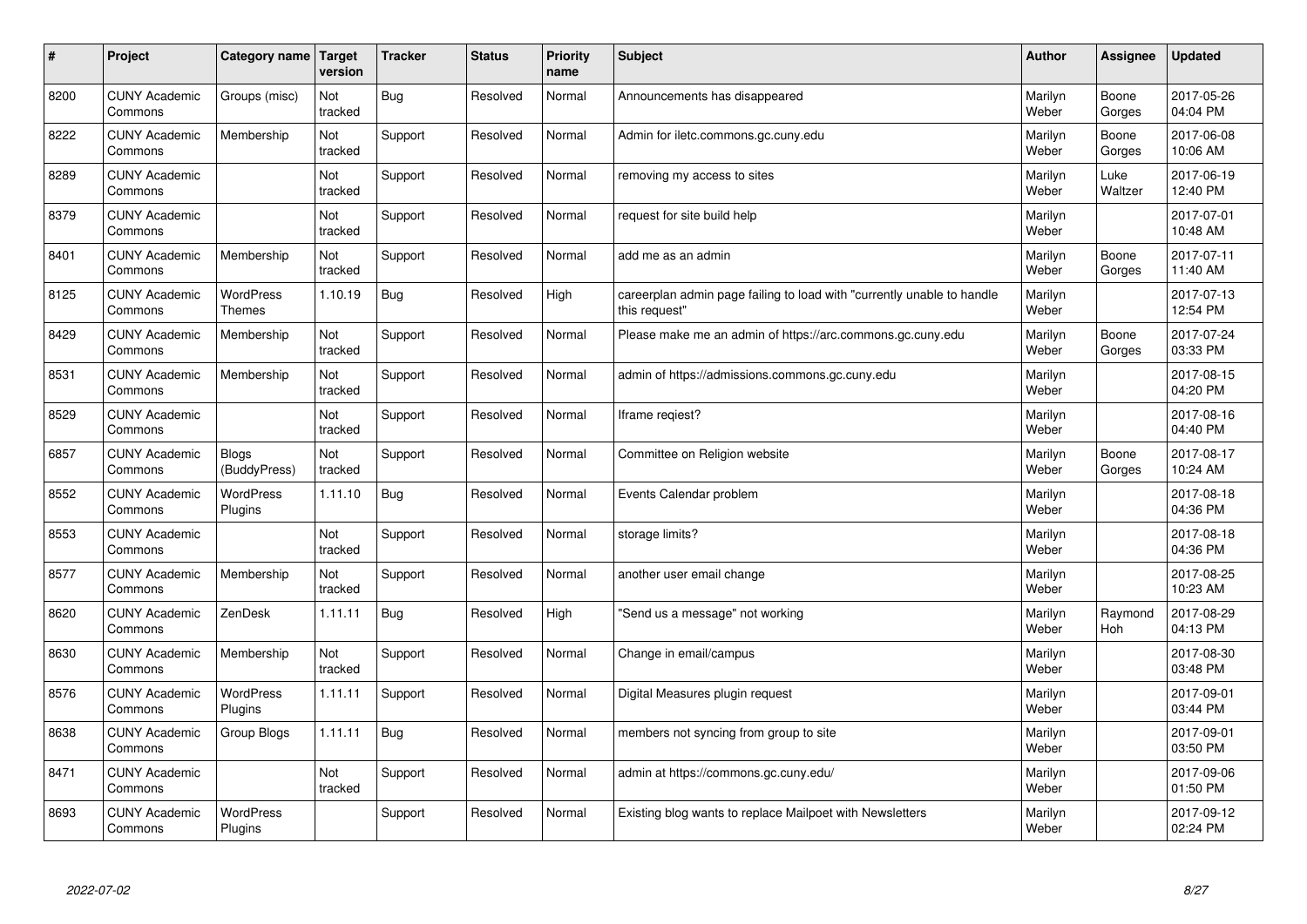| #    | Project                         | Category name   Target      | version        | <b>Tracker</b>     | <b>Status</b> | <b>Priority</b><br>name | <b>Subject</b>                                                              | <b>Author</b>    | Assignee         | <b>Updated</b>         |
|------|---------------------------------|-----------------------------|----------------|--------------------|---------------|-------------------------|-----------------------------------------------------------------------------|------------------|------------------|------------------------|
| 8721 | <b>CUNY Academic</b><br>Commons | <b>WordPress</b><br>Plugins | 1.11.13        | <b>Bug</b>         | Resolved      | Normal                  | more problems with Events calendar                                          | Marilyn<br>Weber |                  | 2017-09-21<br>10:35 AM |
| 8726 | <b>CUNY Academic</b><br>Commons |                             |                | Support            | Resolved      | Normal                  | Redirect problem                                                            | Marilyn<br>Weber |                  | 2017-09-21<br>12:14 PM |
| 8729 | <b>CUNY Academic</b><br>Commons |                             | Not<br>tracked | Support            | Resolved      | Normal                  | email change                                                                | Marilyn<br>Weber |                  | 2017-09-25<br>02:14 PM |
| 8768 | <b>CUNY Academic</b><br>Commons |                             | Not<br>tracked | Support            | Resolved      | Normal                  | unsafe redirect?                                                            | Marilyn<br>Weber |                  | 2017-10-06<br>12:14 PM |
| 8464 | <b>CUNY Academic</b><br>Commons |                             | Not<br>tracked | Support            | Resolved      | Normal                  | WP UI                                                                       | Marilyn<br>Weber |                  | 2017-10-11<br>11:23 AM |
| 8459 | <b>CUNY Academic</b><br>Commons |                             | Not<br>tracked | Documentatio<br>n. | Resolved      | Normal                  | comprehensive list of plugins?                                              | Marilyn<br>Weber |                  | 2017-10-11<br>11:24 AM |
| 8848 | <b>CUNY Academic</b><br>Commons |                             | Not<br>tracked | Support            | Resolved      | Normal                  | email change request                                                        | Marilyn<br>Weber |                  | 2017-10-24<br>11:19 AM |
| 8855 | <b>CUNY Academic</b><br>Commons |                             | Not<br>tracked | Support            | Resolved      | Normal                  | another email change request                                                | Marilyn<br>Weber |                  | 2017-10-25<br>10:55 AM |
| 6860 | <b>CUNY Academic</b><br>Commons | User<br>Onboarding          | 1.12           | Bug                | Resolved      | Normal                  | Invitation to join a group is appearing as an invitiation to join the site! | Marilyn<br>Weber | Boone<br>Gorges  | 2017-10-30<br>10:03 AM |
| 8873 | <b>CUNY Academic</b><br>Commons |                             | Not<br>tracked | Support            | Resolved      | Normal                  | maximum file upload size?                                                   | Marilyn<br>Weber |                  | 2017-10-30<br>11:23 AM |
| 8878 | <b>CUNY Academic</b><br>Commons | cuny.is                     | Not<br>tracked | <b>Bug</b>         | Resolved      | Urgent                  | cuny.is site link won't work                                                | Marilyn<br>Weber | Boone<br>Gorges  | 2017-11-01<br>03:06 PM |
| 8882 | <b>CUNY Academic</b><br>Commons |                             | Not<br>tracked | Support            | Resolved      | Normal                  | question about search engines                                               | Marilyn<br>Weber |                  | 2017-11-01<br>03:26 PM |
| 8906 | <b>CUNY Academic</b><br>Commons | Redmine                     | Not<br>tracked | Support            | Resolved      | Normal                  | Redmine access?                                                             | Marilyn<br>Weber | <b>Matt Gold</b> | 2017-11-13<br>06:02 PM |
| 6286 | <b>CUNY Academic</b><br>Commons | Groups (misc)               | Not<br>tracked | <b>Bug</b>         | Resolved      | Immediate               | Groups pages not displaying at all!                                         | Marilyn<br>Weber | Boone<br>Gorges  | 2017-11-15<br>10:57 AM |
| 5713 | <b>CUNY Academic</b><br>Commons | WordPress<br>(misc)         | Not<br>tracked | <b>Bug</b>         | Abandoned     | High                    | Site freezing                                                               | Marilyn<br>Weber | Boone<br>Gorges  | 2017-11-15<br>10:58 AM |
| 7700 | <b>CUNY Academic</b><br>Commons |                             | Not<br>tracked | Support            | Abandoned     | Normal                  | slow loading Page on site                                                   | Marilyn<br>Weber | Boone<br>Gorges  | 2017-11-15<br>11:02 AM |
| 7613 | <b>CUNY Academic</b><br>Commons | Registration                | Not<br>tracked | Support            | Resolved      | Normal                  | non-matriculated students                                                   | Marilyn<br>Weber | Boone<br>Gorges  | 2017-11-15<br>11:03 AM |
| 7724 | <b>CUNY Academic</b><br>Commons |                             | Not<br>tracked | Support            | Abandoned     | Normal                  | User name confusion                                                         | Marilyn<br>Weber | Boone<br>Gorges  | 2017-11-15<br>11:12 AM |
| 8661 | <b>CUNY Academic</b><br>Commons | Group Blogs                 | Not<br>tracked | Bug                | Resolved      | Normal                  | new group, old site, can't link?                                            | Marilyn<br>Weber |                  | 2017-11-15<br>01:26 PM |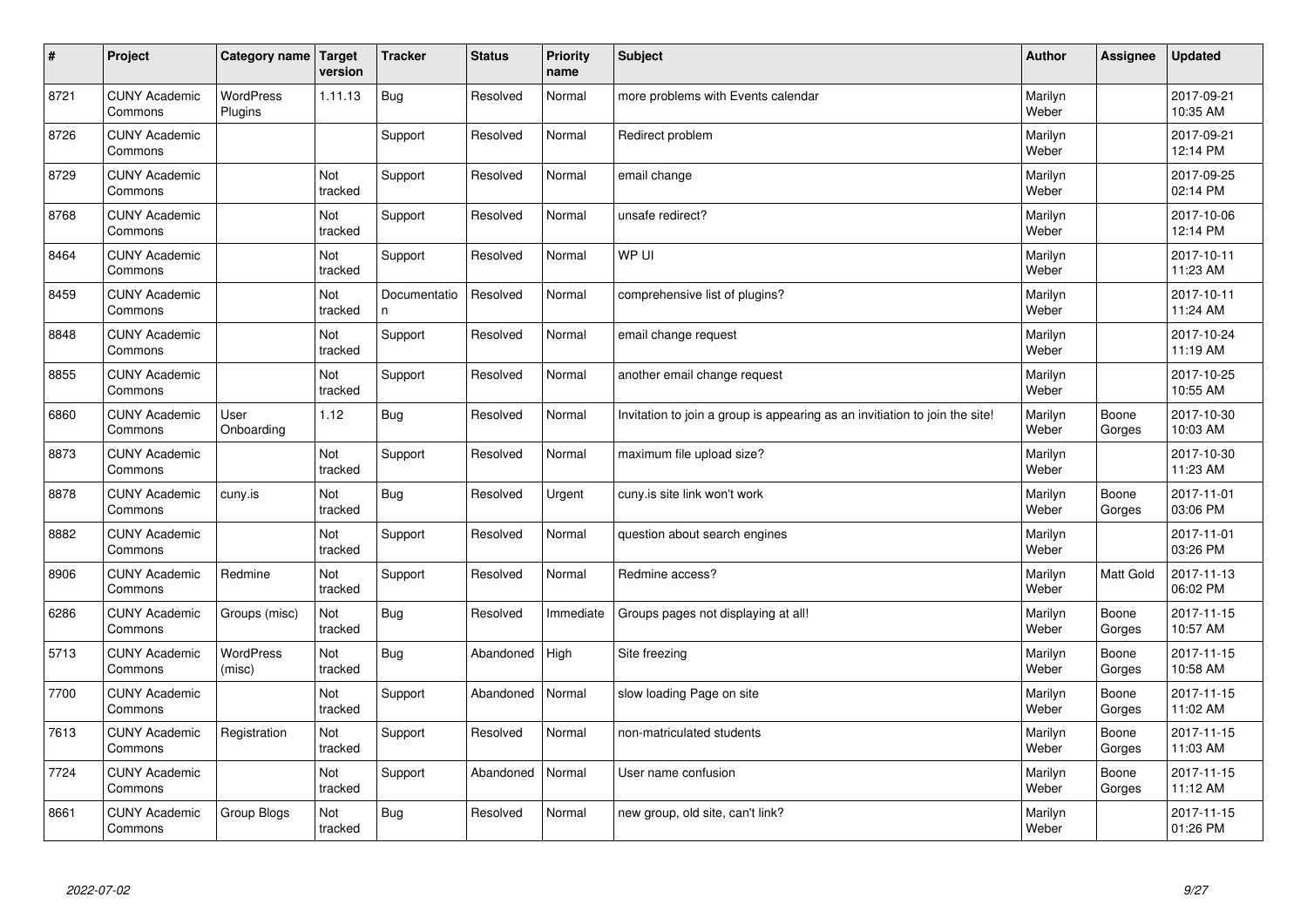| $\sharp$ | Project                         | Category name               | Target<br>version | <b>Tracker</b> | <b>Status</b> | <b>Priority</b><br>name | <b>Subject</b>                                 | <b>Author</b>    | Assignee              | <b>Updated</b>         |
|----------|---------------------------------|-----------------------------|-------------------|----------------|---------------|-------------------------|------------------------------------------------|------------------|-----------------------|------------------------|
| 8566     | <b>CUNY Academic</b><br>Commons | Membership                  | Not<br>tracked    | Support        | Resolved      | Normal                  | user email change                              | Marilyn<br>Weber |                       | 2017-11-15<br>01:27 PM |
| 8308     | <b>CUNY Academic</b><br>Commons | <b>WordPress</b><br>Plugins | Not<br>tracked    | Support        | Resolved      | Normal                  | WP Migration plugin                            | Marilyn<br>Weber |                       | 2017-11-15<br>01:27 PM |
| 8259     | <b>CUNY Academic</b><br>Commons |                             | Not<br>tracked    | Bug            | Resolved      | Normal                  | missing dashboard                              | Marilyn<br>Weber |                       | 2017-11-15<br>01:28 PM |
| 8098     | <b>CUNY Academic</b><br>Commons | <b>Public Portfolio</b>     | Not<br>tracked    | Bug            | Abandoned     | Normal                  | Widget in profile not working                  | Marilyn<br>Weber |                       | 2017-11-15<br>01:28 PM |
| 7836     | <b>CUNY Academic</b><br>Commons | Social Paper                | Not<br>tracked    | Support        | Resolved      | Normal                  | missing Social Paper                           | Marilyn<br>Weber |                       | 2017-11-15<br>01:31 PM |
| 7770     | <b>CUNY Academic</b><br>Commons | <b>WordPress</b><br>Plugins | Not<br>tracked    | <b>Bug</b>     | Abandoned     | Normal                  | Timeline.js problem                            | Marilyn<br>Weber |                       | 2017-11-15<br>01:43 PM |
| 6106     | <b>CUNY Academic</b><br>Commons | Server                      | Not<br>tracked    | Bug            | Resolved      | Normal                  | 504 error                                      | Marilyn<br>Weber |                       | 2017-11-15<br>01:55 PM |
| 7226     | <b>CUNY Academic</b><br>Commons | Registration                | Not<br>tracked    | Bug            | Abandoned     | Normal                  | Community college student cannot register?     | Marilyn<br>Weber |                       | 2017-11-15<br>01:55 PM |
| 5875     | <b>CUNY Academic</b><br>Commons | <b>WordPress</b><br>Plugins | Not<br>tracked    | Bug            | Resolved      | Normal                  | Events Calendar garbled in IE                  | Marilyn<br>Weber | Marilyn<br>Weber      | 2017-11-15<br>05:45 PM |
| 5319     | <b>CUNY Academic</b><br>Commons |                             | Not<br>tracked    | Bug            | Resolved      | Normal                  | <b>Broken URL</b>                              | Marilyn<br>Weber | Marilyn<br>Weber      | 2017-11-15<br>05:46 PM |
| 6866     | <b>CUNY Academic</b><br>Commons |                             | Not<br>tracked    | Support        | Resolved      | Normal                  | User would like to have her account deleted    | Marilyn<br>Weber | Matt Gold             | 2017-11-15<br>05:49 PM |
| 7619     | <b>CUNY Academic</b><br>Commons | Membership                  | Not<br>tracked    | Support        | Resolved      | Normal                  | outside users for a site that isn't a class?   | Marilyn<br>Weber | Matt Gold             | 2017-11-15<br>06:18 PM |
| 5772     | <b>CUNY Academic</b><br>Commons | Membership                  | Not<br>tracked    | Support        | Resolved      | Normal                  | User email change and forgotten password       | Marilyn<br>Weber | <b>Matt Gold</b>      | 2017-11-15<br>06:18 PM |
| 5968     | <b>CUNY Academic</b><br>Commons | Membership                  | Not<br>tracked    | Bug            | Resolved      | Normal                  | Deleting account without knowing password      | Marilyn<br>Weber | <b>Matt Gold</b>      | 2017-11-15<br>06:19 PM |
| 7328     | <b>CUNY Academic</b><br>Commons | <b>WordPress</b><br>Plugins | Not<br>tracked    | Bug            | Resolved      | Normal                  | technical issue with the Events Manager plugin | Marilyn<br>Weber | Raymond<br><b>Hoh</b> | 2017-11-15<br>06:19 PM |
| 5684     | <b>CUNY Academic</b><br>Commons | Group Files                 | Not<br>tracked    | Bug            | Resolved      | Normal                  | Making Group files appear as Blog entries      | Marilyn<br>Weber | Boone<br>Gorges       | 2017-11-20<br>03:28 PM |
| 8908     | <b>CUNY Academic</b><br>Commons | <b>WordPress</b><br>Plugins | 1.12.2            | Support        | Resolved      | Normal                  | Plugin request from Steve Brier                | Marilyn<br>Weber |                       | 2017-11-27<br>11:39 AM |
| 8917     | <b>CUNY Academic</b><br>Commons | <b>Group Files</b>          | 1.12.3            | <b>Bug</b>     | Resolved      | High                    | Files not downloading from Groups properly     | Marilyn<br>Weber | Boone<br>Gorges       | 2017-11-29<br>10:04 PM |
| 8937     | <b>CUNY Academic</b><br>Commons |                             | Not<br>tracked    | Bug            | Resolved      | Normal                  | videos gone                                    | Marilyn<br>Weber |                       | 2017-12-01<br>11:27 AM |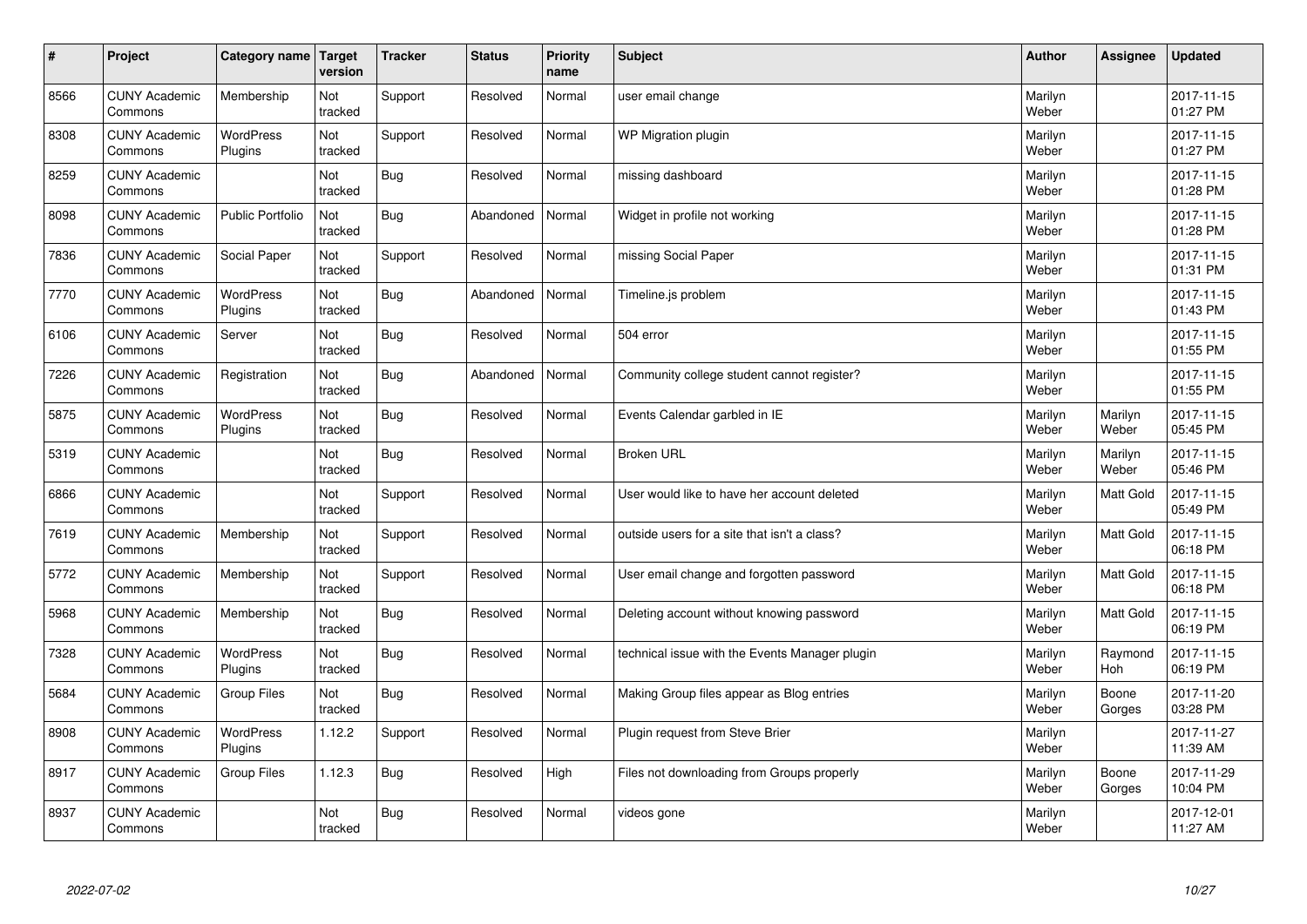| $\sharp$ | Project                         | Category name Target          | version           | <b>Tracker</b> | <b>Status</b> | <b>Priority</b><br>name | <b>Subject</b>                                                              | <b>Author</b>    | Assignee              | <b>Updated</b>         |
|----------|---------------------------------|-------------------------------|-------------------|----------------|---------------|-------------------------|-----------------------------------------------------------------------------|------------------|-----------------------|------------------------|
| 8924     | <b>CUNY Academic</b><br>Commons | <b>WordPress</b><br>Plugins   | 1.12.4            | Bug            | Resolved      | Normal                  | auto-remove feature on http://pcp.gc.cuny.edu                               | Marilyn<br>Weber | <b>Matt Gold</b>      | 2017-12-04<br>10:18 AM |
| 8893     | <b>CUNY Academic</b><br>Commons | Social Paper                  | 1.12.1            | Support        | Resolved      | Normal                  | Social paper won't connect to group?                                        | Marilyn<br>Weber |                       | 2017-12-11<br>01:16 PM |
| 8934     | <b>CUNY Academic</b><br>Commons | Reply By Email                | 1.12.4            | Support        | Resolved      | High                    | RBE "could not post" email should have info about attempted From<br>address | Marilyn<br>Weber | Raymond<br><b>Hoh</b> | 2017-12-12<br>11:25 AM |
| 9004     | <b>CUNY Academic</b><br>Commons | Membership                    | Not<br>tracked    | Support        | Resolved      | Normal                  | email change request                                                        | Marilyn<br>Weber |                       | 2017-12-14<br>12:27 PM |
| 9033     | <b>CUNY Academic</b><br>Commons |                               |                   | Support        | Rejected      | Normal                  | Site search terms                                                           | Marilyn<br>Weber |                       | 2017-12-22<br>01:10 PM |
| 9026     | <b>CUNY Academic</b><br>Commons | <b>WordPress</b><br>Plugins   | 1.12.6            | Support        | Resolved      | Normal                  | plugin request from Carlos Guevara                                          | Marilyn<br>Weber |                       | 2018-01-03<br>09:33 AM |
| 9062     | <b>CUNY Academic</b><br>Commons |                               | Not<br>tracked    | Bug            | Resolved      | Normal                  | re-add me as admin of https://commons.gc.cuny.edu/                          | Marilyn<br>Weber |                       | 2018-01-08<br>12:03 PM |
| 5991     | <b>CUNY Academic</b><br>Commons | Email<br><b>Notifications</b> | Future<br>release | Support        | Resolved      | Normal                  | change format of autogenerated blog emails                                  | Marilyn<br>Weber | Paige<br>Dupont       | 2018-01-12<br>02:55 PM |
| 9078     | <b>CUNY Academic</b><br>Commons | <b>WordPress</b><br>Plugins   | 1.12.7            | Support        | Resolved      | Normal                  | arcgis web maps?                                                            | Marilyn<br>Weber | Raymond<br><b>Hoh</b> | 2018-01-23<br>11:11 AM |
| 9087     | <b>CUNY Academic</b><br>Commons | WordPress<br>Plugins          | 1.12.7            | Support        | Resolved      | Normal                  | request for WP Social Sharing                                               | Marilyn<br>Weber |                       | 2018-01-23<br>11:17 AM |
| 9130     | <b>CUNY Academic</b><br>Commons | Homepage<br>Slides            | Not<br>tracked    | Bug            | Resolved      | Normal                  | too many redirects                                                          | Marilyn<br>Weber |                       | 2018-01-29<br>10:27 AM |
| 9133     | <b>CUNY Academic</b><br>Commons |                               |                   | Support        | Duplicate     | Normal                  | webrecorder.io                                                              | Marilyn<br>Weber |                       | 2018-01-29<br>10:34 AM |
| 9131     | <b>CUNY Academic</b><br>Commons |                               |                   | Support        | Resolved      | Normal                  | webrecorder.io via Firefox                                                  | Marilyn<br>Weber |                       | 2018-01-29<br>11:11 AM |
| 9163     | <b>CUNY Academic</b><br>Commons | Layout                        | 1.12.8            | Support        | Resolved      | Normal                  | Mobile responsiveness issues                                                | Marilyn<br>Weber | Raymond<br><b>Hoh</b> | 2018-02-13<br>10:49 AM |
| 9154     | <b>CUNY Academic</b><br>Commons | Events                        | 1.12.8            | <b>Bug</b>     | Resolved      | Normal                  | problem with group calendar                                                 | Marilyn<br>Weber | Raymond<br>Hoh        | 2018-02-13<br>10:49 AM |
| 9192     | <b>CUNY Academic</b><br>Commons | <b>WordPress</b><br>Plugins   | 1.12.8            | Bug            | Resolved      | Normal                  | problems with the Leaflet plug -in                                          | Marilyn<br>Weber | Boone<br>Gorges       | 2018-02-13<br>11:07 AM |
| 9162     | <b>CUNY Academic</b><br>Commons | Registration                  | Not<br>tracked    | Support        | Resolved      | Normal                  | email change due to user error                                              | Marilyn<br>Weber | Matt Gold             | 2018-02-13<br>11:11 AM |
| 9223     | <b>CUNY Academic</b><br>Commons |                               | Not<br>tracked    | Support        | Resolved      | Normal                  | moving wordpress sites                                                      | Marilyn<br>Weber |                       | 2018-02-18<br>08:44 PM |
| 9276     | <b>CUNY Academic</b><br>Commons |                               |                   | Bug            | Resolved      | High                    | problem adding a member to a group - wrong username?                        | Marilyn<br>Weber |                       | 2018-02-25<br>12:47 PM |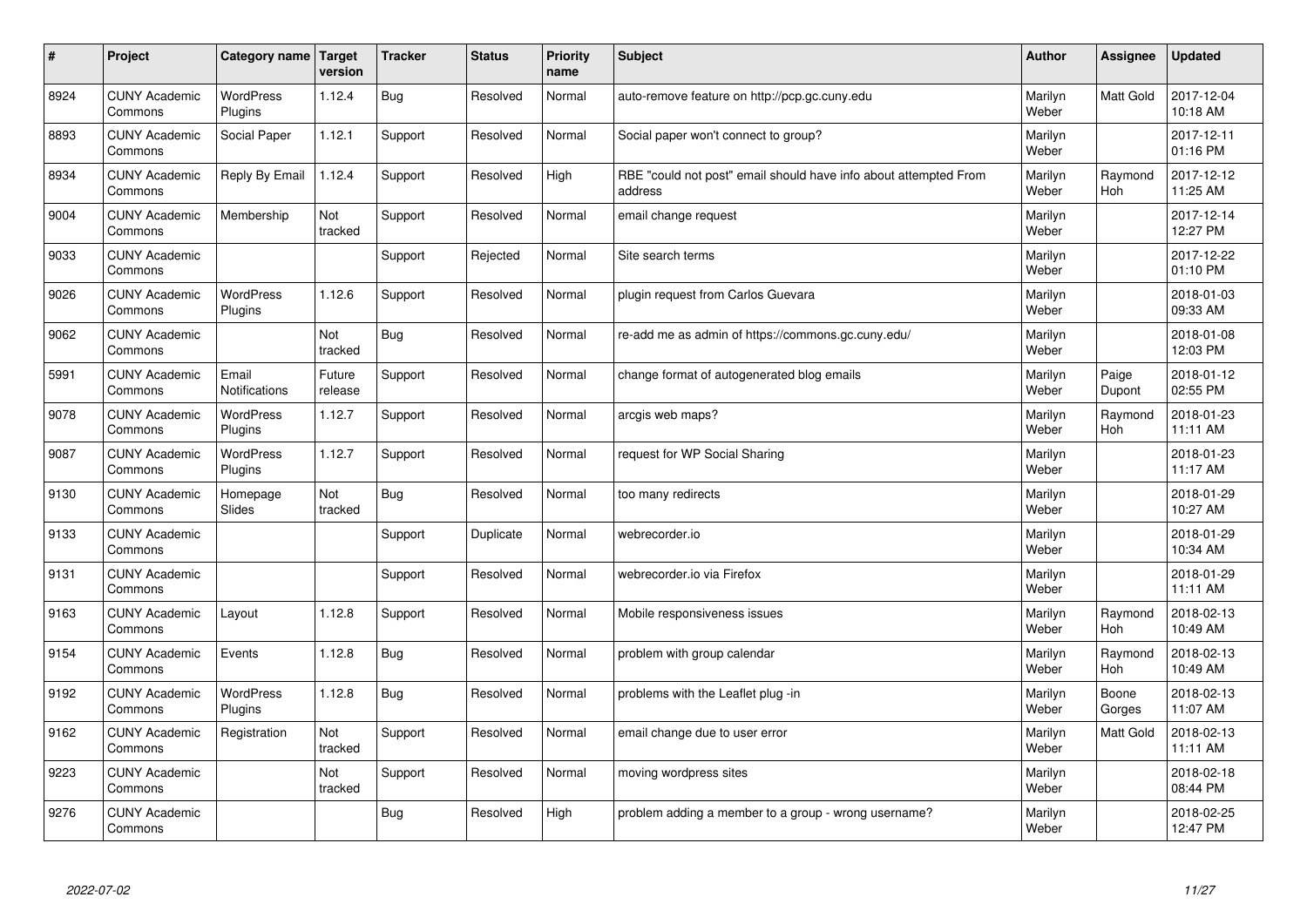| #    | Project                         | Category name                     | Target<br>version | <b>Tracker</b> | <b>Status</b>        | <b>Priority</b><br>name | <b>Subject</b>                                      | <b>Author</b>    | Assignee              | <b>Updated</b>         |
|------|---------------------------------|-----------------------------------|-------------------|----------------|----------------------|-------------------------|-----------------------------------------------------|------------------|-----------------------|------------------------|
| 9282 | <b>CUNY Academic</b><br>Commons | Group Forums                      | 1.12.9            | Bug            | Resolved             | Normal                  | 'Forum ID is missing" error?                        | Marilyn<br>Weber |                       | 2018-02-27<br>10:32 AM |
| 9330 | <b>CUNY Academic</b><br>Commons | <b>WordPress</b><br>Plugins       | 1.12.10           | Bug            | Resolved             | Normal                  | part 2 of problems with the Leaflet plug -in        | Marilyn<br>Weber |                       | 2018-03-04<br>05:58 PM |
| 9340 | <b>CUNY Academic</b><br>Commons | <b>WordPress</b><br>Plugins       | 1.12.10           | Bug            | Resolved             | Normal                  | change the web preview?                             | Marilyn<br>Weber | Raymond<br><b>Hoh</b> | 2018-03-13<br>11:50 AM |
| 9355 | <b>CUNY Academic</b><br>Commons |                                   | Not<br>tracked    | Support        | Resolved             | Normal                  | 14gb of video?                                      | Marilyn<br>Weber |                       | 2018-03-13<br>11:56 AM |
| 9335 | <b>CUNY Academic</b><br>Commons | <b>WordPress</b><br><b>Themes</b> | 1.12.10           | Bug            | Resolved             | Normal                  | clone http://digitalscholarship.ccny.cuny.edu site? | Marilyn<br>Weber | Boone<br>Gorges       | 2018-03-14<br>12:43 PM |
| 9224 | <b>CUNY Academic</b><br>Commons | <b>Group Files</b>                | 1.13              | Feature        | Resolved             | Normal                  | attachments to forum posts clutter up Files area    | Marilyn<br>Weber | Boone<br>Gorges       | 2018-03-22<br>03:34 PM |
| 9470 | <b>CUNY Academic</b><br>Commons |                                   |                   | Bug            | Resolved             | Normal                  | Users not appearing via "Add New"                   | Marilyn<br>Weber |                       | 2018-03-22<br>07:44 PM |
| 9477 | <b>CUNY Academic</b><br>Commons | Account<br>settings               |                   | Support        | Resolved             | Normal                  | email change request                                | Marilyn<br>Weber | Matt Gold             | 2018-03-24<br>08:53 AM |
| 9499 | <b>CUNY Academic</b><br>Commons | <b>WordPress</b><br>(misc)        | Not<br>tracked    | Support        | Resolved             | Normal                  | tiny question - preventing dates on posts?          | Marilyn<br>Weber | Raymond<br><b>Hoh</b> | 2018-04-04<br>03:55 PM |
| 9541 | <b>CUNY Academic</b><br>Commons | WordPress<br>(misc)               | Not<br>tracked    | Support        | Resolved             | Normal                  | repeating header banner                             | Marilyn<br>Weber | Raymond<br>Hoh        | 2018-04-06<br>12:33 PM |
| 9275 | <b>CUNY Academic</b><br>Commons |                                   |                   | Support        | Rejected             | Normal                  | soft chalk page?                                    | Marilyn<br>Weber | Boone<br>Gorges       | 2018-04-09<br>10:37 AM |
| 9207 | <b>CUNY Academic</b><br>Commons |                                   | Future<br>release | Support        | Reporter<br>Feedback | Normal                  | display dashboards made in Tableau?                 | Marilyn<br>Weber | Boone<br>Gorges       | 2018-04-10<br>10:42 AM |
| 9500 | <b>CUNY Academic</b><br>Commons | <b>WordPress</b><br>Plugins       | 1.12.12           | Support        | Resolved             | Normal                  | PowerPoint in the media library?                    | Marilyn<br>Weber | Raymond<br>Hoh        | 2018-04-12<br>02:28 PM |
| 9535 | <b>CUNY Academic</b><br>Commons |                                   | Not<br>tracked    | Support        | Resolved             | Normal                  | admin for https://video.commons.gc.cuny.edu/?       | Marilyn<br>Weber | Matt Gold             | 2018-04-13<br>05:06 PM |
| 9604 | <b>CUNY Academic</b><br>Commons |                                   | Not<br>tracked    | Support        | Resolved             | Normal                  | I (Marilyn) can only log into cdev as teststudent   | Marilyn<br>Weber |                       | 2018-04-21<br>10:20 AM |
| 9587 | <b>CUNY Academic</b><br>Commons |                                   |                   | Support        | Rejected             | Normal                  | possible request for the "PDF Poster" plugin        | Marilyn<br>Weber |                       | 2018-04-24<br>10:52 AM |
| 9659 | <b>CUNY Academic</b><br>Commons | Account<br>settings               |                   | Support        | Resolved             | Normal                  | user email change                                   | Marilyn<br>Weber | Matt Gold             | 2018-04-24<br>12:08 PM |
| 9684 | <b>CUNY Academic</b><br>Commons |                                   |                   | Support        | Rejected             | Normal                  | SEO cleanup for newlaborforum.cuny.edu              | Marilyn<br>Weber |                       | 2018-04-30<br>10:29 AM |
| 8446 | <b>CUNY Academic</b><br>Commons | <b>WordPress</b><br>Plugins       | 1.11.14           | Support        | Resolved             | Normal                  | request for multiple accordion menu plugins         | Marilyn<br>Weber |                       | 2018-05-07<br>09:57 PM |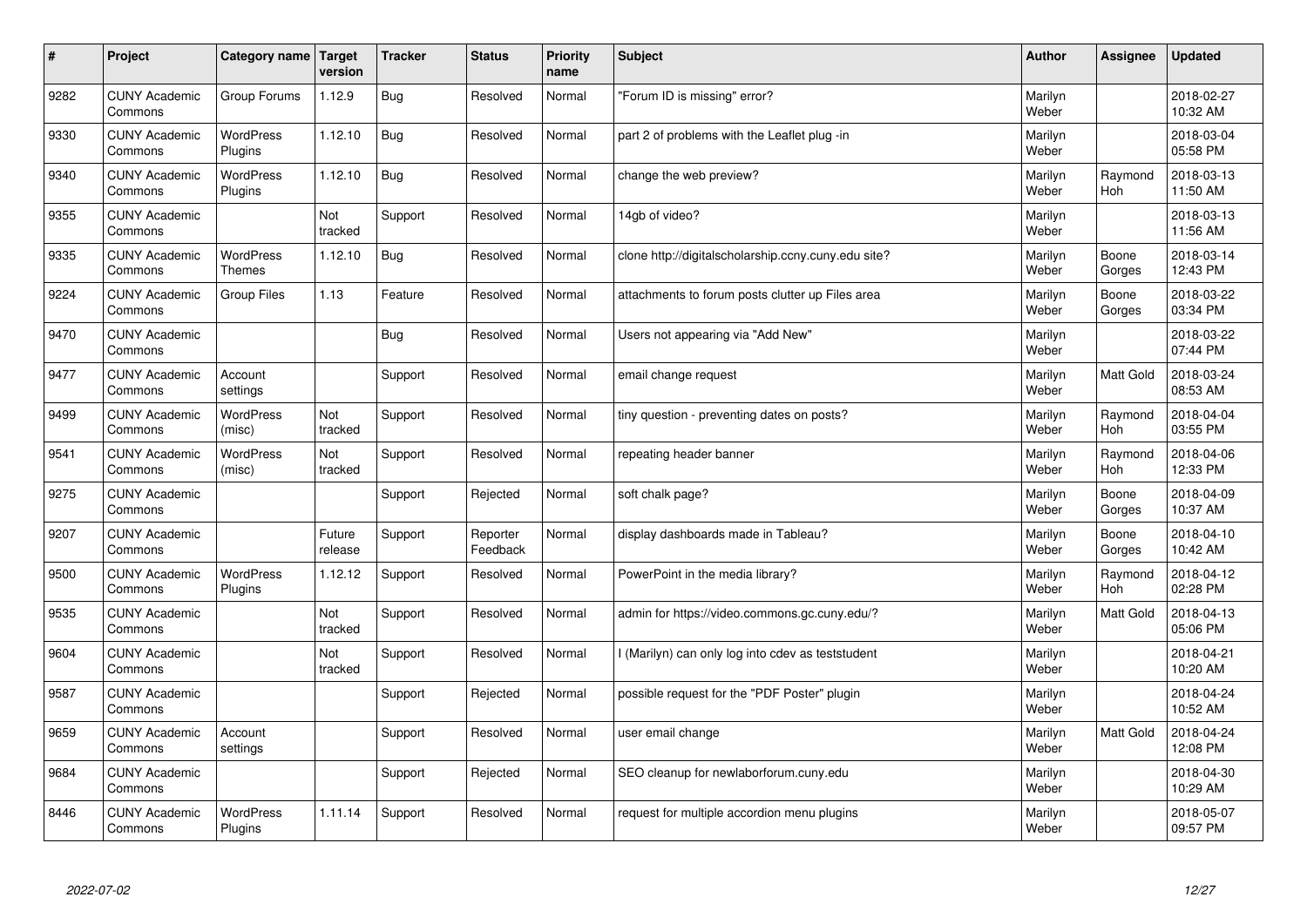| $\sharp$ | Project                         | Category name   Target            | version           | <b>Tracker</b> | <b>Status</b> | <b>Priority</b><br>name | <b>Subject</b>                                     | <b>Author</b>    | Assignee         | <b>Updated</b>         |
|----------|---------------------------------|-----------------------------------|-------------------|----------------|---------------|-------------------------|----------------------------------------------------|------------------|------------------|------------------------|
| 9725     | <b>CUNY Academic</b><br>Commons |                                   | Not<br>tracked    | Support        | Resolved      | Normal                  | problems with deleting a site                      | Marilyn<br>Weber |                  | 2018-05-07<br>10:24 PM |
| 8941     | <b>CUNY Academic</b><br>Commons | <b>WordPress</b><br><b>Themes</b> | 1.13.1            | Support        | Resolved      | Normal                  | Theme request: ColorNews                           | Marilyn<br>Weber |                  | 2018-05-08<br>10:42 AM |
| 9767     | <b>CUNY Academic</b><br>Commons | Registration                      | Not<br>tracked    | Support        | Resolved      | Normal                  | user deleted account but now needs one             | Marilyn<br>Weber |                  | 2018-05-11<br>02:39 PM |
| 9768     | <b>CUNY Academic</b><br>Commons |                                   | 1.13.2            | Bug            | Resolved      | High                    | search function on the Directory page              | Marilyn<br>Weber | Boone<br>Gorges  | 2018-05-14<br>08:45 PM |
| 9780     | <b>CUNY Academic</b><br>Commons |                                   | Not<br>tracked    | Support        | Resolved      | Normal                  | remove the phone number on this profile?           | Marilyn<br>Weber |                  | 2018-05-15<br>10:35 AM |
| 8607     | <b>CUNY Academic</b><br>Commons |                                   | Not<br>tracked    | Support        | <b>New</b>    | Normal                  | Paypal?                                            | Marilyn<br>Weber | Matt Gold        | 2018-05-15<br>01:37 PM |
| 9787     | <b>CUNY Academic</b><br>Commons | Registration                      |                   | Support        | Resolved      | Normal                  | email change request                               | Marilyn<br>Weber | Matt Gold        | 2018-05-16<br>09:55 PM |
| 9823     | <b>CUNY Academic</b><br>Commons | Account<br>settings               | Not<br>tracked    | Support        | Resolved      | Normal                  | email change                                       | Marilyn<br>Weber | Matt Gold        | 2018-05-23<br>01:58 PM |
| 9828     | <b>CUNY Academic</b><br>Commons | Domain<br>Mapping                 | 1.13.3            | <b>Bug</b>     | Resolved      | High                    | redirecting problem                                | Marilyn<br>Weber | Raymond<br>Hoh   | 2018-05-24<br>02:39 PM |
| 9834     | <b>CUNY Academic</b><br>Commons |                                   |                   | Support        | Duplicate     | Normal                  | add a "like" function                              | Marilyn<br>Weber |                  | 2018-05-25<br>10:38 AM |
| 9835     | <b>CUNY Academic</b><br>Commons | Group Forums                      | Future<br>release | Bug            | Assigned      | Normal                  | add a "like" function?                             | Marilyn<br>Weber | Erik<br>Trainer  | 2018-06-05<br>01:49 PM |
| 9885     | <b>CUNY Academic</b><br>Commons |                                   |                   | Support        | Rejected      | Normal                  | Publications field problem                         | Marilyn<br>Weber |                  | 2018-06-06<br>01:18 PM |
| 9888     | <b>CUNY Academic</b><br>Commons | <b>WordPress</b><br>Plugins       | 1.13.3            | Support        | Resolved      | Normal                  | Business directory Plug-in request                 | Marilyn<br>Weber |                  | 2018-06-12<br>11:52 AM |
| 9919     | <b>CUNY Academic</b><br>Commons |                                   | Not<br>tracked    | Bug            | Resolved      | Normal                  | admin of https://sphcurriculum.commons.gc.cuny.edu | Marilyn<br>Weber |                  | 2018-06-12<br>09:37 PM |
| 9928     | <b>CUNY Academic</b><br>Commons | Account<br>settings               |                   | Support        | Resolved      | Normal                  | email change request from former student           | Marilyn<br>Weber | <b>Matt Gold</b> | 2018-06-14<br>10:20 AM |
| 9927     | <b>CUNY Academic</b><br>Commons | Membership                        | Not<br>tracked    | Support        | Resolved      | Normal                  | wrong email used                                   | Marilyn<br>Weber | <b>Matt Gold</b> | 2018-06-14<br>10:21 AM |
| 9955     | <b>CUNY Academic</b><br>Commons | WordPress<br>Plugins              | 1.13.4            | Support        | Rejected      | Normal                  | docx converter plugin?                             | Marilyn<br>Weber |                  | 2018-06-26<br>11:39 AM |
| 9949     | <b>CUNY Academic</b><br>Commons |                                   | 1.13.4            | Support        | Resolved      | Normal                  | raise storage space limit?                         | Marilyn<br>Weber | Boone<br>Gorges  | 2018-06-26<br>12:00 PM |
| 9965     | <b>CUNY Academic</b><br>Commons | <b>WordPress</b><br>Plugins       | 1.13.4            | Support        | Resolved      | Normal                  | plug-in request for OneTone Companion              | Marilyn<br>Weber | Raymond<br>Hoh   | 2018-06-26<br>12:00 PM |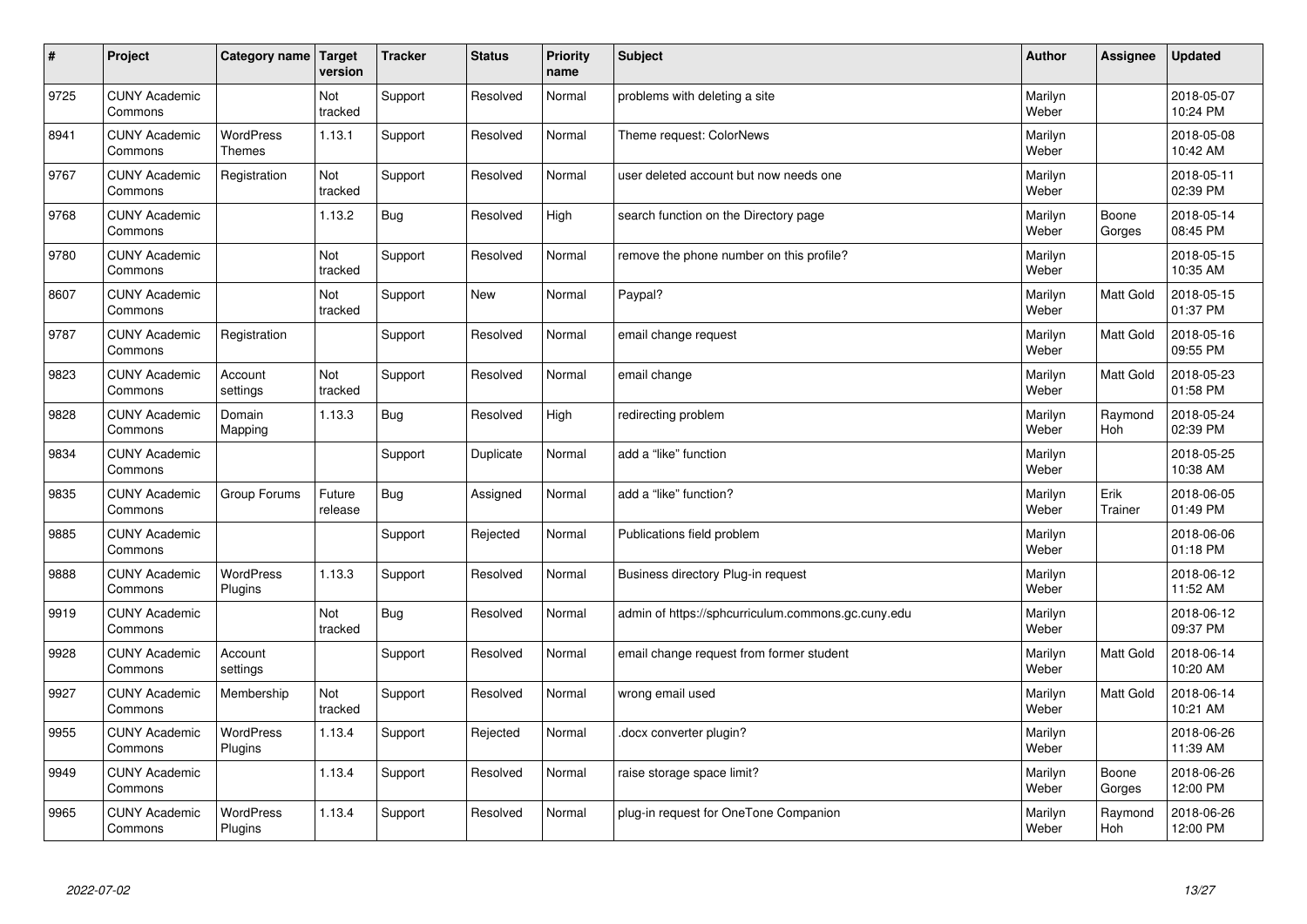| #     | Project                         | Category name                 | Target<br>version | <b>Tracker</b> | <b>Status</b> | <b>Priority</b><br>name | <b>Subject</b>                                                                           | <b>Author</b>    | Assignee          | <b>Updated</b>         |
|-------|---------------------------------|-------------------------------|-------------------|----------------|---------------|-------------------------|------------------------------------------------------------------------------------------|------------------|-------------------|------------------------|
| 9992  | <b>CUNY Academic</b><br>Commons |                               | 1.13.6            | Bug            | Resolved      | Normal                  | ACERT website down again                                                                 | Marilyn<br>Weber |                   | 2018-07-10<br>12:15 PM |
| 10006 | <b>CUNY Academic</b><br>Commons | Membership                    | Not<br>tracked    | Support        | Resolved      | Normal                  | another email change request                                                             | Marilyn<br>Weber |                   | 2018-07-13<br>12:36 PM |
| 9996  | <b>CUNY Academic</b><br>Commons | Membership                    | Not<br>tracked    | Support        | Rejected      | Normal                  | user email change request                                                                | Marilyn<br>Weber |                   | 2018-07-16<br>10:49 AM |
| 10035 | <b>CUNY Academic</b><br>Commons |                               | Not<br>tracked    | Bug            | Resolved      | Normal                  | Reconnecting user to site                                                                | Marilyn<br>Weber |                   | 2018-07-23<br>11:55 AM |
| 10066 | <b>CUNY Academic</b><br>Commons | Membership                    | Not<br>tracked    | Support        | Resolved      | Normal                  | add me as an admin to https://pkms.commons.gc.cuny.edu/                                  | Marilyn<br>Weber |                   | 2018-07-26<br>11:54 AM |
| 10101 | <b>CUNY Academic</b><br>Commons |                               | 1.13.7            | Bug            | Resolved      | Normal                  | URL changes within Manage section of groups                                              | Marilyn<br>Weber |                   | 2018-08-03<br>01:54 PM |
| 10227 | <b>CUNY Academic</b><br>Commons |                               |                   | Support        | Resolved      | Normal                  | user incorrectly entered her email address                                               | Marilyn<br>Weber | Matt Gold         | 2018-08-26<br>08:55 PM |
| 10256 | <b>CUNY Academic</b><br>Commons |                               |                   | Support        | Resolved      | Normal                  | email change requested                                                                   | Marilyn<br>Weber | Matt Gold         | 2018-08-29<br>02:52 PM |
| 10239 | <b>CUNY Academic</b><br>Commons |                               | Not<br>tracked    | Support        | Resolved      | Normal                  | musicroombooking.commons.gc.cuny.edu                                                     | Marilyn<br>Weber |                   | 2018-08-29<br>03:06 PM |
| 10240 | <b>CUNY Academic</b><br>Commons | WordPress<br>Plugins          | 1.13.8            | Support        | Resolved      | Normal                  | require-featured-image plug-in request                                                   | Marilyn<br>Weber |                   | 2018-08-29<br>05:15 PM |
| 10176 | <b>CUNY Academic</b><br>Commons | Documentation                 | Not<br>tracked    | Bug            | Resolved      | Normal                  | domain mapping requests                                                                  | Marilyn<br>Weber | scott voth        | 2018-08-29<br>05:30 PM |
| 10260 | <b>CUNY Academic</b><br>Commons |                               |                   | Bug            | Rejected      | Normal                  | bad activation email                                                                     | Marilyn<br>Weber |                   | 2018-08-30<br>01:25 PM |
| 10266 | <b>CUNY Academic</b><br>Commons |                               |                   | Support        | Resolved      | Normal                  | GC email change requested                                                                | Marilyn<br>Weber | Matt Gold         | 2018-08-30<br>03:07 PM |
| 10245 | <b>CUNY Academic</b><br>Commons | Email<br><b>Notifications</b> | 1.13.8            | Support        | Resolved      | Urgent                  | Placeholders in action emails (activation, password reset) not being<br>properly swapped | Marilyn<br>Weber | Raymond<br>Hoh    | 2018-08-30<br>04:02 PM |
| 10361 | <b>CUNY Academic</b><br>Commons | Group Forums                  | 1.13.10           | Bug            | Resolved      | Normal                  | forum post pending oddity                                                                | Marilyn<br>Weber |                   | 2018-09-25<br>10:45 AM |
| 5992  | <b>CUNY Academic</b><br>Commons | Email<br><b>Notifications</b> | Future<br>release | Feature        | <b>New</b>    | Normal                  | Changing the From line of autogenerated blog emails                                      | Marilyn<br>Weber |                   | 2018-09-27<br>05:19 PM |
| 10387 | <b>CUNY Academic</b><br>Commons | Membership                    | Not<br>tracked    | Support        | Resolved      | Normal                  | remove user page                                                                         | Marilyn<br>Weber |                   | 2018-09-28<br>02:26 PM |
| 6533  | <b>CUNY Academic</b><br>Commons | <b>WordPress</b><br>Plugins   | Future<br>release | Support        | Duplicate     | Low                     | very old plugins?                                                                        | Marilyn<br>Weber | <b>Tahir Butt</b> | 2018-10-04<br>12:27 PM |
| 10562 | <b>CUNY Academic</b><br>Commons |                               |                   | Bug            | Rejected      | Normal                  | Commons is down                                                                          | Marilyn<br>Weber |                   | 2018-10-23<br>10:49 AM |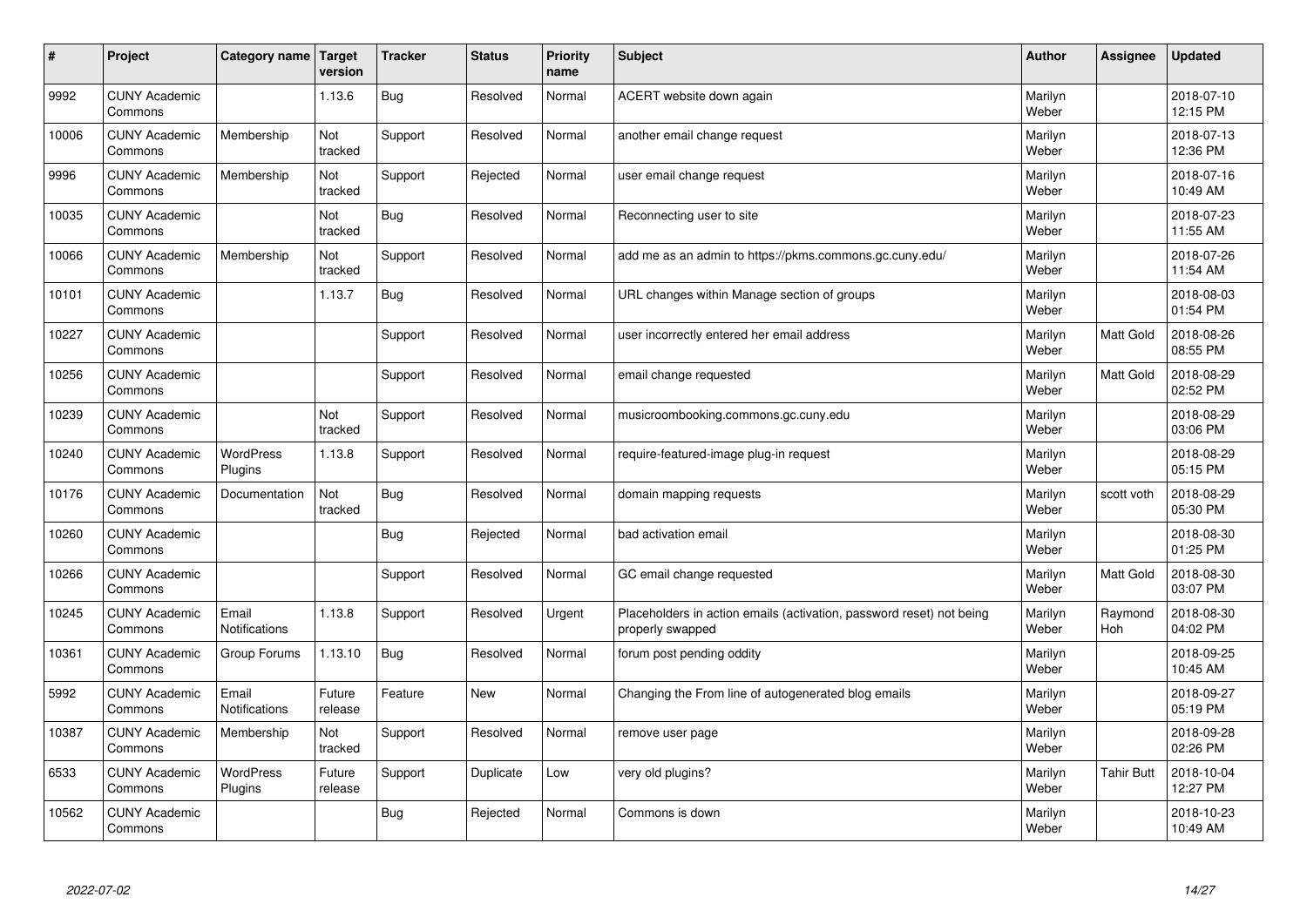| $\vert$ # | Project                         | Category name               | Target<br>version | <b>Tracker</b> | <b>Status</b>        | <b>Priority</b><br>name | <b>Subject</b>                                       | <b>Author</b>    | Assignee        | <b>Updated</b>         |
|-----------|---------------------------------|-----------------------------|-------------------|----------------|----------------------|-------------------------|------------------------------------------------------|------------------|-----------------|------------------------|
| 10537     | <b>CUNY Academic</b><br>Commons |                             | Not<br>tracked    | <b>Bug</b>     | Resolved             | Normal                  | jpegs not showing                                    | Marilyn<br>Weber |                 | 2018-10-23<br>10:51 AM |
| 10407     | <b>CUNY Academic</b><br>Commons |                             | Not<br>tracked    | Support        | Resolved             | Normal                  | toolbar problem                                      | Marilyn<br>Weber | Boone<br>Gorges | 2018-10-23<br>10:52 AM |
| 9886      | <b>CUNY Academic</b><br>Commons | cuny.is                     | Not<br>tracked    | Support        | Resolved             | Normal                  | cuny.is SSL                                          | Marilyn<br>Weber |                 | 2018-10-26<br>02:07 PM |
| 10606     | <b>CUNY Academic</b><br>Commons | cdev.gc.cuny.ed<br>u.       | Not<br>tracked    | Support        | Resolved             | Normal                  | problems with testing environment                    | Marilyn<br>Weber |                 | 2018-11-02<br>10:27 AM |
| 10657     | <b>CUNY Academic</b><br>Commons |                             | Not<br>tracked    | Support        | Reporter<br>Feedback | Normal                  | child theme problems                                 | Marilyn<br>Weber |                 | 2018-11-08<br>01:19 PM |
| 10772     | <b>CUNY Academic</b><br>Commons | Groups (misc)               | 1.14.2            | Bug            | Resolved             | Normal                  | can't create groups                                  | Marilyn<br>Weber |                 | 2018-12-04<br>10:42 AM |
| 8978      | <b>CUNY Academic</b><br>Commons | Groups (misc)               | Not<br>tracked    | Support        | Resolved             | Normal                  | removing old groups                                  | Marilyn<br>Weber |                 | 2018-12-10<br>03:52 PM |
| 9726      | <b>CUNY Academic</b><br>Commons | <b>WordPress</b><br>Plugins | Not<br>tracked    | Support        | Abandoned            | Normal                  | technical error on Contact page                      | Marilyn<br>Weber |                 | 2018-12-10<br>03:53 PM |
| 9779      | <b>CUNY Academic</b><br>Commons | Membership                  | Not<br>tracked    | Support        | Resolved             | Normal                  | user not sure if she is registered.                  | Marilyn<br>Weber |                 | 2018-12-10<br>03:53 PM |
| 9889      | <b>CUNY Academic</b><br>Commons |                             | Not<br>tracked    | Support        | Resolved             | Normal                  | remove comments from activity feed?                  | Marilyn<br>Weber |                 | 2018-12-10<br>03:53 PM |
| 10133     | <b>CUNY Academic</b><br>Commons | WordPress<br>(misc)         | Not<br>tracked    | Support        | Resolved             | Normal                  | two Commons sites to be migrated elsewhere           | Marilyn<br>Weber |                 | 2018-12-10<br>03:54 PM |
| 10257     | <b>CUNY Academic</b><br>Commons | Membership                  | Not<br>tracked    | Support        | Resolved             | Normal                  | change the email from @login.cuny.edu to campu email | Marilyn<br>Weber |                 | 2018-12-10<br>03:55 PM |
| 10298     | <b>CUNY Academic</b><br>Commons |                             | Not<br>tracked    | Support        | Resolved             | Normal                  | RSS feed to itunes problem                           | Marilyn<br>Weber |                 | 2018-12-10<br>03:57 PM |
| 10440     | <b>CUNY Academic</b><br>Commons |                             | Not<br>tracked    | Support        | Resolved             | Normal                  | Acert post problem                                   | Marilyn<br>Weber |                 | 2018-12-10<br>03:57 PM |
| 10571     | <b>CUNY Academic</b><br>Commons |                             | Not<br>tracked    | Support        | Abandoned            | Normal                  | newsletter queue problem                             | Marilyn<br>Weber |                 | 2018-12-10<br>03:58 PM |
| 10810     | <b>CUNY Academic</b><br>Commons | <b>WordPress</b><br>(misc)  | 1.14.2            | <b>Bug</b>     | Resolved             | Normal                  | Sites set as public are becoming private             | Marilyn<br>Weber |                 | 2018-12-11<br>10:15 AM |
| 10820     | <b>CUNY Academic</b><br>Commons |                             | Not<br>tracked    | Support        | Resolved             | Normal                  | retrieve deleted pages/posts                         | Marilyn<br>Weber |                 | 2018-12-13<br>06:33 PM |
| 10850     | <b>CUNY Academic</b><br>Commons |                             |                   | Support        | Rejected             | Normal                  | Gravity form being resent                            | Marilyn<br>Weber |                 | 2018-12-20<br>10:18 PM |
| 10910     | <b>CUNY Academic</b><br>Commons | Membership                  | Not<br>tracked    | Support        | Resolved             | Normal                  | request to be an admin to a prof's site              | Marilyn<br>Weber |                 | 2019-01-04<br>10:45 AM |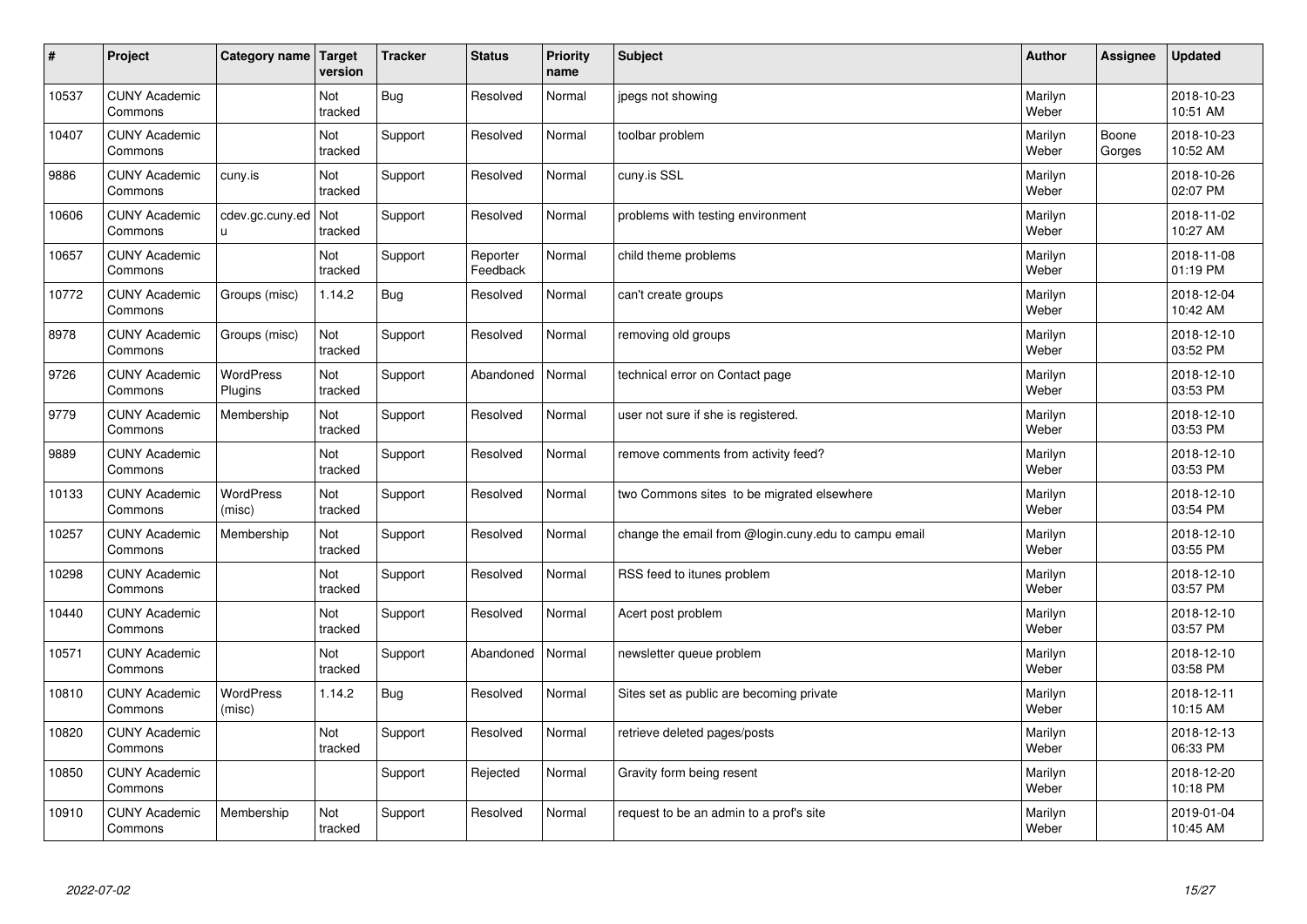| $\pmb{\#}$ | Project                         | Category name                     | Target<br>version | <b>Tracker</b> | <b>Status</b>        | <b>Priority</b><br>name | <b>Subject</b>                               | <b>Author</b>    | Assignee       | <b>Updated</b>         |
|------------|---------------------------------|-----------------------------------|-------------------|----------------|----------------------|-------------------------|----------------------------------------------|------------------|----------------|------------------------|
| 10932      | <b>CUNY Academic</b><br>Commons |                                   |                   | Support        | Resolved             | Normal                  | add me as admin to meenaalexander.com        | Marilyn<br>Weber | Matt Gold      | 2019-01-09<br>02:12 PM |
| 11003      | <b>CUNY Academic</b><br>Commons |                                   | Not<br>tracked    | Support        | Resolved             | Normal                  | user email change                            | Marilyn<br>Weber |                | 2019-01-24<br>02:50 PM |
| 11006      | <b>CUNY Academic</b><br>Commons | Groups (misc)                     | 1.14.6            | Support        | Resolved             | Normal                  | removing members from a group isn't working  | Marilyn<br>Weber |                | 2019-01-24<br>03:18 PM |
| 11017      | <b>CUNY Academic</b><br>Commons |                                   | Not<br>tracked    | Support        | Resolved             | Normal                  | site didn't save?                            | Marilyn<br>Weber |                | 2019-01-25<br>03:47 PM |
| 11031      | <b>CUNY Academic</b><br>Commons |                                   | Not<br>tracked    | Support        | Resolved             | Normal                  | new group with seemingly old topics          | Marilyn<br>Weber |                | 2019-02-11<br>12:17 PM |
| 10941      | <b>CUNY Academic</b><br>Commons | Membership                        | Not<br>tracked    | Support        | Resolved             | Normal                  | update user email                            | Marilyn<br>Weber |                | 2019-02-13<br>02:24 PM |
| 11088      | <b>CUNY Academic</b><br>Commons | Group Blogs                       | Not<br>tracked    | Bug            | Resolved             | Normal                  | no notification for comments                 | Marilyn<br>Weber |                | 2019-02-15<br>03:30 PM |
| 8481       | <b>CUNY Academic</b><br>Commons | Membership                        | Not<br>tracked    | Support        | Resolved             | Normal                  | admin of http://swipanalytic.org/organizers/ | Marilyn<br>Weber |                | 2019-02-19<br>01:58 PM |
| 11127      | <b>CUNY Academic</b><br>Commons | Membership                        | Not<br>tracked    | Support        | Resolved             | Normal                  | user with new campus affiliation             | Marilyn<br>Weber |                | 2019-02-19<br>02:09 PM |
| 11091      | <b>CUNY Academic</b><br>Commons | <b>BuddyPress</b><br>Docs         | 1.14.7            | Support        | Resolved             | Normal                  | word limit for comments on a group doc?      | Marilyn<br>Weber |                | 2019-02-26<br>02:04 PM |
| 11198      | <b>CUNY Academic</b><br>Commons |                                   | Not<br>tracked    | Support        | Resolved             | Normal                  | former CUNY employee                         | Marilyn<br>Weber |                | 2019-03-07<br>02:21 PM |
| 11205      | <b>CUNY Academic</b><br>Commons | <b>WordPress</b><br>Plugins       | Not<br>tracked    | Support        | Resolved             | Normal                  | problems with Google calendar                | Marilyn<br>Weber | Raymond<br>Hoh | 2019-03-11<br>02:17 PM |
| 11210      | <b>CUNY Academic</b><br>Commons | Membership                        | Not<br>tracked    | Support        | Resolved             | Normal                  | Please change the email                      | Marilyn<br>Weber |                | 2019-03-11<br>04:16 PM |
| 9518       | <b>CUNY Academic</b><br>Commons |                                   | Not<br>tracked    | Support        | Rejected             | Normal                  | problems with site on Internet Explorer      | Marilyn<br>Weber | Raymond<br>Hoh | 2019-03-11<br>11:18 PM |
| 11211      | <b>CUNY Academic</b><br>Commons | <b>WordPress</b><br><b>Themes</b> | 1.14.8            | Support        | Resolved             | Normal                  | user needs to edit the HTML coding           | Marilyn<br>Weber |                | 2019-03-12<br>11:20 AM |
| 11217      | <b>CUNY Academic</b><br>Commons | Membership                        | Not<br>tracked    | Support        | Resolved             | Normal                  | Another email update                         | Marilyn<br>Weber |                | 2019-03-12<br>03:37 PM |
| 11147      | <b>CUNY Academic</b><br>Commons | Membership                        | Not<br>tracked    | Support        | Resolved             | Normal                  | employee email change                        | Marilyn<br>Weber |                | 2019-03-12<br>03:58 PM |
| 11149      | <b>CUNY Academic</b><br>Commons |                                   | Not<br>tracked    | Support        | Reporter<br>Feedback | Normal                  | comments getting blocked                     | Marilyn<br>Weber | Raymond<br>Hoh | 2019-03-26<br>11:40 AM |
| 11029      | <b>CUNY Academic</b><br>Commons | Authentication                    | 1.14.9            | Support        | Resolved             | Normal                  | Sujatha Fernandes cannot edit her site       | Marilyn<br>Weber | Raymond<br>Hoh | 2019-03-26<br>12:10 PM |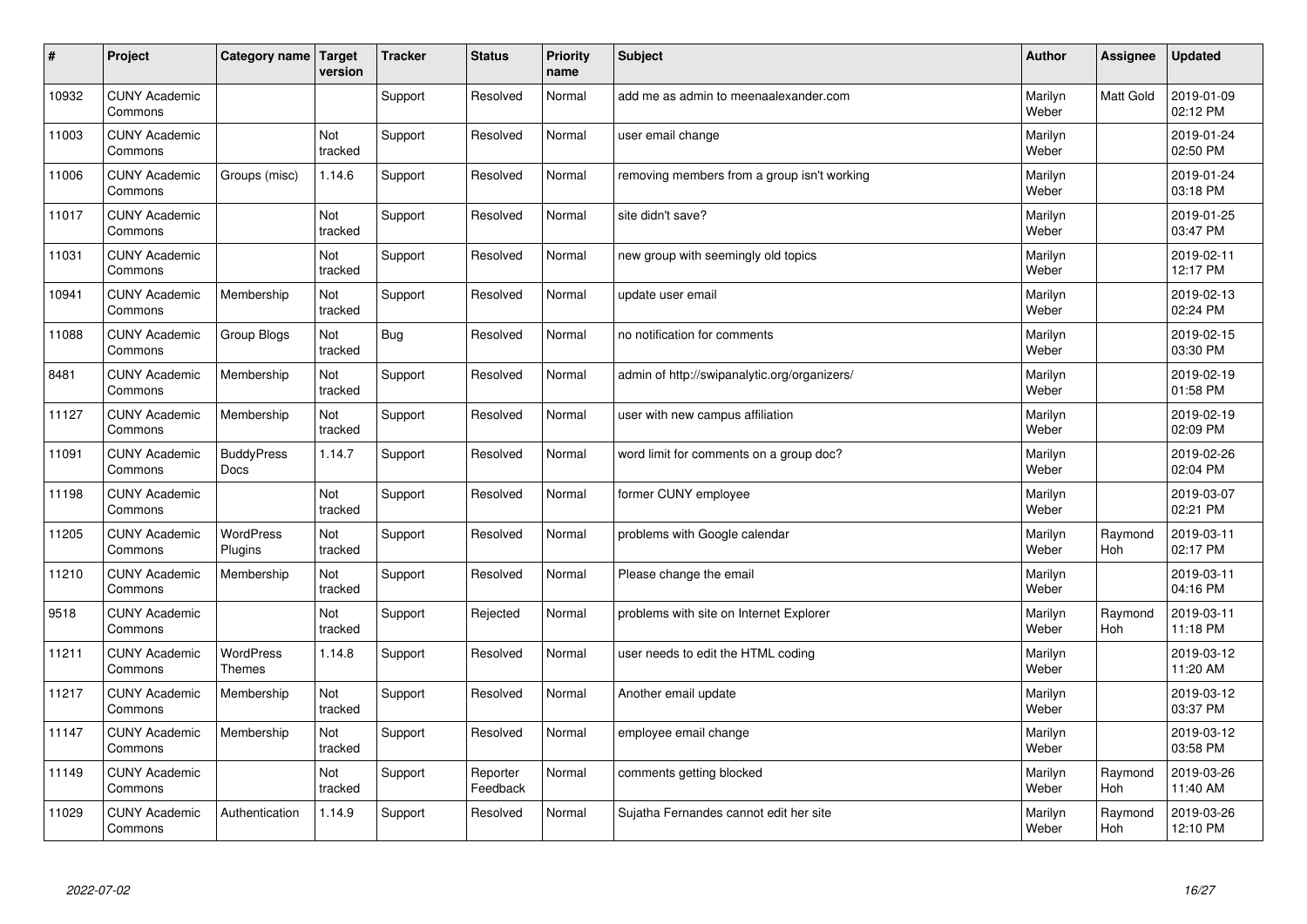| $\vert$ # | Project                         | Category name               | Target<br>version | <b>Tracker</b> | <b>Status</b>        | <b>Priority</b><br>name | <b>Subject</b>                                                                                         | <b>Author</b>    | Assignee              | <b>Updated</b>         |
|-----------|---------------------------------|-----------------------------|-------------------|----------------|----------------------|-------------------------|--------------------------------------------------------------------------------------------------------|------------------|-----------------------|------------------------|
| 11233     | <b>CUNY Academic</b><br>Commons |                             | 1.14.9            | Support        | Resolved             | Normal                  | Hotiar?                                                                                                | Marilyn<br>Weber |                       | 2019-03-26<br>12:10 PM |
| 11267     | <b>CUNY Academic</b><br>Commons |                             |                   | Support        | Rejected             | Normal                  | signing up with a nonCUNY signup code from the Register page                                           | Marilyn<br>Weber |                       | 2019-03-26<br>03:00 PM |
| 10986     | <b>CUNY Academic</b><br>Commons |                             | Not<br>tracked    | Support        | Resolved             | Normal                  | PDF embedder provoking error                                                                           | Marilyn<br>Weber |                       | 2019-03-29<br>04:28 PM |
| 11294     | <b>CUNY Academic</b><br>Commons | Account<br>settings         | Not<br>tracked    | Support        | Resolved             | Normal                  | student emqail change                                                                                  | Marilyn<br>Weber | Matt Gold             | 2019-04-07<br>09:11 PM |
| 11448     | <b>CUNY Academic</b><br>Commons | <b>BuddyPress</b><br>(misc) | 1.15.1            | Support        | Resolved             | Normal                  | sole administrator listed on sites is not an admin at all?                                             | Marilyn<br>Weber | Raymond<br>Hoh        | 2019-05-14<br>11:15 AM |
| 11483     | <b>CUNY Academic</b><br>Commons |                             | 1.15.2            | Bug            | Resolved             | Normal                  | 'Add New user" not working                                                                             | Marilyn<br>Weber |                       | 2019-05-21<br>02:26 PM |
| 11453     | <b>CUNY Academic</b><br>Commons | <b>WordPress</b><br>(misc)  | 1.15.2            | <b>Bug</b>     | Resolved             | Normal                  | 403 error on Firefox                                                                                   | Marilyn<br>Weber | Raymond<br><b>Hoh</b> | 2019-05-28<br>11:46 AM |
| 11002     | <b>CUNY Academic</b><br>Commons |                             | Not<br>tracked    | Support        | Resolved             | Normal                  | open link in a new tab not working                                                                     | Marilyn<br>Weber |                       | 2019-06-03<br>07:57 PM |
| 11509     | <b>CUNY Academic</b><br>Commons |                             | Not<br>tracked    | Support        | Reporter<br>Feedback | Normal                  | deleted Page causing a Menu problem?                                                                   | Marilyn<br>Weber |                       | 2019-06-04<br>09:54 AM |
| 11516     | <b>CUNY Academic</b><br>Commons | Membership                  | Not<br>tracked    | Support        | Resolved             | Normal                  | request for email change                                                                               | Marilyn<br>Weber |                       | 2019-06-04<br>01:48 PM |
| 10838     | <b>CUNY Academic</b><br>Commons |                             | 1.15.3            | Support        | Rejected             | Normal                  | two plugin/theme requests from a digital fellow                                                        | Marilyn<br>Weber |                       | 2019-06-11<br>10:31 AM |
| 11567     | <b>CUNY Academic</b><br>Commons | <b>Group Files</b>          | 1.15.4            | Bug            | Resolved             | Normal                  | Group files pagination doesn't work properly in folders                                                | Marilyn<br>Weber | Boone<br>Gorges       | 2019-06-25<br>04:22 PM |
| 11609     | <b>CUNY Academic</b><br>Commons |                             | 1.15.5            | Support        | Resolved             | Normal                  | Mixed Content flag                                                                                     | Marilyn<br>Weber |                       | 2019-06-27<br>06:54 PM |
| 11634     | <b>CUNY Academic</b><br>Commons | <b>WordPress</b><br>(misc)  | Not<br>tracked    | <b>Bug</b>     | Rejected             | Normal                  | 'Insert Read More Tag" working oddly                                                                   | Marilyn<br>Weber | Raymond<br>Hoh        | 2019-07-15<br>11:48 PM |
| 11647     | <b>CUNY Academic</b><br>Commons |                             | 1.15.6            | Support        | Resolved             | Normal                  | Tribulant Newsletters update                                                                           | Marilyn<br>Weber |                       | 2019-07-18<br>02:27 PM |
| 11650     | <b>CUNY Academic</b><br>Commons |                             | Not<br>tracked    | Support        | Resolved             | Normal                  | https://commons.gc.cuny.edu/groups/introduction-to-literary-studies-engl<br>ish-252-at-hunter-college/ | Marilyn<br>Weber |                       | 2019-07-18<br>02:28 PM |
| 11665     | <b>CUNY Academic</b><br>Commons |                             |                   | Support        | Resolved             | Immediate               | "My Groups" conflating two groups                                                                      | Marilyn<br>Weber |                       | 2019-07-24<br>10:43 PM |
| 11771     | <b>CUNY Academic</b><br>Commons |                             | Not<br>tracked    | Support        | Reporter<br>Feedback | Normal                  | post displays in sections                                                                              | Marilyn<br>Weber |                       | 2019-08-20<br>10:34 AM |
| 11787     | <b>CUNY Academic</b><br>Commons |                             | Not<br>tracked    | Support        | Reporter<br>Feedback | Normal                  | automated comments notifications on ZenDesk                                                            | Marilyn<br>Weber |                       | 2019-08-26<br>06:18 PM |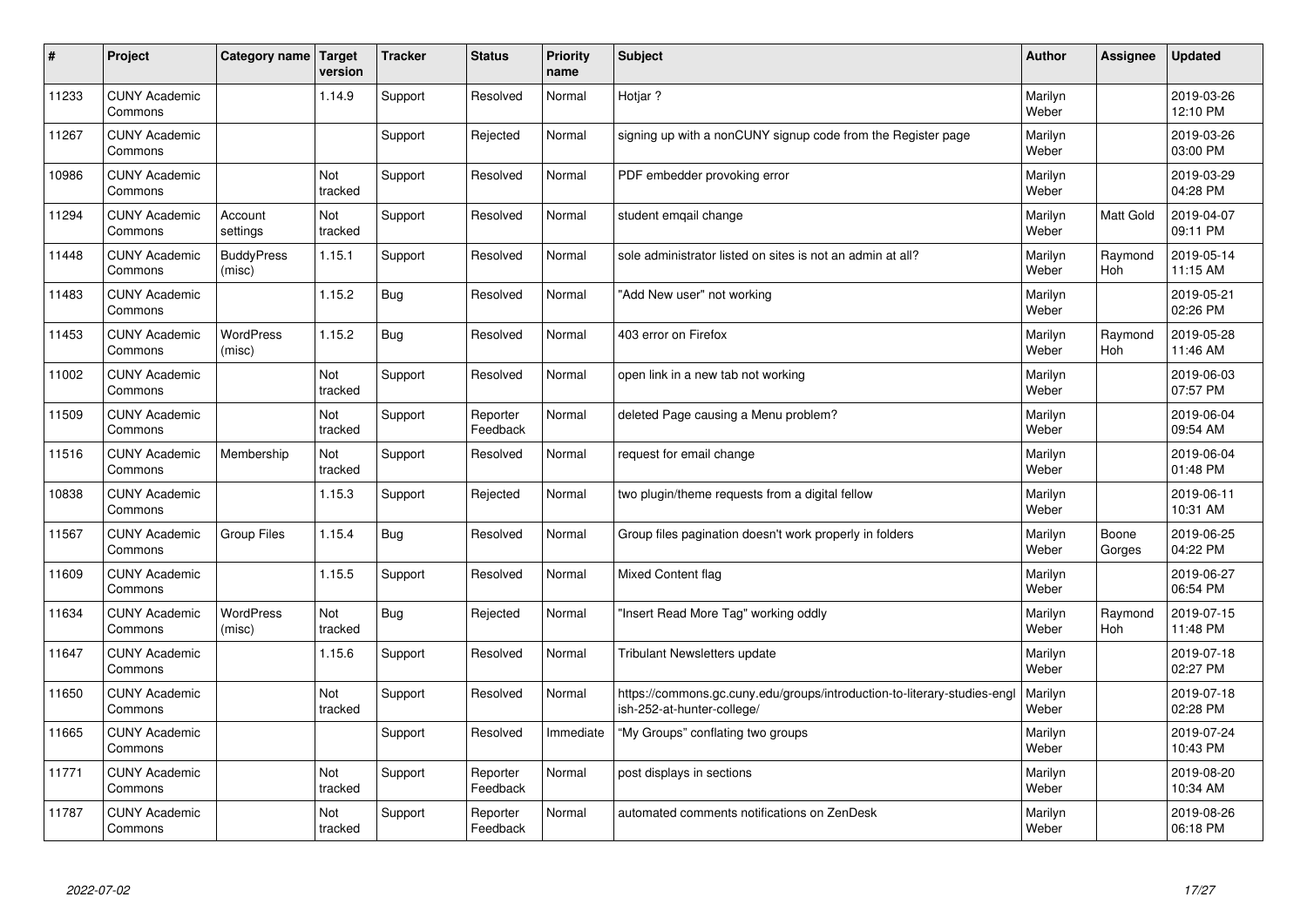| #     | Project                         | Category name   Target      | version           | <b>Tracker</b> | <b>Status</b>        | <b>Priority</b><br>name | <b>Subject</b>                                                       | <b>Author</b>    | <b>Assignee</b>     | <b>Updated</b>         |
|-------|---------------------------------|-----------------------------|-------------------|----------------|----------------------|-------------------------|----------------------------------------------------------------------|------------------|---------------------|------------------------|
| 11813 | <b>CUNY Academic</b><br>Commons | <b>WordPress</b><br>Plugins | 1.15.9            | Support        | Resolved             | Normal                  | 'Change Password Protected Message" plugin requests                  | Marilyn<br>Weber |                     | 2019-09-10<br>05:57 PM |
| 5050  | <b>CUNY Academic</b><br>Commons | Social Paper                | Future<br>release | Feature        | <b>New</b>           | Low                     | Making comments visible in SP editing mode (SP suggestion #1)        | Marilyn<br>Weber | Samantha<br>Raddatz | 2019-09-17<br>11:10 PM |
| 9134  | <b>CUNY Academic</b><br>Commons | Membership                  | Not<br>tracked    | Support        | Abandoned            | Normal                  | former user                                                          | Marilyn<br>Weber | <b>Matt Gold</b>    | 2019-09-18<br>10:26 AM |
| 11225 | <b>CUNY Academic</b><br>Commons |                             | Not<br>tracked    | Support        | Resolved             | Normal                  | bulk upload?                                                         | Marilyn<br>Weber |                     | 2019-09-18<br>10:31 AM |
| 10273 | <b>CUNY Academic</b><br>Commons | Registration                | Not<br>tracked    | Support        | Reporter<br>Feedback | Normal                  | users combining CF and campus address                                | Marilyn<br>Weber |                     | 2019-09-18<br>10:58 AM |
| 11866 | <b>CUNY Academic</b><br>Commons | <b>WordPress</b><br>Themes  | 1.15.10           | Support        | Resolved             | Normal                  | problem with project widget and the 'skills' to generate tags        | Marilyn<br>Weber | Raymond<br>Hoh      | 2019-09-19<br>03:20 PM |
| 11896 | <b>CUNY Academic</b><br>Commons |                             | Not<br>tracked    | Support        | Resolved             | Normal                  | https://thenurseswritingproject.commons.gc.cuny.edu                  | Marilyn<br>Weber |                     | 2019-09-24<br>08:09 AM |
| 11848 | <b>CUNY Academic</b><br>Commons |                             | Not<br>tracked    | Support        | Hold                 | Normal                  | a Dean of Faculty wants to share a large file                        | Marilyn<br>Weber |                     | 2019-09-24<br>08:44 AM |
| 11519 | <b>CUNY Academic</b><br>Commons |                             | Not<br>tracked    | Support        | Assigned             | Normal                  | comment option not appearing                                         | Marilyn<br>Weber |                     | 2019-09-24<br>10:28 AM |
| 11865 | <b>CUNY Academic</b><br>Commons | Onboarding                  | 1.15.10           | Bug            | Resolved             | Normal                  | Site name not appearing in "Membership" lists of Invitation modal    | Marilyn<br>Weber | Boone<br>Gorges     | 2019-09-24<br>11:09 AM |
| 11922 | <b>CUNY Academic</b><br>Commons | Membership                  | Not<br>tracked    | Support        | Resolved             | Normal                  | https://commons.gc.cuny.edu/members/cunyhealthequity/                | Marilyn<br>Weber |                     | 2019-10-02<br>04:05 PM |
| 11811 | <b>CUNY Academic</b><br>Commons |                             | Not<br>tracked    | Support        | Duplicate            | Normal                  | Content of Publications widget on profile page being erased on save  | Marilyn<br>Weber |                     | 2019-10-08<br>11:16 AM |
| 11832 | <b>CUNY Academic</b><br>Commons | <b>WordPress</b><br>Plugins | 1.15.11           | Support        | Resolved             | Normal                  | Yoast SEO premium for sexgenlab.org                                  | Marilyn<br>Weber |                     | 2019-10-08<br>11:22 AM |
| 11961 | <b>CUNY Academic</b><br>Commons | Membership                  | Not<br>tracked    | Support        | Resolved             | Normal                  | switch email for student user                                        | Marilyn<br>Weber |                     | 2019-10-09<br>01:56 PM |
| 11964 | <b>CUNY Academic</b><br>Commons | Layout                      | 1.15.12           | Bug            | Resolved             | Normal                  | https://commons.gc.cuny.edu/create/ not displaying correctly in Edge | Marilyn<br>Weber | Raymond<br>Hoh      | 2019-10-22<br>11:54 AM |
| 12006 | <b>CUNY Academic</b><br>Commons | Group<br>Invitations        | 1.15.13           | Bug            | Resolved             | Immediate               | Invite system is broken.                                             | Marilyn<br>Weber | Boone<br>Gorges     | 2019-10-23<br>10:16 AM |
| 11915 | <b>CUNY Academic</b><br>Commons |                             | Not<br>tracked    | Support        | Resolved             | Normal                  | User not in list                                                     | Marilyn<br>Weber |                     | 2019-10-28<br>10:13 AM |
| 11907 | <b>CUNY Academic</b><br>Commons | <b>Public Portfolio</b>     | 1.15.13           | Support        | Resolved             | Normal                  | more publications problems (in profile)                              | Marilyn<br>Weber |                     | 2019-11-04<br>11:16 AM |
| 12038 | <b>CUNY Academic</b><br>Commons |                             | 1.15.13           | Bug            | Resolved             | Normal                  | admin visibility problem at careerplan.commons.gc.cuny.edu           | Marilyn<br>Weber |                     | 2019-11-12<br>10:20 AM |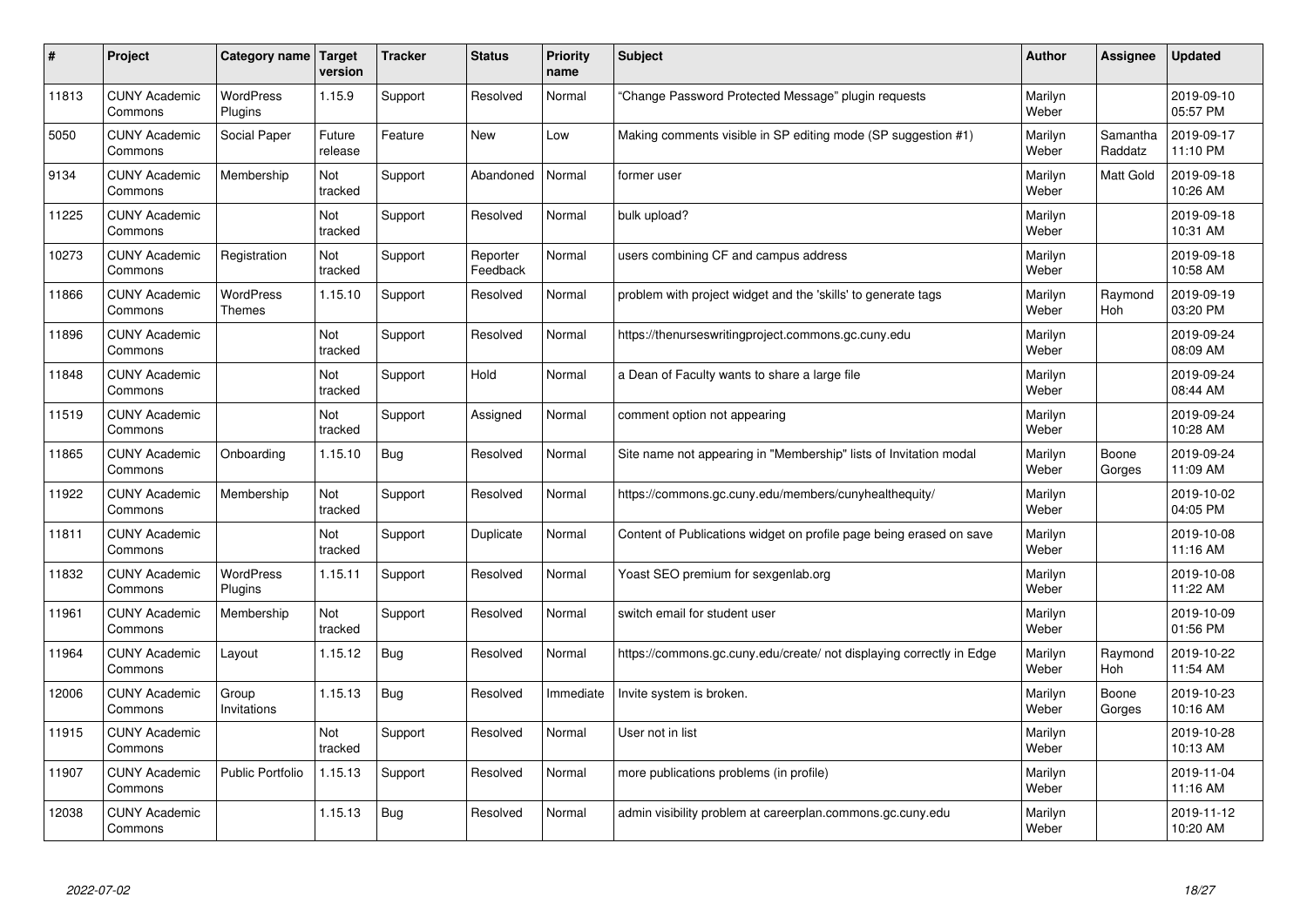| $\vert$ # | Project                         | Category name                     | Target<br>version | <b>Tracker</b> | <b>Status</b>        | <b>Priority</b><br>name | <b>Subject</b>                                                                             | <b>Author</b>    | Assignee         | <b>Updated</b>         |
|-----------|---------------------------------|-----------------------------------|-------------------|----------------|----------------------|-------------------------|--------------------------------------------------------------------------------------------|------------------|------------------|------------------------|
| 11977     | <b>CUNY Academic</b><br>Commons |                                   | Not<br>tracked    | Support        | Resolved             | Normal                  | please remove me from many sites                                                           | Marilyn<br>Weber |                  | 2019-11-21<br>01:05 PM |
| 11971     | <b>CUNY Academic</b><br>Commons | Email<br><b>Notifications</b>     | Future<br>release | Bug            | Reporter<br>Feedback | Low                     | Pictures obscured in emailed post notifications                                            | Marilyn<br>Weber | Raymond<br>Hoh   | 2019-11-21<br>01:14 PM |
| 12165     | <b>CUNY Academic</b><br>Commons | <b>BuddyPress</b><br>(misc)       | Not<br>tracked    | Support        | Resolved             | Normal                  | two reports of Profile problems                                                            | Marilyn<br>Weber | Boone<br>Gorges  | 2019-12-04<br>05:06 PM |
| 12176     | <b>CUNY Academic</b><br>Commons |                                   | Not<br>tracked    | Support        | Resolved             | Normal                  | Mp4s?                                                                                      | Marilyn<br>Weber |                  | 2019-12-05<br>11:04 AM |
| 12156     | <b>CUNY Academic</b><br>Commons | <b>Blogs</b><br>(BuddyPress)      | Not<br>tracked    | Support        | Resolved             | Normal                  | My Sites list (Commons Profile or Sites directory) doesn't match toolbar<br>dropdown       | Marilyn<br>Weber |                  | 2019-12-11<br>10:20 AM |
| 12190     | <b>CUNY Academic</b><br>Commons | <b>Blogs</b><br>(BuddyPress)      | Not<br>tracked    | Support        | Resolved             | Normal                  | Site avatar in directory is not what user expects                                          | Marilyn<br>Weber |                  | 2019-12-12<br>08:51 PM |
| 12137     | <b>CUNY Academic</b><br>Commons | <b>WordPress</b><br><b>Themes</b> | Not<br>tracked    | Support        | Resolved             | Normal                  | media player problem                                                                       | Marilyn<br>Weber |                  | 2019-12-12<br>08:52 PM |
| 12205     | <b>CUNY Academic</b><br>Commons |                                   |                   | Support        | Rejected             | Normal                  | possible update to the 2019 theme?                                                         | Marilyn<br>Weber |                  | 2020-01-14<br>12:08 PM |
| 12302     | <b>CUNY Academic</b><br>Commons | <b>WordPress</b><br><b>Themes</b> | 1.16.4            | Support        | Resolved             | Normal                  | Pictorio theme request                                                                     | Marilyn<br>Weber | Raymond<br>Hoh   | 2020-01-28<br>11:44 AM |
| 12334     | <b>CUNY Academic</b><br>Commons |                                   |                   | Support        | Resolved             | Normal                  | request for a Redmine account                                                              | Marilyn<br>Weber | <b>Matt Gold</b> | 2020-01-30<br>12:01 PM |
| 12346     | <b>CUNY Academic</b><br>Commons | Redmine                           |                   | Support        | Resolved             | Normal                  | another Redmine request                                                                    | Marilyn<br>Weber | <b>Matt Gold</b> | 2020-01-30<br>08:20 PM |
| 12354     | <b>CUNY Academic</b><br>Commons | <b>WordPress</b><br>Plugins       | 1.16.5            | Bug            | Resolved             | Urgent                  | sites (including Net-Art) are reporting critical issues                                    | Marilyn<br>Weber | Raymond<br>Hoh   | 2020-02-02<br>03:16 PM |
| 12350     | <b>CUNY Academic</b><br>Commons | <b>Blogs</b><br>(BuddyPress)      | Not<br>tracked    | Support        | Reporter<br>Feedback | Normal                  | URL creation problem                                                                       | Marilyn<br>Weber |                  | 2020-02-03<br>11:27 AM |
| 12352     | <b>CUNY Academic</b><br>Commons |                                   | Not<br>tracked    | Support        | <b>New</b>           | Normal                  | 'posts list" page builder block option                                                     | Marilyn<br>Weber |                  | 2020-02-03<br>01:29 PM |
| 12360     | <b>CUNY Academic</b><br>Commons | <b>WordPress</b><br><b>Themes</b> | Not<br>tracked    | Bug            | Reporter<br>Feedback | Normal                  | site just says "DANTE We are currently in maintenance mode, please<br>check back shortly." | Marilyn<br>Weber |                  | 2020-02-04<br>12:13 PM |
| 12382     | <b>CUNY Academic</b><br>Commons | Membership                        | Not<br>tracked    | Support        | <b>New</b>           | Normal                  | Email request change                                                                       | Marilyn<br>Weber | Marilyn<br>Weber | 2020-02-06<br>12:56 PM |
| 11912     | <b>CUNY Academic</b><br>Commons |                                   |                   | Support        | Resolved             | Normal                  | influence search results?                                                                  | Marilyn<br>Weber |                  | 2020-02-11<br>10:51 AM |
| 10059     | <b>CUNY Academic</b><br>Commons | <b>WordPress</b><br><b>Themes</b> | Not<br>tracked    | Support        | Resolved             | Normal                  | Magazine Premium theme for new site                                                        | Marilyn<br>Weber |                  | 2020-02-17<br>03:39 PM |
| 12393     | <b>CUNY Academic</b><br>Commons | <b>WordPress</b><br>(misc)        |                   | Support        | Resolved             | High                    | size limit for files                                                                       | Marilyn<br>Weber |                  | 2020-02-18<br>10:13 AM |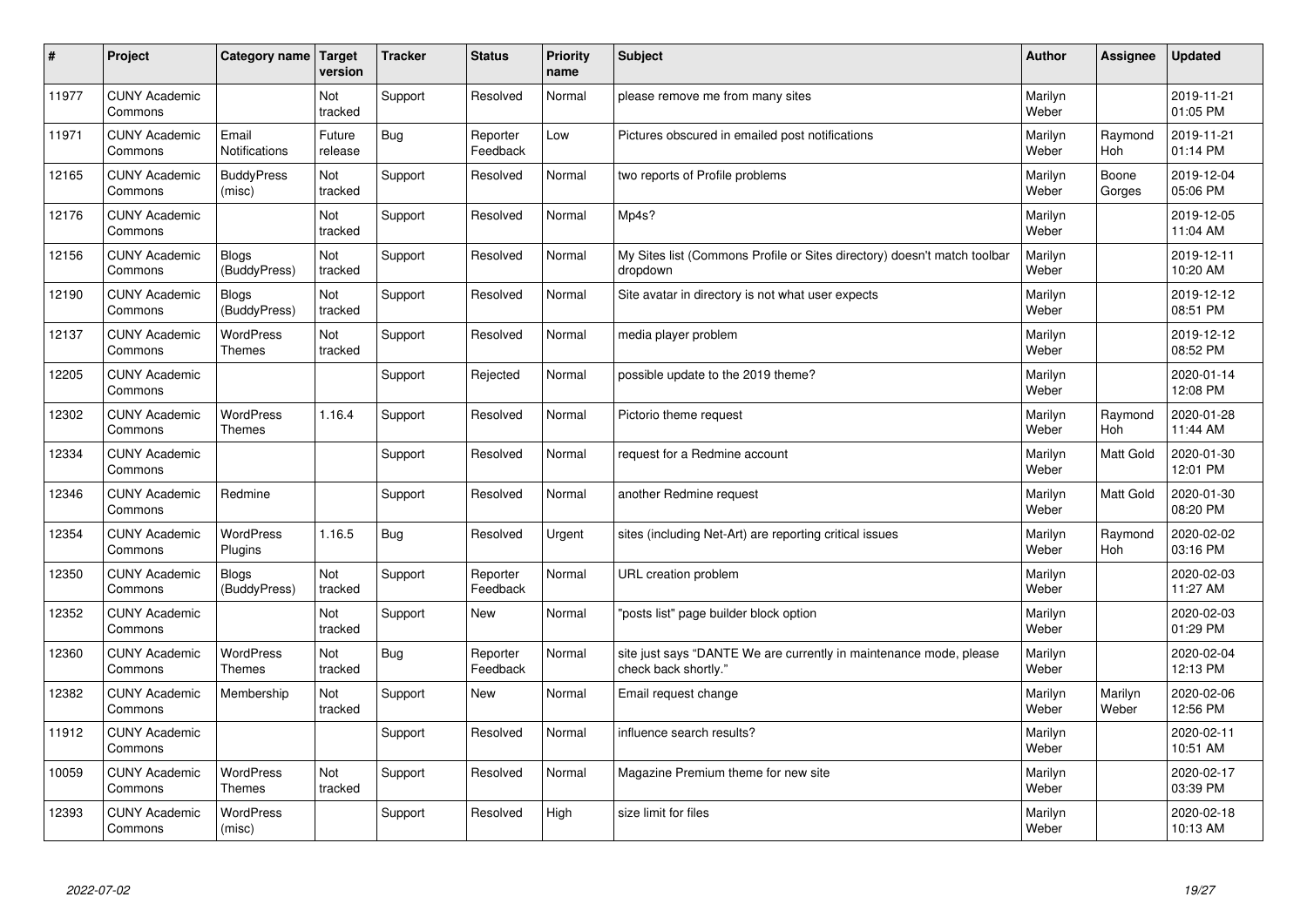| $\sharp$ | Project                         | Category name   Target      | version        | <b>Tracker</b> | <b>Status</b>        | <b>Priority</b><br>name | <b>Subject</b>                                                                          | <b>Author</b>    | Assignee              | <b>Updated</b>         |
|----------|---------------------------------|-----------------------------|----------------|----------------|----------------------|-------------------------|-----------------------------------------------------------------------------------------|------------------|-----------------------|------------------------|
| 12483    | <b>CUNY Academic</b><br>Commons |                             | 1.16.7         | Bug            | Resolved             | High                    | post error                                                                              | Marilyn<br>Weber |                       | 2020-02-28<br>02:44 PM |
| 12427    | <b>CUNY Academic</b><br>Commons |                             | Not<br>tracked | Support        | Resolved             | Normal                  | organizing PDF on a site?                                                               | Marilyn<br>Weber | scott voth            | 2020-03-10<br>11:11 AM |
| 12395    | <b>CUNY Academic</b><br>Commons | Spam/Spam<br>Prevention     | Not<br>tracked | Support        | Resolved             | Normal                  | comments again being blocked                                                            | Marilyn<br>Weber | Raymond<br>Hoh        | 2020-03-10<br>11:13 AM |
| 12487    | <b>CUNY Academic</b><br>Commons | Group Forums                | 1.16.7         | Bug            | Resolved             | Normal                  | group posting problems?                                                                 | Marilyn<br>Weber | Raymond<br>Hoh        | 2020-03-10<br>11:40 AM |
| 12515    | <b>CUNY Academic</b><br>Commons | cuny.is                     | 1.16.7         | Support        | Resolved             | Normal                  | AJAX actions on cuny is admin page are failing                                          | Marilyn<br>Weber |                       | 2020-03-10<br>11:57 AM |
| 12363    | <b>CUNY Academic</b><br>Commons | <b>WordPress</b><br>Plugins | 1.16.5         | <b>Bug</b>     | Resolved             | Urgent                  | more bbPress problems - now students unable to post either a new<br>thread or a comment | Marilyn<br>Weber | Raymond<br>Hoh        | 2020-03-17<br>03:07 PM |
| 12543    | <b>CUNY Academic</b><br>Commons | <b>Public Portfolio</b>     | Not<br>tracked | Support        | Resolved             | Normal                  | User cannot find profile edit button                                                    | Marilyn<br>Weber | scott voth            | 2020-03-22<br>02:49 PM |
| 12584    | <b>CUNY Academic</b><br>Commons |                             | Not<br>tracked | Bug            | Resolved             | Urgent                  | No way to register                                                                      | Marilyn<br>Weber |                       | 2020-03-27<br>02:38 PM |
| 12676    | <b>CUNY Academic</b><br>Commons | <b>WordPress</b><br>Plugins | 1.16.10        | Support        | Resolved             | Normal                  | request for Require Post Category plug-in                                               | Marilyn<br>Weber |                       | 2020-04-28<br>11:03 AM |
| 12741    | <b>CUNY Academic</b><br>Commons | <b>WordPress</b><br>Plugins | Not<br>tracked | Support        | Reporter<br>Feedback | Normal                  | <b>Tableau Public Viz Block</b>                                                         | Marilyn<br>Weber | Raymond<br><b>Hoh</b> | 2020-05-12<br>11:00 AM |
| 12861    | <b>CUNY Academic</b><br>Commons |                             |                | Support        | Resolved             | Normal                  | trouble with YouTube                                                                    | Marilyn<br>Weber | Raymond<br><b>Hoh</b> | 2020-06-09<br>11:16 AM |
| 12777    | <b>CUNY Academic</b><br>Commons |                             | 1.16.14        | Support        | Resolved             | Normal                  | request to include custom javascript into a Commons-hosted site                         | Marilyn<br>Weber |                       | 2020-06-16<br>04:03 PM |
| 12905    | <b>CUNY Academic</b><br>Commons |                             | 1.16.14        | Support        | Resolved             | Normal                  | trouble embedding a flipbook from Flipsnack                                             | Marilyn<br>Weber | Boone<br>Gorges       | 2020-06-23<br>10:53 AM |
| 12960    | <b>CUNY Academic</b><br>Commons |                             | 1.16.14        | Support        | Resolved             | Normal                  | mutiple plugin in requests                                                              | Marilyn<br>Weber | Boone<br>Gorges       | 2020-06-23<br>10:53 AM |
| 12986    | <b>CUNY Academic</b><br>Commons |                             |                | Support        | Rejected             | Normal                  | Someone is trying to create accounts using random CUNY entity emails                    | Marilyn<br>Weber |                       | 2020-07-02<br>09:47 PM |
| 13013    | <b>CUNY Academic</b><br>Commons |                             | Not<br>tracked | Bug            | Resolved             | Normal                  | an invite to Group Admins from Brian Foote?!                                            | Marilyn<br>Weber |                       | 2020-07-07<br>02:36 PM |
| 13034    | <b>CUNY Academic</b><br>Commons |                             | Not<br>tracked | Support        | Reporter<br>Feedback | Normal                  | a site is asking people to join the Commons to get a download                           | Marilyn<br>Weber |                       | 2020-07-12<br>07:23 AM |
| 13016    | <b>CUNY Academic</b><br>Commons | Shortcodes and<br>embeds    | 1.16.15        | Support        | Resolved             | Normal                  | possible to run code examples, like in Jupyter Notebooks?                               | Marilyn<br>Weber |                       | 2020-07-16<br>11:52 AM |
| 13065    | <b>CUNY Academic</b><br>Commons |                             | Not<br>tracked | Support        | Resolved             | Normal                  | can't invite new user to group                                                          | Marilyn<br>Weber |                       | 2020-07-22<br>04:24 PM |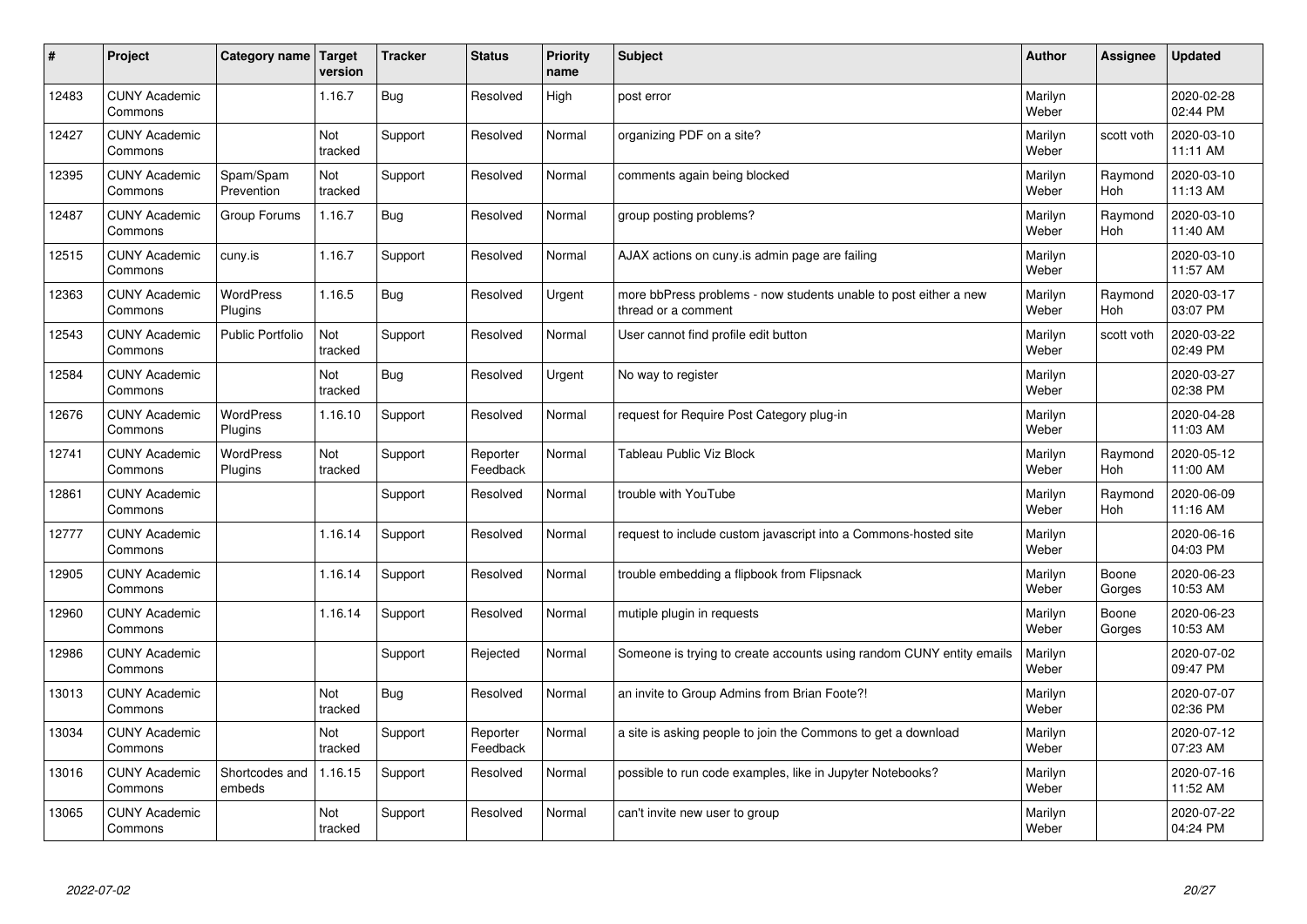| $\sharp$ | Project                         | Category name   Target            | version        | <b>Tracker</b> | <b>Status</b>        | <b>Priority</b><br>name | <b>Subject</b>                                                                 | <b>Author</b>    | Assignee              | <b>Updated</b>         |
|----------|---------------------------------|-----------------------------------|----------------|----------------|----------------------|-------------------------|--------------------------------------------------------------------------------|------------------|-----------------------|------------------------|
| 13091    | <b>CUNY Academic</b><br>Commons |                                   | 1.17.0         | Support        | Resolved             | Normal                  | problem with latex (math equations)                                            | Marilyn<br>Weber |                       | 2020-07-28<br>11:09 AM |
| 13085    | <b>CUNY Academic</b><br>Commons | Domain<br>Mapping                 | Not<br>tracked | Support        | Resolved             | Normal                  | domain mapping request                                                         | Marilyn<br>Weber | <b>Matt Gold</b>      | 2020-07-28<br>03:33 PM |
| 13116    | <b>CUNY Academic</b><br>Commons | ZenDesk                           | 1.17.1         | Support        | Resolved             | Normal                  | support/send us a message link obscured                                        | Marilyn<br>Weber | Raymond<br>Hoh        | 2020-07-29<br>09:33 PM |
| 13138    | <b>CUNY Academic</b><br>Commons | Group Library                     | Not<br>tracked | Support        | Resolved             | Normal                  | moving Library contents for Steve Brier                                        | Marilyn<br>Weber |                       | 2020-08-03<br>04:00 PM |
| 13173    | <b>CUNY Academic</b><br>Commons | Group Library                     | 1.17.1         | Support        | Resolved             | High                    | all uploads to the library are silent                                          | Marilyn<br>Weber |                       | 2020-08-10<br>04:12 PM |
| 13134    | <b>CUNY Academic</b><br>Commons | Site cloning                      | 1.17.1         | Support        | Resolved             | Normal                  | New site (a clone) point to old dashboard                                      | Marilyn<br>Weber |                       | 2020-08-12<br>03:22 PM |
| 13227    | <b>CUNY Academic</b><br>Commons | Group Library                     | 1.17.2         | Bug            | Resolved             | High                    | folder not appearing in library                                                | Marilyn<br>Weber |                       | 2020-08-21<br>04:22 PM |
| 13217    | <b>CUNY Academic</b><br>Commons |                                   |                | Support        | Rejected             | Normal                  | upload recordings of our past webinars?                                        | Marilyn<br>Weber |                       | 2020-08-25<br>07:56 AM |
| 13121    | <b>CUNY Academic</b><br>Commons |                                   |                | Support        | Rejected             | Normal                  | embed a DropBox Paper file                                                     | Marilyn<br>Weber |                       | 2020-08-25<br>10:56 AM |
| 13012    | <b>CUNY Academic</b><br>Commons | <b>WordPress</b><br>(misc)        |                | Support        | Rejected             | Normal                  | icon image associated with the teaching template's Creative Commons<br>License | Marilyn<br>Weber | Raymond<br><b>Hoh</b> | 2020-08-25<br>10:56 AM |
| 13160    | <b>CUNY Academic</b><br>Commons |                                   |                | Support        | Rejected             | Normal                  | site not working on iphone                                                     | Marilyn<br>Weber |                       | 2020-08-25<br>10:58 AM |
| 13185    | <b>CUNY Academic</b><br>Commons | <b>WordPress</b><br><b>Themes</b> | 1.17.2         | Support        | Resolved             | Normal                  | Less theme?                                                                    | Marilyn<br>Weber |                       | 2020-08-25<br>11:26 AM |
| 13184    | <b>CUNY Academic</b><br>Commons | <b>WordPress</b><br>Plugins       | 1.17.2         | Support        | Resolved             | Normal                  | google translate plugin                                                        | Marilyn<br>Weber |                       | 2020-08-25<br>11:36 AM |
| 13159    | <b>CUNY Academic</b><br>Commons | Group Library                     | Not<br>tracked | Support        | Resolved             | Normal                  | changing folder names?                                                         | Marilyn<br>Weber | Boone<br>Gorges       | 2020-08-27<br>08:59 AM |
| 13255    | <b>CUNY Academic</b><br>Commons |                                   | Not<br>tracked | Support        | Reporter<br>Feedback | Normal                  | Accessibility problems                                                         | Marilyn<br>Weber |                       | 2020-09-01<br>05:48 PM |
| 13295    | <b>CUNY Academic</b><br>Commons |                                   | Not<br>tracked | Support        | Resolved             | Normal                  | can't find new user                                                            | Marilyn<br>Weber |                       | 2020-09-08<br>10:18 AM |
| 13286    | <b>CUNY Academic</b><br>Commons |                                   | Not<br>tracked | Support        | <b>New</b>           | Normal                  | problem connecting with WordPress app                                          | Marilyn<br>Weber | Raymond<br>Hoh        | 2020-09-08<br>11:16 AM |
| 13238    | <b>CUNY Academic</b><br>Commons | WordPress -<br>Media              | 1.17.3         | Support        | Resolved             | Normal                  | allow ppsx file?                                                               | Marilyn<br>Weber | Raymond<br>Hoh        | 2020-09-10<br>11:46 AM |
| 13328    | <b>CUNY Academic</b><br>Commons | Group Forums                      | Not<br>tracked | Bug            | Reporter<br>Feedback | Normal                  | cross-posting in two related groups                                            | Marilyn<br>Weber | Raymond<br>Hoh        | 2020-09-15<br>10:39 PM |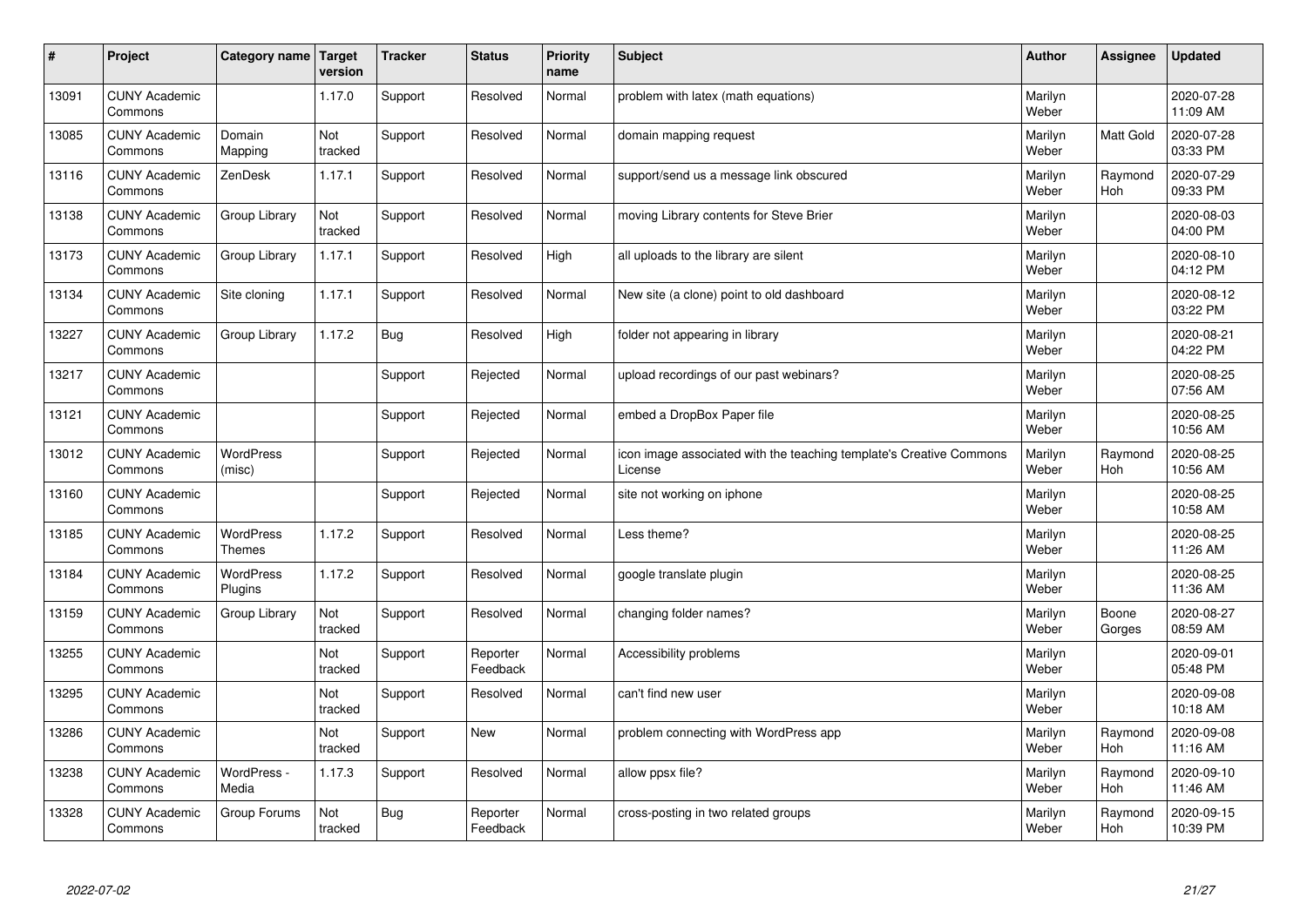| $\sharp$ | Project                         | Category name   Target            | version        | <b>Tracker</b> | <b>Status</b> | <b>Priority</b><br>name | <b>Subject</b>                           | <b>Author</b>    | Assignee              | <b>Updated</b>         |
|----------|---------------------------------|-----------------------------------|----------------|----------------|---------------|-------------------------|------------------------------------------|------------------|-----------------------|------------------------|
| 13169    | <b>CUNY Academic</b><br>Commons |                                   | 1.17.4         | Support        | Rejected      | Normal                  | footer logo image has no alt-text        | Marilyn<br>Weber |                       | 2020-09-22<br>10:18 AM |
| 13341    | <b>CUNY Academic</b><br>Commons | Group Forums                      | 1.17.4         | Bug            | Resolved      | Normal                  | Forum reply problems                     | Marilyn<br>Weber | Raymond<br><b>Hoh</b> | 2020-09-22<br>12:08 PM |
| 13378    | <b>CUNY Academic</b><br>Commons |                                   | 1.17.5         | <b>Bug</b>     | Resolved      | Normal                  | problem on one of my sites               | Marilyn<br>Weber |                       | 2020-09-24<br>05:27 PM |
| 13201    | <b>CUNY Academic</b><br>Commons |                                   |                | Support        | Rejected      | Low                     | PDF embedder                             | Marilyn<br>Weber |                       | 2020-09-29<br>11:37 AM |
| 13441    | <b>CUNY Academic</b><br>Commons |                                   | 1.17.5         | Support        | Resolved      | Normal                  | ongoing user problems with daily digests | Marilyn<br>Weber |                       | 2020-10-13<br>10:02 AM |
| 13288    | <b>CUNY Academic</b><br>Commons |                                   |                | Support        | Abandoned     | Normal                  | log in problems on iPhone 6              | Marilyn<br>Weber |                       | 2020-10-27<br>10:26 AM |
| 11908    | <b>CUNY Academic</b><br>Commons | Spam/Spam<br>Prevention           | 1.17.7         | Support        | Resolved      | Normal                  | overeager spam filter                    | Marilyn<br>Weber | Raymond<br>Hoh        | 2020-11-05<br>04:36 PM |
| 13521    | <b>CUNY Academic</b><br>Commons | Onboarding                        | 1.17.7         | Support        | Resolved      | Normal                  | sent invitations page                    | Marilyn<br>Weber | Raymond<br>Hoh        | 2020-11-10<br>10:31 AM |
| 13541    | <b>CUNY Academic</b><br>Commons |                                   | Not<br>tracked | Support        | Resolved      | Normal                  | add a page template to OER site.         | Marilyn<br>Weber |                       | 2020-11-11<br>11:12 AM |
| 13512    | <b>CUNY Academic</b><br>Commons | <b>WordPress</b><br><b>Themes</b> | 1.17.7         | Support        | Resolved      | Normal                  | theme update                             | Marilyn<br>Weber |                       | 2020-11-16<br>04:46 PM |
| 13633    | <b>CUNY Academic</b><br>Commons |                                   | Not<br>tracked | Bug            | Resolved      | High                    | PublicsLab site down                     | Marilyn<br>Weber |                       | 2020-11-30<br>02:01 PM |
| 13637    | <b>CUNY Academic</b><br>Commons |                                   |                | Support        | Abandoned     | Normal                  | All-in-One Migration plugin request      | Marilyn<br>Weber |                       | 2020-12-08<br>10:46 AM |
| 13675    | <b>CUNY Academic</b><br>Commons | Group Library                     | 1.18.1         | Bug            | Resolved      | High                    | broken Library                           | Marilyn<br>Weber |                       | 2020-12-09<br>05:02 PM |
| 13656    | <b>CUNY Academic</b><br>Commons |                                   |                | <b>Bug</b>     | Resolved      | High                    | site down                                | Marilyn<br>Weber |                       | 2020-12-11<br>12:50 PM |
| 13710    | <b>CUNY Academic</b><br>Commons |                                   | Not<br>tracked | Support        | Resolved      | Normal                  | small change to Hosting Partner Handbook | Marilyn<br>Weber |                       | 2020-12-16<br>04:29 PM |
| 13715    | <b>CUNY Academic</b><br>Commons |                                   | Not<br>tracked | Bug            | Resolved      | High                    | https://ulysses.commons.gc.cuny.edu down | Marilyn<br>Weber |                       | 2020-12-22<br>03:02 PM |
| 13699    | <b>CUNY Academic</b><br>Commons |                                   | Not<br>tracked | Support        | Resolved      | Normal                  | Martin Segal Center site down            | Marilyn<br>Weber | Raymond<br><b>Hoh</b> | 2020-12-22<br>03:03 PM |
| 12999    | <b>CUNY Academic</b><br>Commons |                                   | 1.18.1         | Support        | Resolved      | Normal                  | request for Dentist theme                | Marilyn<br>Weber | Boone<br>Gorges       | 2020-12-22<br>03:31 PM |
| 13738    | <b>CUNY Academic</b><br>Commons |                                   | 1.18.1         | Support        | Resolved      | Normal                  | theme requests from a non-CUY person     | Marilyn<br>Weber |                       | 2020-12-23<br>11:34 AM |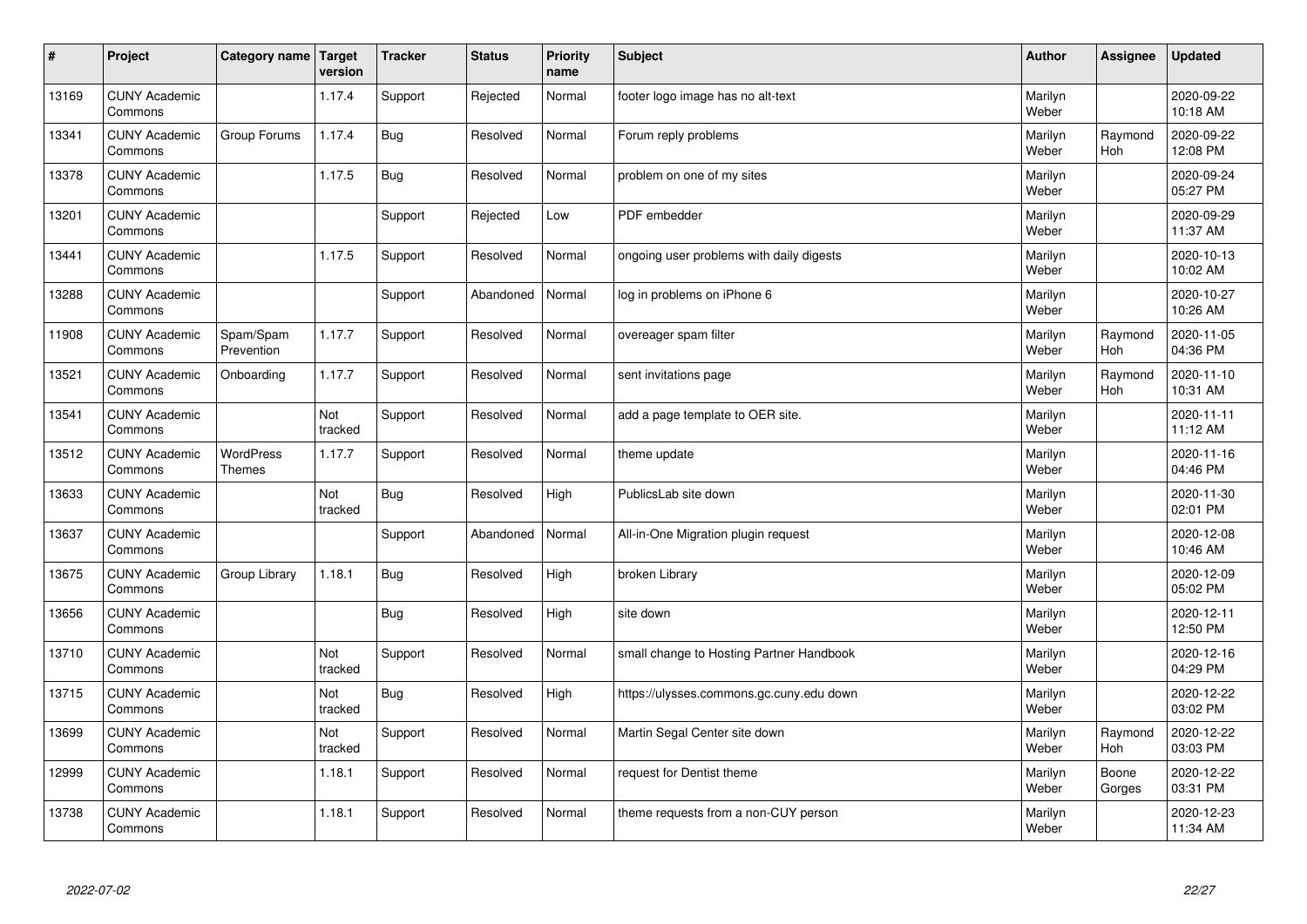| $\sharp$ | Project                         | Category name   Target      | version        | <b>Tracker</b> | <b>Status</b>        | <b>Priority</b><br>name | <b>Subject</b>                                                                        | <b>Author</b>    | Assignee              | <b>Updated</b>         |
|----------|---------------------------------|-----------------------------|----------------|----------------|----------------------|-------------------------|---------------------------------------------------------------------------------------|------------------|-----------------------|------------------------|
| 13768    | <b>CUNY Academic</b><br>Commons | Domain<br>Mapping           | Not<br>tracked | Bug            | Resolved             | Normal                  | patricksweeney.commons.gc.cuny.edu down                                               | Marilyn<br>Weber | Raymond<br><b>Hoh</b> | 2021-01-12<br>10:47 AM |
| 13641    | <b>CUNY Academic</b><br>Commons |                             | 1.18.2         | Support        | Resolved             | Normal                  | follow up to migration request                                                        | Marilyn<br>Weber | Boone<br>Gorges       | 2021-01-12<br>10:59 AM |
| 13783    | <b>CUNY Academic</b><br>Commons |                             | 1.18.2         | Support        | Resolved             | Normal                  | new CUNY OneSearch url                                                                | Marilyn<br>Weber |                       | 2021-01-14<br>04:53 PM |
| 13846    | <b>CUNY Academic</b><br>Commons | <b>WordPress</b><br>Plugins | 1.18.3         | Support        | Resolved             | Normal                  | Yoast SEO plugin problem                                                              | Marilyn<br>Weber |                       | 2021-01-19<br>05:34 PM |
| 13827    | <b>CUNY Academic</b><br>Commons | Group Forums                | 1.18.3         | Bug            | Resolved             | Normal                  | more forum post problems                                                              | Marilyn<br>Weber | Raymond<br><b>Hoh</b> | 2021-01-22<br>08:19 PM |
| 13826    | <b>CUNY Academic</b><br>Commons |                             |                | Support        | Resolved             | Normal                  | January 14th                                                                          | Marilyn<br>Weber |                       | 2021-01-26<br>04:26 PM |
| 13841    | <b>CUNY Academic</b><br>Commons | <b>WordPress</b><br>Plugins | 1.18.3         | Support        | Resolved             | Normal                  | Folders plugin request                                                                | Marilyn<br>Weber | Boone<br>Gorges       | 2021-01-26<br>04:43 PM |
| 13741    | <b>CUNY Academic</b><br>Commons | WordPress<br>Plugins        | 1.18.3         | Support        | Resolved             | Normal                  | Ensemble Video Plugin                                                                 | Marilyn<br>Weber |                       | 2021-01-26<br>04:43 PM |
| 11976    | <b>CUNY Academic</b><br>Commons | WordPress<br><b>Themes</b>  | Not<br>tracked | Support        | Resolved             | Normal                  | ColorMag request                                                                      | Marilyn<br>Weber |                       | 2021-02-01<br>10:25 AM |
| 13878    | <b>CUNY Academic</b><br>Commons | Group cloning               | 1.18.4         | Support        | Resolved             | High                    | When creating Group + Site and choosing 'Clone existing', cannot<br>advance to step 2 | Marilyn<br>Weber | Jeremy<br>Felt        | 2021-02-02<br>11:02 AM |
| 13947    | <b>CUNY Academic</b><br>Commons | <b>WordPress</b><br>Plugins | 1.18.4         | Bug            | Resolved             | Normal                  | Elementor plugin problem                                                              | Marilyn<br>Weber | Raymond<br><b>Hoh</b> | 2021-02-08<br>09:34 PM |
| 13918    | <b>CUNY Academic</b><br>Commons |                             | Not<br>tracked | Support        | Rejected             | Normal                  | MailPoet Newsletters Premium plugin                                                   | Marilyn<br>Weber |                       | 2021-02-09<br>11:01 AM |
| 13929    | <b>CUNY Academic</b><br>Commons |                             | 1.18.4         | Support        | Resolved             | Normal                  | update error message                                                                  | Marilyn<br>Weber | Boone<br>Gorges       | 2021-02-09<br>11:05 AM |
| 13958    | <b>CUNY Academic</b><br>Commons |                             | 1.18.4         | Support        | Resolved             | Normal                  | calendar widget problem                                                               | Marilyn<br>Weber |                       | 2021-02-09<br>11:05 AM |
| 13944    | <b>CUNY Academic</b><br>Commons | WordPress<br>Plugins        | 1.18.4         | Support        | Resolved             | Normal                  | 3D FlipBook request                                                                   | Marilyn<br>Weber |                       | 2021-02-09<br>11:05 AM |
| 13935    | <b>CUNY Academic</b><br>Commons | <b>WordPress</b><br>Plugins | 1.18.4         | Support        | Resolved             | Low                     | Add Users sidebar widget not working                                                  | Marilyn<br>Weber |                       | 2021-02-09<br>11:05 AM |
| 13975    | <b>CUNY Academic</b><br>Commons | Social Paper                | Not<br>tracked | Support        | Reporter<br>Feedback | Normal                  | can't approve comments on Social Paper paper                                          | Marilyn<br>Weber |                       | 2021-02-12<br>09:33 AM |
| 14008    | <b>CUNY Academic</b><br>Commons |                             |                | Bug            | Resolved             | High                    | invisible user                                                                        | Marilyn<br>Weber |                       | 2021-02-18<br>05:53 PM |
| 14016    | <b>CUNY Academic</b><br>Commons |                             |                | Support        | Rejected             | Normal                  | PDFs not downloading                                                                  | Marilyn<br>Weber |                       | 2021-02-22<br>11:00 AM |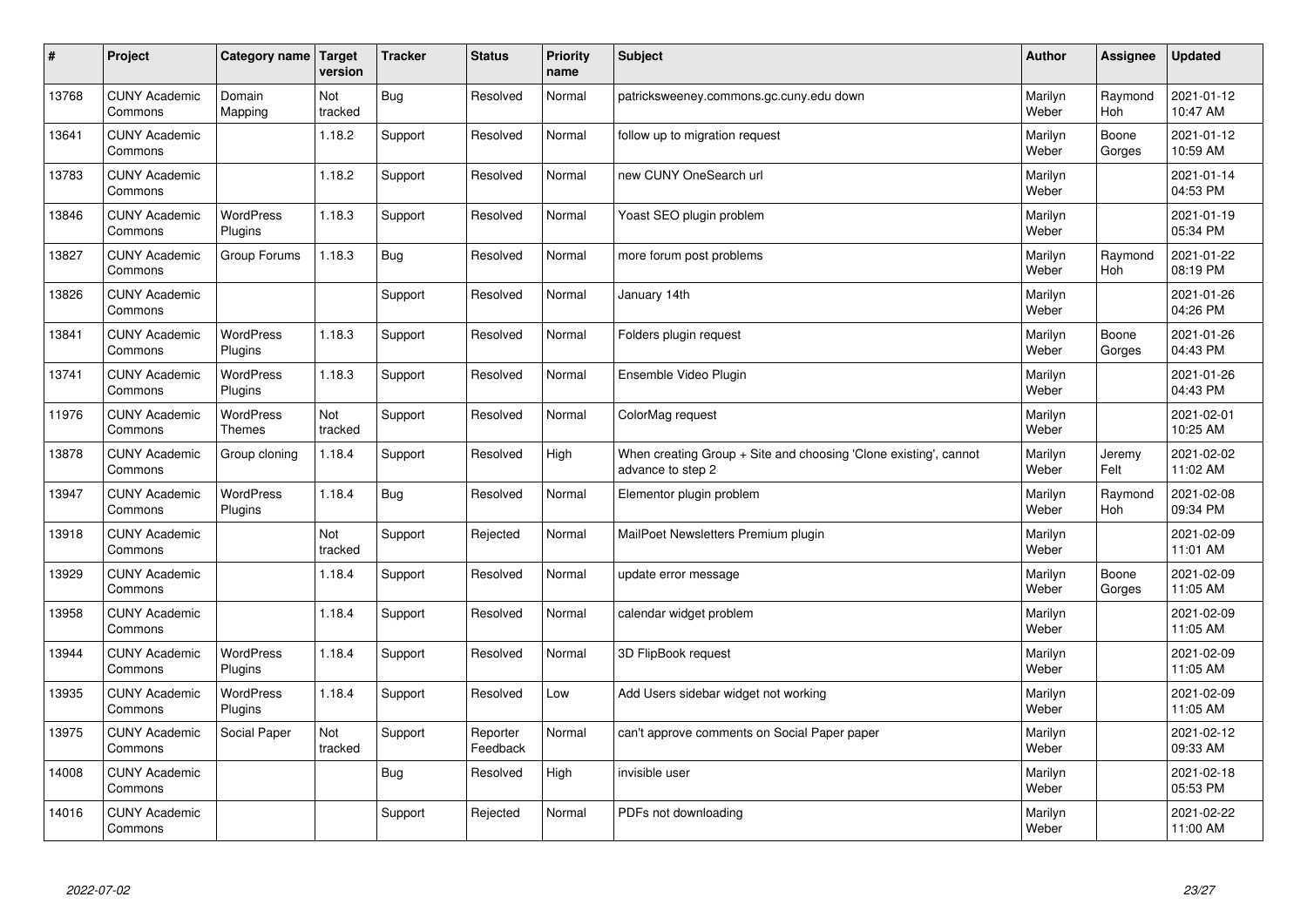| #     | Project                         | Category name   Target             | version        | <b>Tracker</b> | <b>Status</b>        | <b>Priority</b><br>name | <b>Subject</b>                                                              | <b>Author</b>    | Assignee        | <b>Updated</b>         |
|-------|---------------------------------|------------------------------------|----------------|----------------|----------------------|-------------------------|-----------------------------------------------------------------------------|------------------|-----------------|------------------------|
| 13916 | <b>CUNY Academic</b><br>Commons |                                    |                | Support        | Rejected             | Normal                  | <b>Custom Sidebars</b>                                                      | Marilyn<br>Weber |                 | 2021-02-23<br>10:45 AM |
| 13912 | <b>CUNY Academic</b><br>Commons |                                    | Not<br>tracked | Feature        | Hold                 | Low                     | posting "missed schedule"                                                   | Marilyn<br>Weber |                 | 2021-02-23<br>10:46 AM |
| 14019 | <b>CUNY Academic</b><br>Commons | <b>WordPress</b><br>Plugins        | 1.18.5         | Bug            | Resolved             | Normal                  | smorales.commons.gc.cuny.edu                                                | Marilyn<br>Weber | Boone<br>Gorges | 2021-02-23<br>11:06 AM |
| 14075 | <b>CUNY Academic</b><br>Commons | <b>WordPress</b><br>Plugins        | Not<br>tracked | <b>Bug</b>     | Resolved             | Normal                  | sludigitalportfolios.commons.gc.cuny.edu                                    | Marilyn<br>Weber | Boone<br>Gorges | 2021-03-01<br>10:46 AM |
| 14074 | <b>CUNY Academic</b><br>Commons | <b>WordPress</b><br>(misc)         | Not<br>tracked | Support        | Reporter<br>Feedback | Normal                  | page password protection problem                                            | Marilyn<br>Weber |                 | 2021-03-02<br>11:03 AM |
| 14012 | <b>CUNY Academic</b><br>Commons | <b>WordPress</b><br><b>Plugins</b> | 1.18.5         | Support        | Resolved             | Normal                  | Open External Links in a New Window plugin?                                 | Marilyn<br>Weber | Boone<br>Gorges | 2021-03-02<br>02:07 PM |
| 14077 | <b>CUNY Academic</b><br>Commons | <b>WordPress</b><br>Plugins        | 1.18.7         | Support        | Resolved             | Normal                  | Elementor Pro plugin for the slider                                         | Marilyn<br>Weber | Raymond<br>Hoh  | 2021-03-23<br>11:43 AM |
| 14242 | <b>CUNY Academic</b><br>Commons |                                    |                | Support        | Resolved             | Normal                  | LAILAC site missing content                                                 | Marilyn<br>Weber |                 | 2021-03-27<br>08:40 AM |
| 14129 | <b>CUNY Academic</b><br>Commons | Onboarding                         | 1.18.6         | Support        | Resolved             | Normal                  | can only see some invites sent                                              | Marilyn<br>Weber | Raymond<br>Hoh  | 2021-04-09<br>09:00 AM |
| 14246 | <b>CUNY Academic</b><br>Commons |                                    | 1.18.8         | Support        | Resolved             | Normal                  | 'Weekly jQuery Migrate Status Update"                                       | Marilyn<br>Weber |                 | 2021-04-13<br>11:08 AM |
| 14270 | <b>CUNY Academic</b><br>Commons | <b>WordPress</b><br><b>Themes</b>  | 1.18.8         | Support        | Resolved             | Normal                  | grid theme?                                                                 | Marilyn<br>Weber |                 | 2021-04-13<br>11:20 AM |
| 14304 | <b>CUNY Academic</b><br>Commons | Group Library                      | 1.18.8         | Bug            | Resolved             | Normal                  | Library items change folders when adding subsequent items in new<br>folders | Marilyn<br>Weber | Boone<br>Gorges | 2021-04-13<br>11:21 AM |
| 14344 | <b>CUNY Academic</b><br>Commons | Domain<br>Mapping                  | Not<br>tracked | Support        | Resolved             | Normal                  | arabstages.org site down                                                    | Marilyn<br>Weber | Raymond<br>Hoh  | 2021-04-19<br>01:42 PM |
| 14360 | <b>CUNY Academic</b><br>Commons |                                    |                | Support        | Rejected             | Normal                  | danielgerouldarchives.org?                                                  | Marilyn<br>Weber |                 | 2021-04-27<br>10:42 AM |
| 14369 | <b>CUNY Academic</b><br>Commons | WordPress -<br>Media               | Not<br>tracked | Support        | Resolved             | Normal                  | renewed problem with ppsx files                                             | Marilyn<br>Weber |                 | 2021-04-27<br>12:44 PM |
| 14411 | <b>CUNY Academic</b><br>Commons | <b>WordPress</b><br><b>Themes</b>  | 1.18.10        | Bug            | Resolved             | Normal                  | logo problems                                                               | Marilyn<br>Weber |                 | 2021-05-03<br>04:37 PM |
| 14404 | <b>CUNY Academic</b><br>Commons |                                    | Not<br>tracked | Support        | Resolved             | Normal                  | blocked IP of user?                                                         | Marilyn<br>Weber |                 | 2021-05-10<br>01:00 PM |
| 14410 | <b>CUNY Academic</b><br>Commons |                                    | 1.18.10        | Bug            | Resolved             | Normal                  | events calendar problem?                                                    | Marilyn<br>Weber |                 | 2021-05-10<br>04:45 PM |
| 14398 | <b>CUNY Academic</b><br>Commons |                                    | Not<br>tracked | Support        | Reporter<br>Feedback | Normal                  | Events plug-in notification problem                                         | Marilyn<br>Weber |                 | 2021-05-11<br>11:21 AM |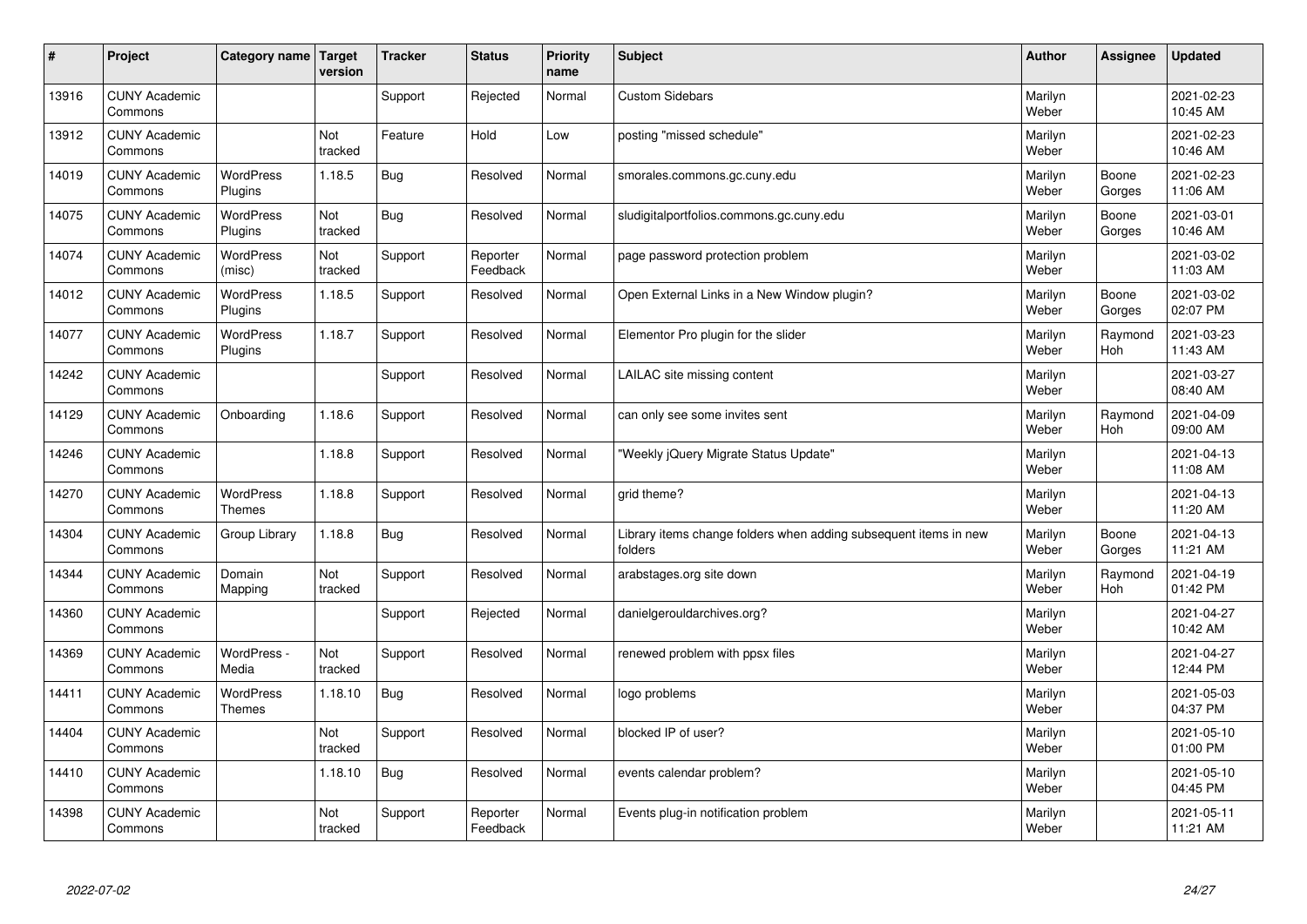| $\vert$ # | Project                         | Category name Target        | version        | <b>Tracker</b> | <b>Status</b>        | <b>Priority</b><br>name | <b>Subject</b>                                                  | <b>Author</b>    | <b>Assignee</b> | <b>Updated</b>         |
|-----------|---------------------------------|-----------------------------|----------------|----------------|----------------------|-------------------------|-----------------------------------------------------------------|------------------|-----------------|------------------------|
| 14378     | <b>CUNY Academic</b><br>Commons |                             | Not<br>tracked | Support        | Resolved             | Normal                  | PPTX files unfetchable                                          | Marilyn<br>Weber |                 | 2021-05-11<br>11:25 AM |
| 14448     | <b>CUNY Academic</b><br>Commons | Password<br>Reset           | Not<br>tracked | <b>Bug</b>     | Rejected             | Normal                  | password reset weirdness                                        | Marilyn<br>Weber | Raymond<br>Hoh  | 2021-05-12<br>01:34 PM |
| 14265     | <b>CUNY Academic</b><br>Commons | WordPress<br>Plugins        | 1.18.10        | Support        | Resolved             | Normal                  | separate the tag cloud in the blog sidebar                      | Marilyn<br>Weber | Boone<br>Gorges | 2021-05-12<br>05:19 PM |
| 14526     | <b>CUNY Academic</b><br>Commons | Registration                | 1.18.12        | Bug            | Resolved             | High                    | registration interface won't show a space to enter nonCUNY code | Marilyn<br>Weber |                 | 2021-06-03<br>04:02 PM |
| 14509     | <b>CUNY Academic</b><br>Commons | <b>WordPress</b><br>Plugins | 1.18.12        | <b>Bug</b>     | Resolved             | Normal                  | Elementor Editor problem                                        | Marilyn<br>Weber |                 | 2021-06-08<br>09:55 AM |
| 14534     | <b>CUNY Academic</b><br>Commons | <b>WordPress</b><br>Plugins | 1.18.12        | Support        | Resolved             | Normal                  | Share This Image plugin?                                        | Marilyn<br>Weber |                 | 2021-06-08<br>11:50 AM |
| 14594     | <b>CUNY Academic</b><br>Commons |                             | Not<br>tracked | Support        | Resolved             | Normal                  | Administration email verification?                              | Marilyn<br>Weber |                 | 2021-07-12<br>11:40 AM |
| 14606     | <b>CUNY Academic</b><br>Commons | WordPress<br>(misc)         | Not<br>tracked | Support        | Rejected             | Normal                  | calendar wrong month                                            | Marilyn<br>Weber |                 | 2021-07-23<br>12:11 PM |
| 14625     | <b>CUNY Academic</b><br>Commons |                             | Not<br>tracked | Support        | Rejected             | Normal                  | image won't appear in slideshow.                                | Marilyn<br>Weber |                 | 2021-07-27<br>10:33 AM |
| 14718     | <b>CUNY Academic</b><br>Commons |                             | Not<br>tracked | Support        | Resolved             | Normal                  | User wants to recover deleted account                           | Marilyn<br>Weber |                 | 2021-08-30<br>02:46 PM |
| 14734     | <b>CUNY Academic</b><br>Commons | WordPress<br><b>Themes</b>  | 1.18.18        | Support        | Resolved             | Normal                  | missing section of Sujatha Fernandes' site                      | Marilyn<br>Weber | Raymond<br>Hoh  | 2021-09-06<br>04:15 PM |
| 13584     | <b>CUNY Academic</b><br>Commons |                             |                | Support        | Abandoned            | Normal                  | Graphy theme question                                           | Marilyn<br>Weber |                 | 2021-09-14<br>10:41 AM |
| 13596     | <b>CUNY Academic</b><br>Commons |                             |                | Support        | Abandoned            | Normal                  | invited as Author but show as Contributor                       | Marilyn<br>Weber |                 | 2021-09-14<br>10:41 AM |
| 14148     | <b>CUNY Academic</b><br>Commons |                             |                | Support        | Abandoned            | Normal                  | post notification problem                                       | Marilyn<br>Weber |                 | 2021-09-14<br>10:43 AM |
| 14389     | <b>CUNY Academic</b><br>Commons |                             |                | Support        | Abandoned            | Normal                  | WebflowIO?                                                      | Marilyn<br>Weber |                 | 2021-09-14<br>10:45 AM |
| 14784     | <b>CUNY Academic</b><br>Commons |                             |                | Support        | Reporter<br>Feedback | Normal                  | User report of logo problem when using Customizer theme         | Marilyn<br>Weber |                 | 2021-09-17<br>10:25 AM |
| 14799     | <b>CUNY Academic</b><br>Commons |                             | 1.18.19        | Support        | Resolved             | High                    | install the official Classic Widgets?                           | Marilyn<br>Weber |                 | 2021-09-22<br>02:17 PM |
| 14812     | <b>CUNY Academic</b><br>Commons |                             | Not<br>tracked | Support        | Resolved             | Normal                  | Custom Sidebars and Wordpress 5.6                               | Marilyn<br>Weber |                 | 2021-09-30<br>10:43 AM |
| 14813     | <b>CUNY Academic</b><br>Commons |                             | Not<br>tracked | Support        | Resolved             | Normal                  | raise the file size limit                                       | Marilyn<br>Weber |                 | 2021-09-30<br>12:02 PM |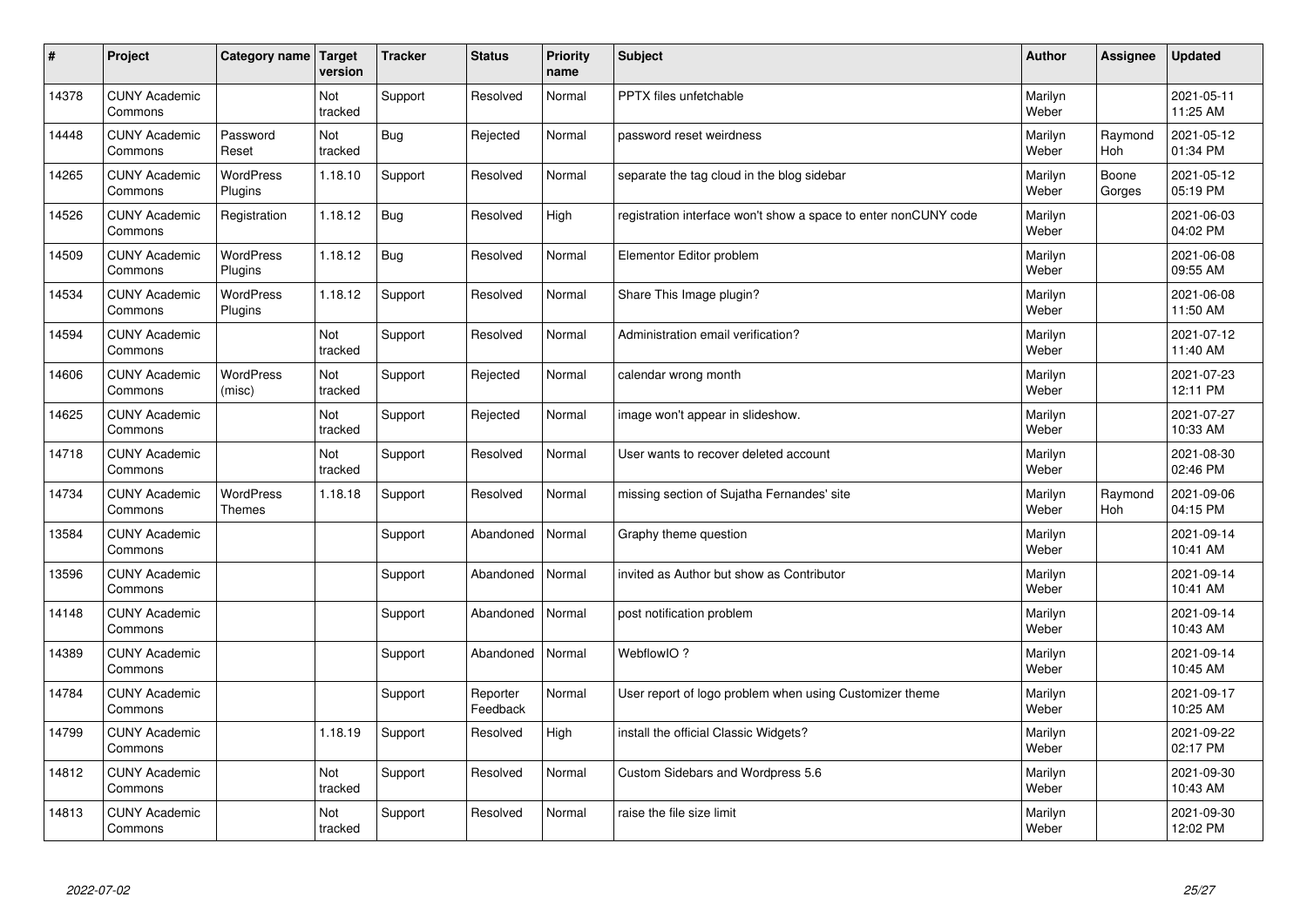| $\vert$ # | Project                         | Category name                     | <b>Target</b><br>version | <b>Tracker</b> | <b>Status</b>        | <b>Priority</b><br>name | <b>Subject</b>                                                                          | <b>Author</b>    | Assignee        | <b>Updated</b>         |
|-----------|---------------------------------|-----------------------------------|--------------------------|----------------|----------------------|-------------------------|-----------------------------------------------------------------------------------------|------------------|-----------------|------------------------|
| 14900     | <b>CUNY Academic</b><br>Commons |                                   | Not<br>tracked           | Support        | Reporter<br>Feedback | Normal                  | previous theme?                                                                         | Marilyn<br>Weber |                 | 2021-10-25<br>10:31 AM |
| 14885     | <b>CUNY Academic</b><br>Commons | <b>WordPress</b><br>Plugins       | 1.18.22                  | Bug            | Resolved             | Normal                  | Long Loading Times -- Wordpress Admin Site                                              | Marilyn<br>Weber | Raymond<br>Hoh  | 2021-10-26<br>12:28 PM |
| 14911     | <b>CUNY Academic</b><br>Commons | <b>WordPress</b><br><b>Themes</b> | Not<br>tracked           | Support        | <b>New</b>           | Normal                  | Twentytwentyone theme                                                                   | Marilyn<br>Weber |                 | 2021-10-28<br>10:37 AM |
| 14972     | <b>CUNY Academic</b><br>Commons |                                   |                          | Support        | Rejected             | Normal                  | Mailchimp plugin                                                                        | Marilyn<br>Weber |                 | 2021-11-17<br>02:13 PM |
| 15025     | <b>CUNY Academic</b><br>Commons |                                   |                          | Support        | Duplicate            | Normal                  | emails for all the papers on the commons that have been changed                         | Marilyn<br>Weber |                 | 2021-12-02<br>11:57 AM |
| 15022     | <b>CUNY Academic</b><br>Commons |                                   |                          | Support        | Rejected             | High                    | ArabStages                                                                              | Marilyn<br>Weber |                 | 2021-12-06<br>10:16 AM |
| 14973     | <b>CUNY Academic</b><br>Commons |                                   |                          | Support        | Resolved             | Normal                  | <b>Mail Poet</b>                                                                        | Marilyn<br>Weber |                 | 2021-12-06<br>10:20 AM |
| 15045     | <b>CUNY Academic</b><br>Commons |                                   |                          | Support        | <b>New</b>           | Normal                  | no result for KCeL in the search box on the commons                                     | Marilyn<br>Weber |                 | 2021-12-10<br>11:29 AM |
| 14889     | <b>CUNY Academic</b><br>Commons | Events                            | 1.19.0                   | Support        | Resolved             | Normal                  | events in group - can they be edited by all admins?                                     | Marilyn<br>Weber | Raymond<br>Hoh  | 2021-12-13<br>03:31 PM |
| 15120     | <b>CUNY Academic</b><br>Commons |                                   |                          | Support        | Resolved             | Normal                  | embed Zoom recordings in a post?                                                        | Marilyn<br>Weber |                 | 2021-12-29<br>08:15 AM |
| 15211     | <b>CUNY Academic</b><br>Commons | <b>Blogs</b><br>(BuddyPress)      | 1.19.2                   | Support        | Resolved             | Normal                  | No good error reporting for already-used domain name when creating a<br>site in Firefox | Marilyn<br>Weber | Boone<br>Gorges | 2022-01-25<br>11:33 AM |
| 15252     | <b>CUNY Academic</b><br>Commons | Layout                            | Not<br>tracked           | Bug            | Resolved             | Normal                  | visual glitch with the Segal Center webpage                                             | Marilyn<br>Weber | Raymond<br>Hoh  | 2022-02-03<br>04:56 PM |
| 15260     | <b>CUNY Academic</b><br>Commons |                                   |                          | Support        | Reporter<br>Feedback | Normal                  | Diacritical markings   European Stages                                                  | Marilyn<br>Weber |                 | 2022-02-04<br>08:16 AM |
| 15266     | <b>CUNY Academic</b><br>Commons |                                   |                          | Support        | Resolved             | Normal                  | Just an appreciation                                                                    | Marilyn<br>Weber |                 | 2022-02-07<br>10:42 AM |
| 15269     | <b>CUNY Academic</b><br>Commons | Redmine                           | Not<br>tracked           | Support        | Resolved             | Normal                  | Segal Theater sites                                                                     | Marilyn<br>Weber |                 | 2022-02-07<br>04:11 PM |
| 15241     | <b>CUNY Academic</b><br>Commons | Onboarding                        | 1.19.3                   | Design/UX      | Resolved             | Normal                  | white on gray                                                                           | Marilyn<br>Weber | Boone<br>Gorges | 2022-02-08<br>02:38 PM |
| 15279     | <b>CUNY Academic</b><br>Commons |                                   |                          | Bug            | Rejected             | Normal                  | big delay - cloning the history site                                                    | Marilyn<br>Weber |                 | 2022-02-09<br>01:49 PM |
| 15370     | <b>CUNY Academic</b><br>Commons |                                   |                          | Support        | Reporter<br>Feedback | Normal                  | All-in-One Event Calendar?                                                              | Marilyn<br>Weber |                 | 2022-02-17<br>11:03 AM |
| 15545     | <b>CUNY Academic</b><br>Commons | <b>WordPress</b><br>Plugins       | 1.19.5                   | Feature        | Resolved             | Normal                  | 'ZI Hide Featured Image" plugin reguest                                                 | Marilyn<br>Weber | Boone<br>Gorges | 2022-03-09<br>10:09 AM |